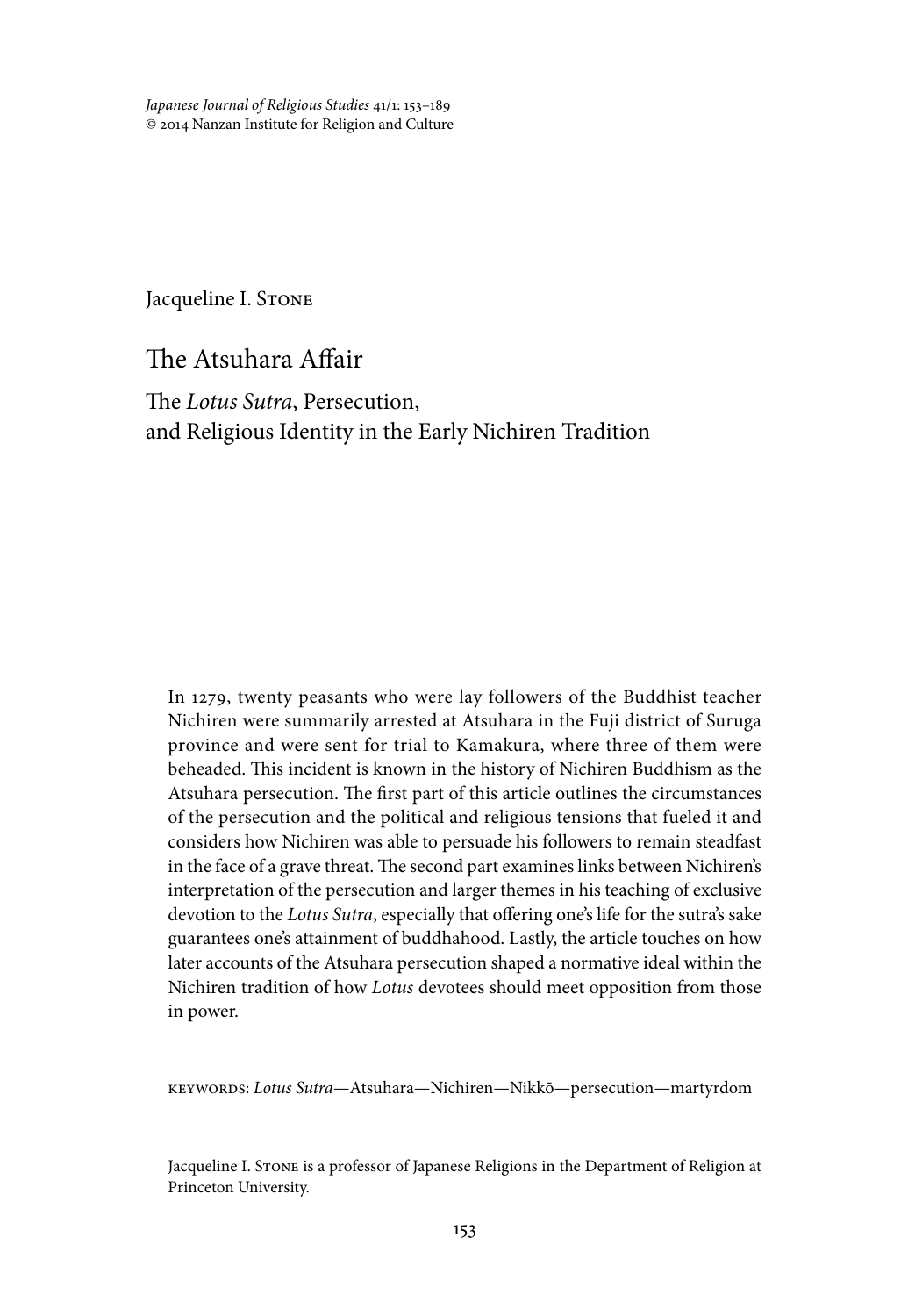O PRECIOUS are its teachings, the *Lotus Sutra* suggests, that one should uphold them even at the cost of one's life. In the "Fortitude" chapter, a host of bodhisattvas declares in the Buddha's presence, "We do not cherish o precious are its teachings, the *Lotus Sutra* suggests, that one should uphold them even at the cost of one's life. In the "Fortitude" chapter, a  $J<sub>host</sub>$  of bodhisattvas declares in the Buddha's presence, "We do not cherate the trials they will endure in order to uphold and spread the *Lotus* in the evil age following the Buddha's nirvana: slander and abuse; attack by swords and staves; enmity from kings, ministers, and respected monks; and repeated banishment. Similarly, the "The Life Span of the Tathāgata" chapter says that the primordially awakened Śākyamuni will appear to those who, "single-mindedly desiring to see the Buddha, do not begrudge bodily life" (T 9.43b). In the long history of *Lotus Sutra* interpretation, the figure who took closest note of these passages was undoubtedly the medieval Japanese Buddhist teacher Nichiren 日蓮 (1222–1282). Originally a monk of the Tendai School, Nichiren revered the *Lotus* as Śākyamuni Buddha's highest teaching and maintained that, now in the Final Dharma age (*mappō* 末法), only the *Lotus Sutra* leads to Buddhahood; other teachings must be set aside as provisional. Various disasters confronting his contemporaries, such as famine and epidemics within the realm and the threat of Mongol invasion from without, represented in his eyes the direct result of people abandoning the *Lotus Sutra* and relying instead on teachings that were inferior and incomplete. Over the course of his career, Nichiren's claims for the exclusive efficacy of the *Lotus* and his criticism of other Buddhist forms provoked opposition from Buddhist leaders and government officials; he was twice arrested and exiled, and attempts were made on his life. Thus he claimed to have read the *Lotus Sutra* not only with his mouth and mind but also with his body (*shikidoku*  色読), living out in his own person the sutra's predictions about the hostility that will confront its devotees in an evil latter age (HABITO 2009). From this perspective, the opposition that he encountered could be seen as both validating the sutra's words and also legitimizing his own actions as its devotee. Out of his own experience of persecution, Nichiren forged an unwavering faith in the salvific value of undergoing great trials for the *Lotus Sutra*'s sake. By enduring such difficulties, he maintained, one could expiate one's past karmic offenses and fulfill the compassionate practice of a bodhisattva; by giving up one's life, if required, for the *Lotus Sutra*, one would be certain to become a Buddha in one's next existence (Stone 2002 and 2007). Nichiren's faith in the soteriological significance of meeting persecution in upholding the *Lotus* not only helped sustain his following during his lifetime but would deeply influence his subsequent tradition.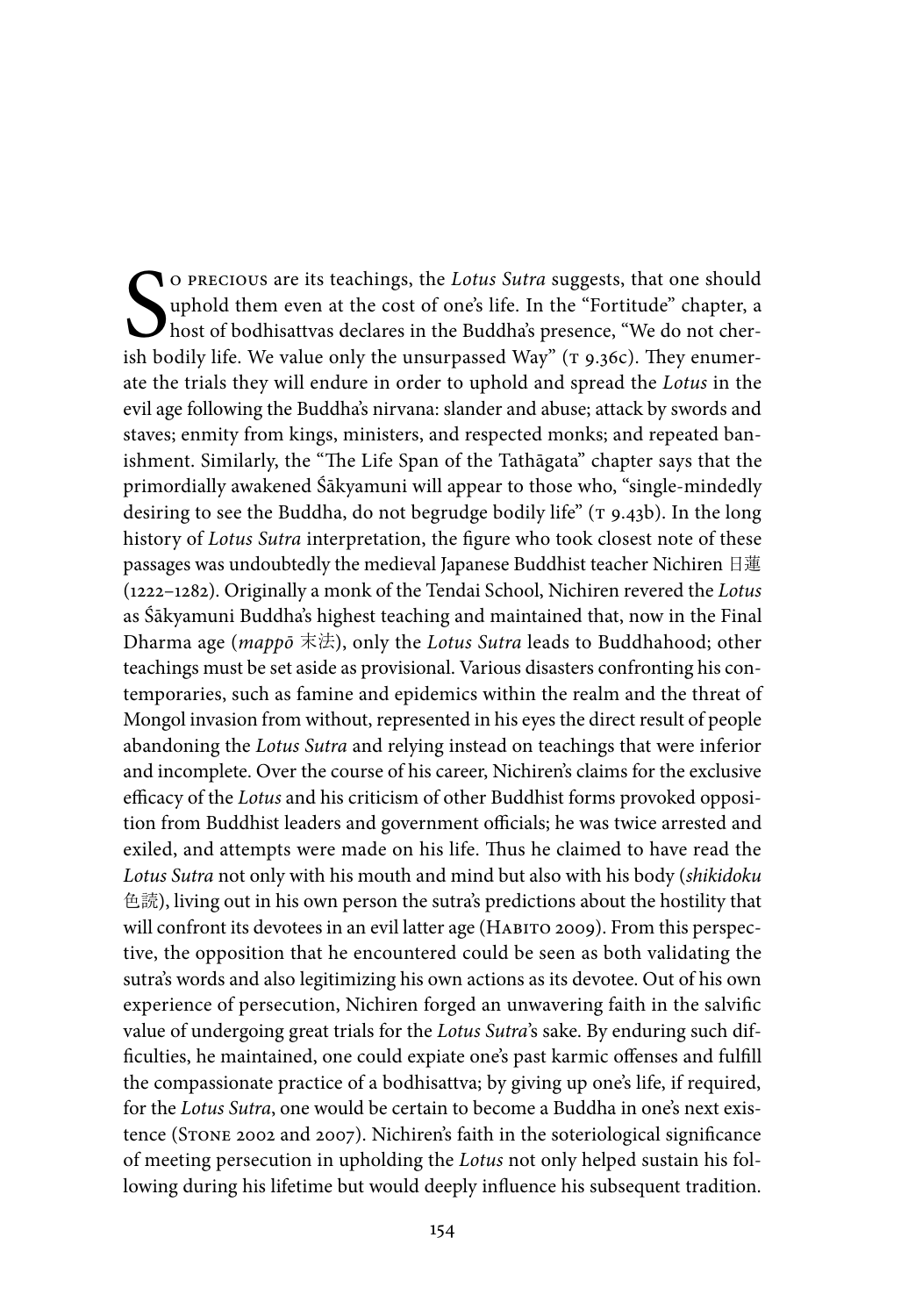The Hokkeshū or "Lotus sect," as Nichiren's followers were called in medieval times, has in fact a history of individuals known as "martyrs" (*junkyōsha* 殉教者), who willingly incurred the anger of the authorities in order to reassert Nichiren's exclusive claims for the *Lotus Sutra*. 1

Nichiren's ideas about the religious meaning of enduring great trials were shaped not only by his own hardships but also by the need to encourage his followers, who also met with antagonism on account of their faith—whether as individuals, from their relatives and feudal lords, or as members of his following as a whole. On two occasions during Nichiren's lifetime, groups within his broader community were targeted by government officials. The first instance occurred in the wake of Nichiren's arrest and exile to Sado Island in 1271, when, by his own account, officials of the bakufu, the shogunate or military government, drew up a list of some two hundred sixty of his followers living in Kamakura where the bakufu had its base, intending to banish them (*Shuju onfurumai gosho* 種種御振舞御書, *Teihon* 2: 970). Of that time, he wrote, "My disciples have been banished or imprisoned, while their lay supporters have had their lands confiscated or were expelled from their clans" (*Nyosetsu shugyō shō* 如説修行 鈔, *Teihon* 1: 736). Out of a thousand followers in Kamakura, he later said, nine hundred ninety-nine had abandoned their faith ("Nii-ama gozen gohenji" 新尼 御前御返事, *Teihon* 1: 869; Takagi 1965, 181–85). The second instance was the so-called Atsuhara persecution (Atsuhara *hōnan* 熱原法難), a series of violent acts and questionable legal proceedings that targeted not Nichiren himself but his followers, both monks and laity, in Atsuhara village in the Fuji district of Suruga province (present-day Shizuoka Prefecture) during the late 1270s and that threatened to engulf his entire following. In the end, twenty lay devotees were arrested and three executed. This second government action against a group of Nichiren's followers formed the occasion for Nichiren to rearticulate, late in his life, his teachings on the importance of readiness to give up one's life, if need be, for the *Lotus Sutra*. It also suggests that, by that point in the formation of his community, this ultimate commitment to the *Lotus* was shared, not only

1. The designation *junkyōsha* for those Hokkeshū figures who incurred persecution from the authorities in spreading Nichiren's teaching is historically rather recent and may derive from the use of this term in reference to Japanese Christian martyrs of the early modern or Tokugawa period (1603–1868). There have been at least two modern collected accounts of Nichiren Buddhist *junkyōsha* as a category (Inoue 1931; Miyazaki 1966); the term *junkyō* (sacrificing one's life for the teaching) has also been applied specifically to the leaders of the medieval Nichiren *fuju fuse* 不受不施 movement (Naramoto and Takano 1972), and to Nichiren himself, in the title *Nichiren: Junkyō no nyoraishi* (Nichiren: Martyr and envoy of the Tathāgata), a popular biography by Tamura Yoshirō (1975). The word *junkyō* appears only infrequently in Buddhist sources; *shashin* (discarding the body) is a much more common, though not precisely equivalent, term (Stone 2007).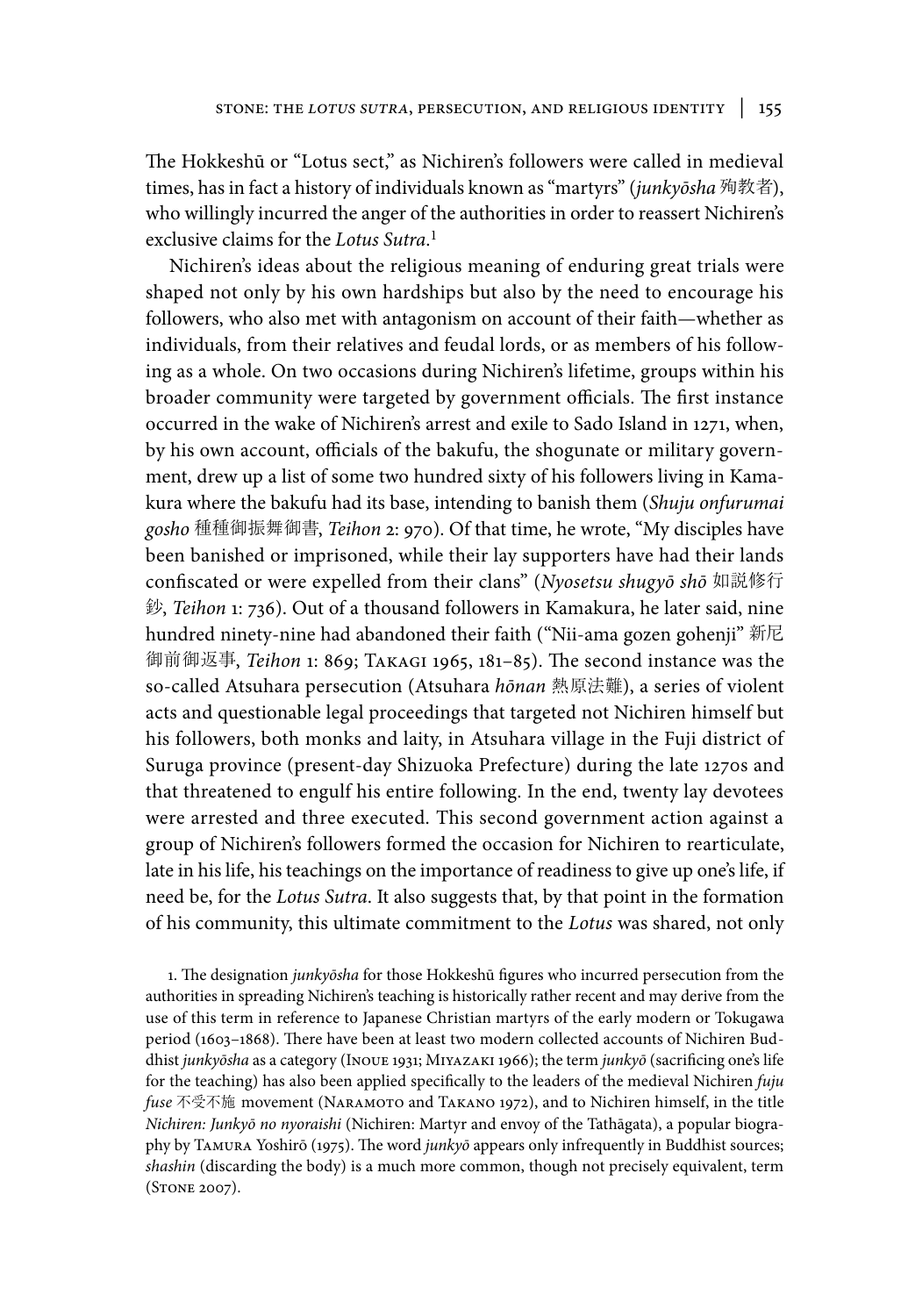by Nichiren himself and his educated monk-disciples versed in the sutra and its commentaries, but by unlettered peasants.

Virtually all that we know about the Atsuhara affair comes from the writings of two people: Nichiren himself and to a lesser extent one of his leading disciples, the monk Hōki-bō 伯耆房, also known as Nikkō 日興 (1246–1333), who headed Nichiren's followers in Suruga. Any relevant bakufu records have been lost, possibly destroyed with the fall of the Kamakura shogunate in 1333. Those arrested and executed were quite probably illiterate; in any case, they left no records. Thus by default it is the writings of Nichiren and Nikkō that tell the story, and one cannot assess the facts of the case independently of their account.2 Nonetheless, their references to the persecution offer considerable insight into the organization of Nichiren's following, his powers of leadership, and his message of absolute dedication to the *Lotus Sutra*. This article will focus on Nichiren's interpretation of the Atsuhara affair and the rhetorical strategies by which he was able to invest hostility from those in power with religious meaning and thus hold his community together in the face of serious threat. The first part will outline the circumstances and chronology of the persecution as well as Nichiren's response. The second part will analyze how Nichiren and Nikkō's reading of the Atsuhara affair was linked to broader themes in Nichiren's teaching about meeting persecution for the *Lotus Sutra*'s sake as an unparalleled salvific opportunity and also touch on how accounts of the Atsuhara persecution contributed to a normative ideal of faith and practice for the later Nichiren tradition.

### *Background of the Persecution*

The trouble at Atsuhara came to a head in the context of several interrelated social, institutional, and political tensions. What began as a local conflict soon involved the larger apparatus of bakufu authority and was aggravated by the mounting threat of a Mongol attack on Japan. A brief summary of these contributing factors will first be in order.

2. Chief sources for the Atsuhara persecution include the 1279 *Ryūsenji mōshijō*, a petition of protest written by Nichiren, possibly with Nikkō's collaboration (see note 5 below); several letters from Nichiren to disciples at the time of the persecution; Nikkō's 1278 petition *Shijukuin mōshijō*; and a brief historical note in Nikkō's 1298 *Honzon bun'yo chō*, all of which are cited in this article. The most extensive modern scholarly study of the Atsuhara persecution was undertaken by Hori Nichikō (1867–1957), who was briefly the fifty-ninth chief abbot of Taisekiji, head temple of the Nichiren Shōshū denomination of Nichiren Buddhism. Hori's detailed analysis of primary documents related to the affair appears in his *Atsuhara hōnan shi* (Hori 1922), which he drew upon for his later biography of Nikkō (Hori 1974). The social and political background of the Atsuhara affair has been insightfully analyzed in a study by Takagi Yutaka (1965, 193–220), to which Part I of this article is much indebted. For more popular accounts of the persecution, see SAT<sub>O</sub> 1994, 189-211, and 2003, 300-309.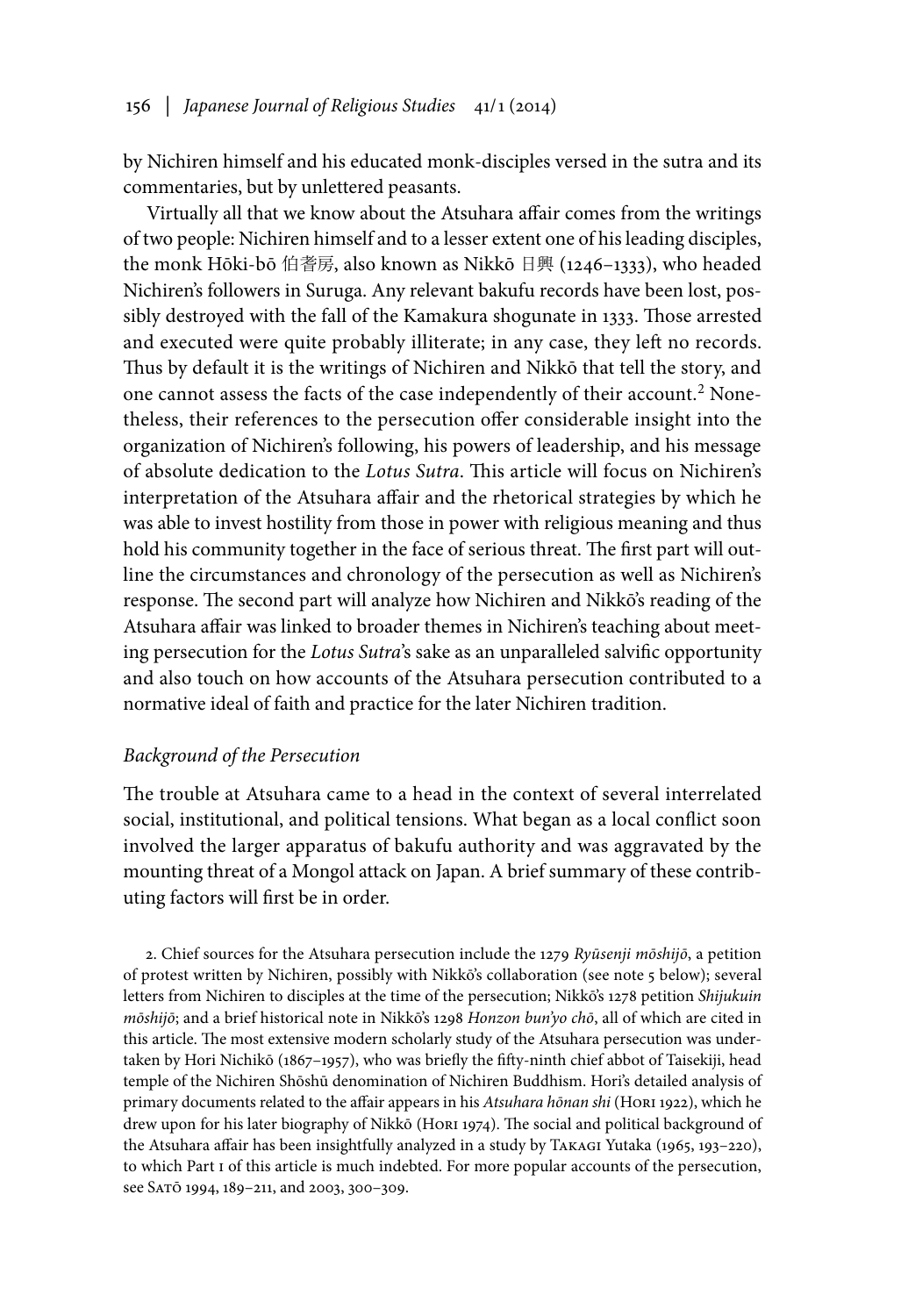In 1279, when the persecution broke out, Nichiren had been living for about five years in his retreat at Mt. Minobu in Kai province (present-day Yamanashi Prefecture), which bordered on Suruga. In 1274 he had been pardoned from his second sentence of exile, to Sado Island. On his return, failing again to convince bakufu officials of his claim that only faith in the *Lotus Sutra* could protect the country against invasion by the Mongols, he soon left Kamakura and settled at Minobu, where he devoted himself to writing and training disciples. From that time on, his leading monk-disciples—Nisshō 日昭 (1221-1323), Nichirō 日朗 (1245–1320), Nikō 日向 (1253–1314), Nitchō 日頂 (1252–1317), and others assumed direct charge of proselytizing and guiding local communities of followers in the eastern or Kanto provinces. Heading Nichiren's followers in Suruga was Nikkō, known at the time as Hōki-bō and later as Byakuren Ajari 白蓮阿 闍梨. Nikkō's chief lay supporter in the area was one Nanjō Tokimitsu 南条時光 (d. 1332), son of Nanjō Hyōe Shichirō 南条兵衛七郎 (d. 1265), a warrior thought to have met Nichiren and become his follower during a tour of duty in Kamakura. Tokimitsu was the bakufu-appointed steward (*jitō* 地頭) of Ueno in the upper Fuji district; thus he is also known as "Ueno-dono" 上野殿. The joint efforts of Nikkō and Tokimitsu won a growing number of converts in the Fuji area. The elite among them were members of the local landholding *bushi* or warrior families, many of them related to either Nikkō or Tokimitsu. Nikkō's mother was from the Yui 由井 or Nishiyama 西山 branch of the Kawai 河合 family, and through her, he was also related to its Takahashi 高橋 branch, while Tokimitsu was linked through his sisters' marriages to the Ishikawa 石川 and Niida 新田 families, all of whom counted *Lotus* devotees among their members. In Suruga as elsewhere, ties of blood and marriage formed the basis for the spread of Nichiren's teachings among provincial warrior clans (Takagi 1965, 197–99; s.v. "Nanjō" in *Ibun jiten*, 834–36).

Nikkō also converted a number of resident monks at Tendai temples in the Fuji area who may have been related to these warrior families or to the peasants who worked their lands.<sup>3</sup> Like Nichiren, Nikkō had begun his religious career as a Tendai cleric. He himself was a monk responsible for officiating at routine ritual or liturgical services (*kusō* 供僧) at the temple Shijukuin 四十九院 at Kanbara in Fuji, where he had first taken the tonsure as a boy. He also had ties to another

3. The family connections of Nikkō's converts among local monks are not easy to determine. At Ryūsenji in Atsuhara, Nichizen, like Nikkō, is said to have had ties to the Yui family, although Nikkō's record says only that he came from Kawai, where the Yui were based (nsz 2: 112). Traditional accounts identify Nichiben as the eldest son of Jinshirō, one of the peasants killed in the persecution, though Hori Nichikō questions this (1974, 1: 136). Nonetheless, the distinction between warriors and cultivators was not sharply drawn, and it is quite possible that some of the monks converted by Nikkō and his disciples came from among the local peasantry as well as *bushi* families.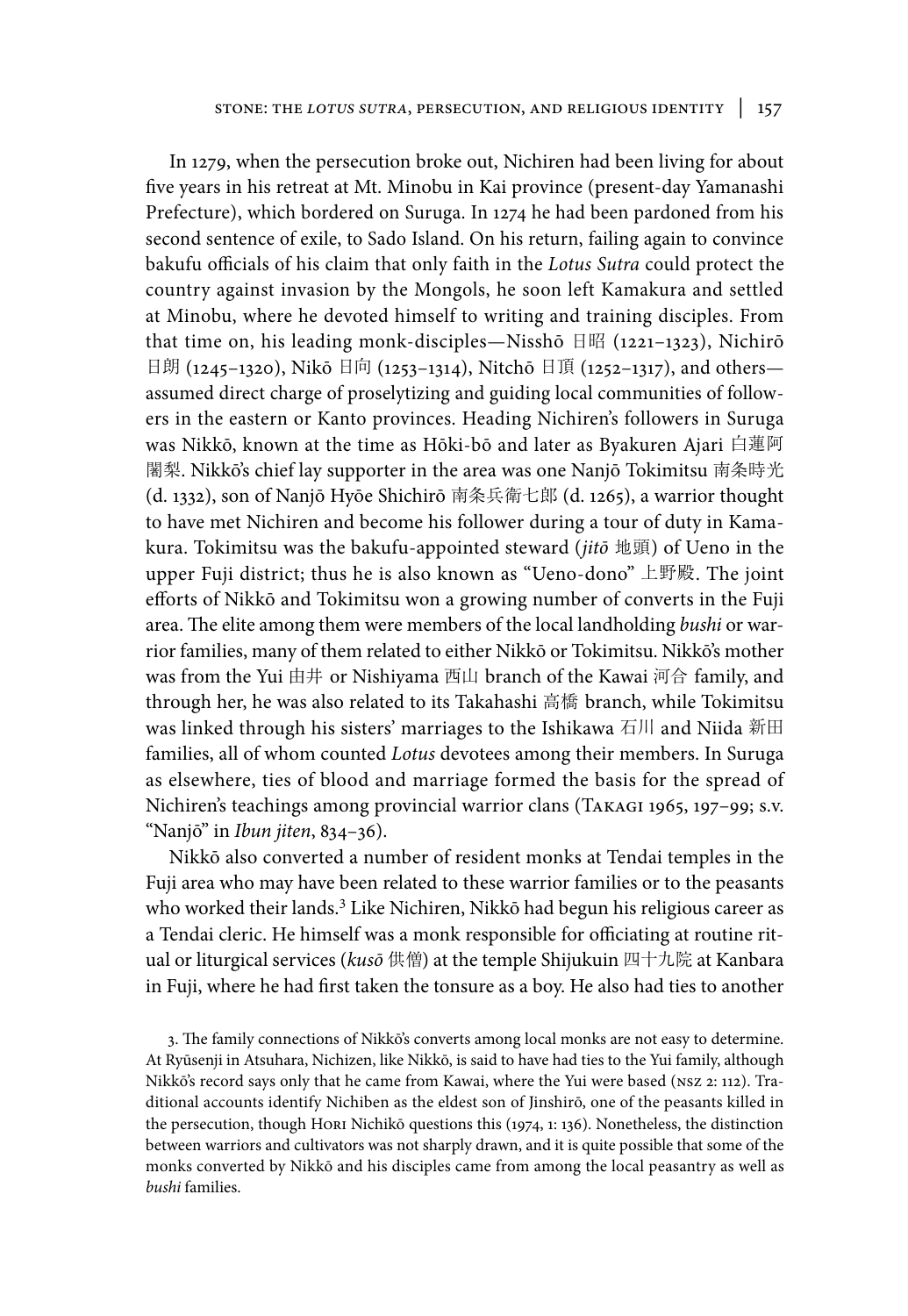local temple, Jissōji 実相寺 in Iwamoto. At Shijukuin, Nikkō gained as followers of Nichiren's teaching the monks Nichiji 日持, Kenshū 賢秀, and Shōken 承賢, and at Jissōji, the monks Higo-kō 肥後公, Chikuzen-bō 筑前房, Buzen-bō 豊前房 (or Buzen-kō 豊前公), and Nitchū 日仲. And at Ryūsenji 滝泉寺 in Atsuhara, which would become the epicenter of the persecution, he converted Shimotsuke-bō Nisshū 下野房日秀 (d. 1329), Echigo-bō Nichiben 越後房日弁 (1239–1311), Shō-bō Nichizen 少輔房日禅 (d. 1331), and others. While Nichiren was critical of the Tendai Buddhism of his day, the presence of so many of his followers among the monks of Tendai temples in Suruga indicates that, during his lifetime, the fact of becoming Nichiren's disciple did not in and of itself entail a rejection of Tendai sectarian identity.

Like Nikkō, several of his converts among local monks were *kusō*, a midranking position within the temple hierarchy that brought them into close contact with the peasantry. Some *kusō* had small private landholdings donated to them in exchange for performing ritual services, and their interests were thus closely allied to those of the farmers who worked these lands (Takagi 1965, 195, 201; Hori Nichikō 1974, 1: 136–37). To these peasants they began to preach Nichiren's teaching of exclusive devotion to the *Lotus Sutra*. The heart of Nichiren's message—that salvation is possible simply through chanting the title or *daimoku* of the *Lotus Sutra* in the formula *Namu-myōhō-renge-kyō* 南無妙法 蓮華経—was readily accessible to unlettered people. Nichiren's more famous disciples, known to posterity through his letters, tended to be of the warrior class. But Nichiren also had followers among a lower social group, some of whom did not receive letters for the simple reason that they could not read; nonetheless they are known from inscriptions on calligraphic mandala *honzon* that Nichiren made for them as personal objects of worship (TAKAGI 1965, 68, 78, note 5). Nikkō's 1298 *Honzon bun'yo chō* 本尊分与帳 (Record of distribution of the object of worship), a record of those among his followers, monks and lay people, who had received mandalas inscribed by Nichiren, mentions several devotees from the Atsuhara area (nsz 2: 112–18). These three, often interrelated groups—local warrior families, monks, and farmers—comprised Nichiren's following in the Fuji district. Of the three, it was last group, the peasant farmers, who would bear the most serious consequences of the persecution.

In the latter 1270s, the bakufu was mobilizing defenses in the southern island of Kyushu in preparation for a second Mongol invasion and also commissioning temples and shrines to pray for the enemy's defeat. The first Mongol attack, in the autumn of 1274, had been thwarted by a typhoon that devastated the invading fleet, but another attempt was expected at any time. This country-wide defense effort was linked in complex ways to local tensions between bakufu officials and Nichiren's followers in the Suruga area. The Hōjō shogunal regents, the wielders of actual power in the bakufu, had used the need for heightened defense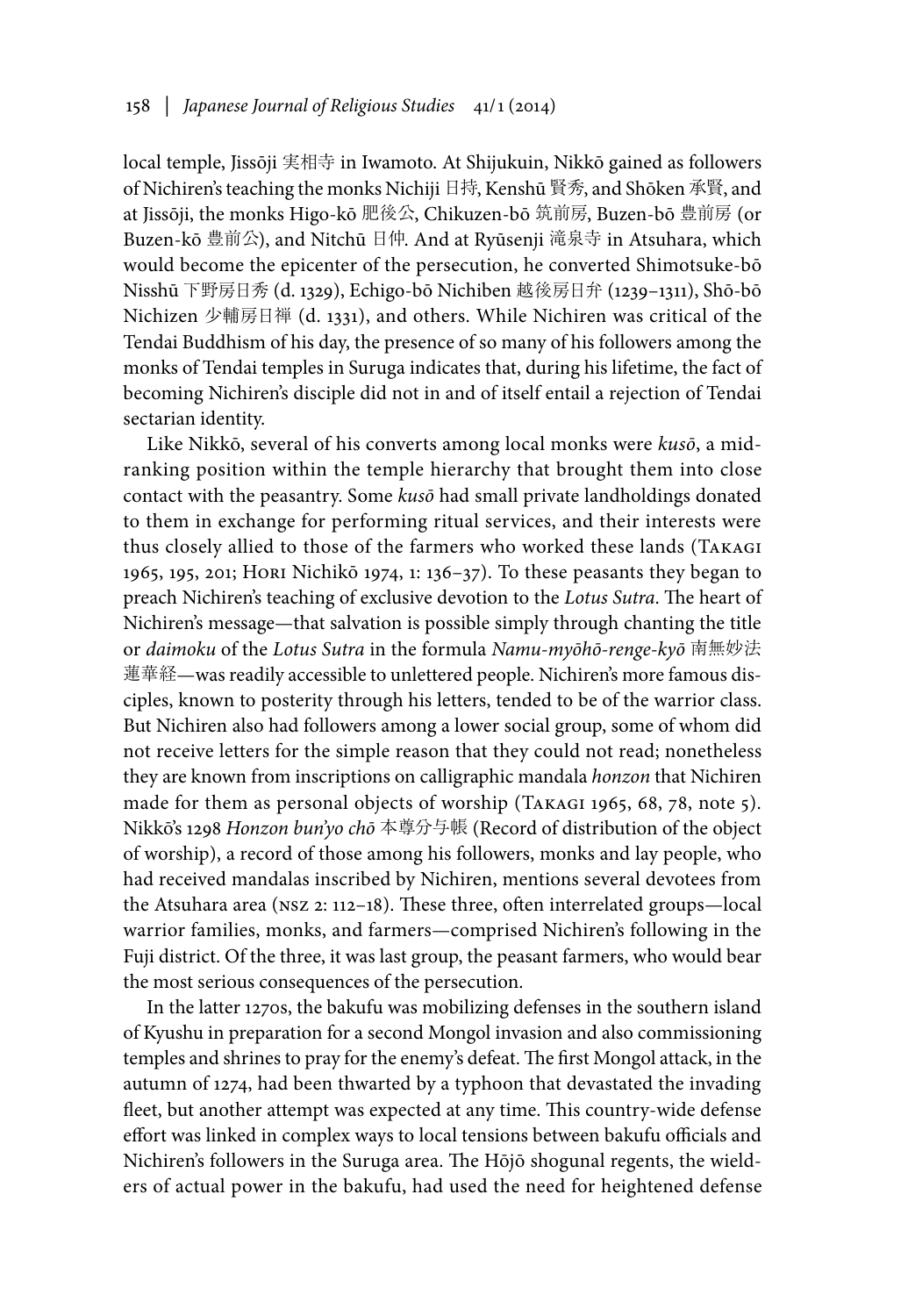measures as an opportunity to extend the hegemony of their own, Hōjō, family at the expense of the direct vassals of the shogun (*gokenin* 御家人), leading to friction between the two groups. Power was increasingly monopolized by the head of the main Hōjō house (*tokusō* 得宗; Hori Kyotsu, 1974, 193–96). At the time of these events, Hōjō Tokimune 北条時宗 (1251–1284) held the position of both shogunal regent (*shikken* 執権) and *tokusō.* Under his leadership, government affairs came to be decided by the private Hōjō family council (*yoriai* 寄合), independently of the formal council of state (*hyōjōshū* 評定衆) and other bakufu agencies. Suruga province lay within the Hōjō head's personal domain (*tokusō ryō* 得宗領), so local surveillance was especially strict. In addition, in Suruga, Nichiren numbered several direct vassals of the shogun among his followers: the Takahashi and Yui in the lower Fuji district (Shimokata), and the Nanjō and Ishikawa in the upper Fuji district (Kamikata), were families of the direct vassals of the shogun. Thus there were preexisting political tensions between the *tokusō* government and some of Nichiren's leading supporters in Suruga (Takagi 1965, 199, 216–17). Among the latter, Nanjō Tokimitsu and Ishikawa Hyōe Nyūdō 石川 兵衛入道 were also stewards. In part because of their local influence, these individuals had emerged as leaders among Nichiren's lay devotees in the Fuji area; at the same time, however, as bakufu-appointed stewards, they were especially vulnerable to pressure from the authorities. In 1277, two years before the events at Atsuhara, Nichiren had warned Tokimitsu about precisely this danger:

If word spreads that you appear to be a devotee of the *Lotus Sutra*, then those close to you as well as those with whom you have no particular connection will all go out of their way to admonish you, as though they were your friends, telling you that if you place faith in Nichiren you will go astray and will incur the displeasure of the authorities.… So it is best not to casually let your loyalties be known. Those possessed by a great devil will persuade one person to recant and then, having toppled him, use him as a snare for capturing many others.

("Ueno-dono gohenji" 上野殿御返事, *Teihon* 2: 1308–1309)

Nichiren and his followers had for some time been targeted by bakufu officials as a potentially disruptive group because of their outspoken criticism of other Buddhist teachings and institutions. When the first communication from the Mongol empire had arrived in 1268, demanding that Japan enter into a tributary relationship or be subdued by force, Nichiren and his followers saw this as fulfillment of a prediction made earlier in his admonitory treatise *Risshō ankoku ron* 立正安国論 (On establishing the true Dharma and bringing peace to the country), submitted to the bakufu in 1260. In this work, based on predictions in the sutras, Nichiren had asserted that in consequence of neglecting the true Dharma, Japan would suffer invasion from abroad. After the first Mongol demand, Nichiren renewed his memorializing of top officials to cease support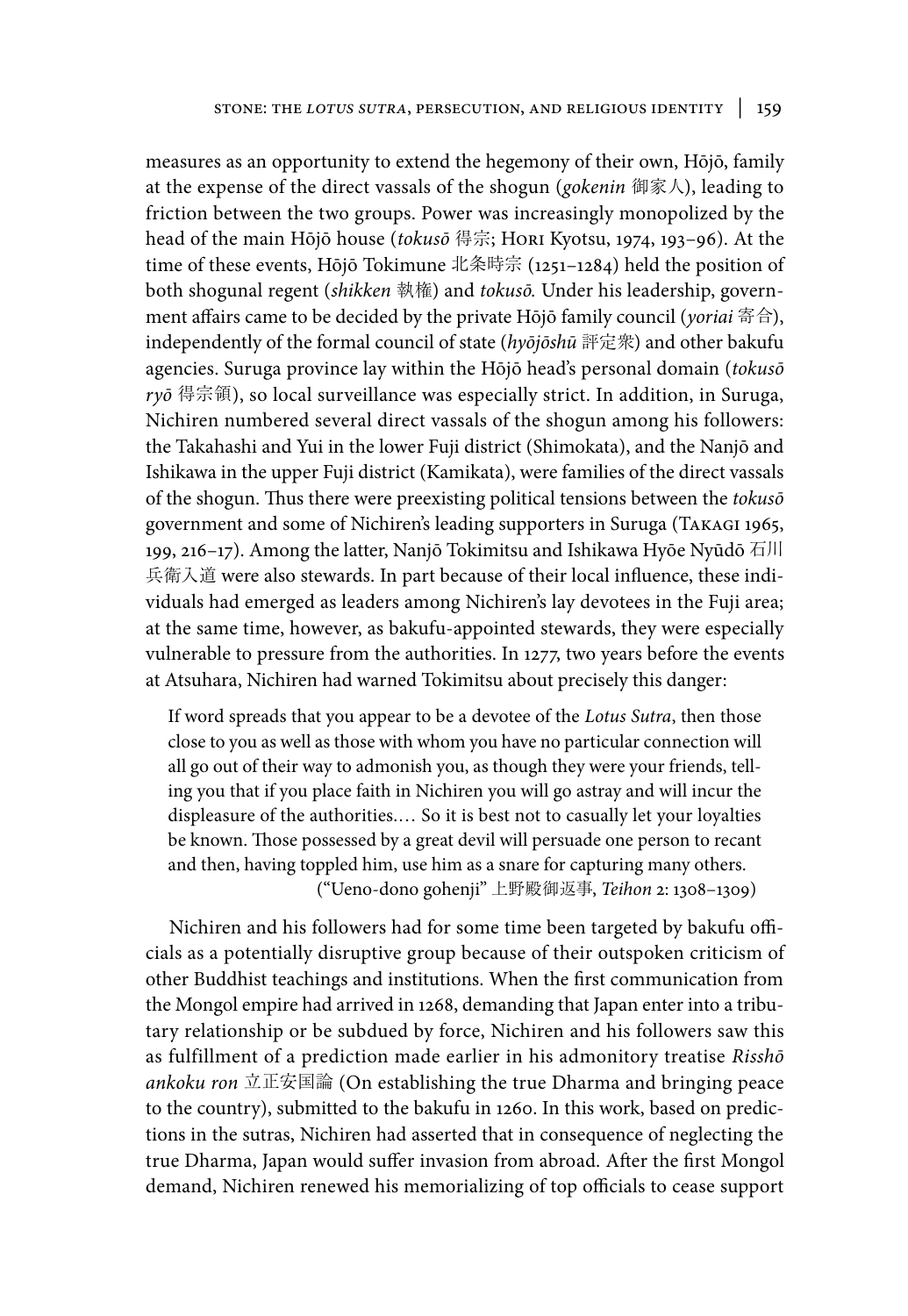for monks and temples espousing teachings other than the *Lotus*, including eminent monks of the major temples in Kamakura patronized by the Hōjō. Nichiren's arrest and exile to Sado in 1271 seems to have been part of a larger move on the bakufu's part to quell dissident elements at home in preparation for mobilizing the country's defenses (Takagi 1965, 189; Kawazoe 1984, 109–10). In the wake of the 1274 Mongol attack, with tensions mounting in preparation for a renewed attempt, Nichiren foresaw that Suruga was a place where conflict between his community and the authorities could easily erupt, and he repeatedly warned his followers to be careful. For example, in a letter to the lay monk Takahashi Nyūdō 高橋入道, a prominent devotee in Kajima in Suruga, Nichiren explained why he had not stopped to visit him after leaving Kamakura en route to Minobu in 1274:

Suruga province is the domain of the governor of Sagami [the regent and *tokusō*, Hōjō Tokimune], and in the Fuji area in particular there are many people connected to the widows [of ranking bakufu officials] who harbor resentment toward me, considering me to be an enemy of the late lay monks of Saimyōji 最明寺殿 and Gokurakuji 極楽寺殿 [the former regent Hōjō Tokiyori 北条時頼 and his co-signer or *rensho* 連署, Hōjō Shigetoki 北条重時].4 I was concerned that, should they get word [that I had visited you,] it would bring grief to all of you. Up until now I have not even replied to your messages, fearing to cause you trouble. I always tell the monks [that is, my disciples] to avoid the area of Kajima in Fuji in their travels, but I am still anxious about what may happen.

("Takahashi Nyūdō-dono gohenji" 高橋入道殿御返事, *Teihon* 2: 1089)

In repeated letters to other followers as well, Nichiren emphasized the need to be united against a possible threat, saying, "Tell the people in Suruga to by all means be of one mind" ("Jōren-bō gosho" 浄蓮房御書 [1274], *Teihon*, 2: 1078; "Misawa shō" 三沢鈔 [1278], *Teihon* 2: 1443).

# *Confrontations at Local Temples*

Trouble in the Fuji district of Suruga first surfaced in the local temples mentioned above, where monks who were Nichiren's followers came into conflict with temple administrators. The first incident occurred at Ryūsenji in Atsuhara around 1276, when the temple's deputy administrator (*injudai* 院主代), one Hei no Sakon Nyūdō Gyōchi 平左近入道行智, confronted the Nichiren group. We know about this incident from the *Ryūsenji mōshijō* 滝泉寺申状, a petition of

<sup>4.</sup> Nichiren elsewhere suggests that these women played a role in his arrest and exile to Sado, by reporting to officials slanders made against him by leading monks in Kamakura (*Shuju onfurumai gosho*, *Teihon* 2: 962).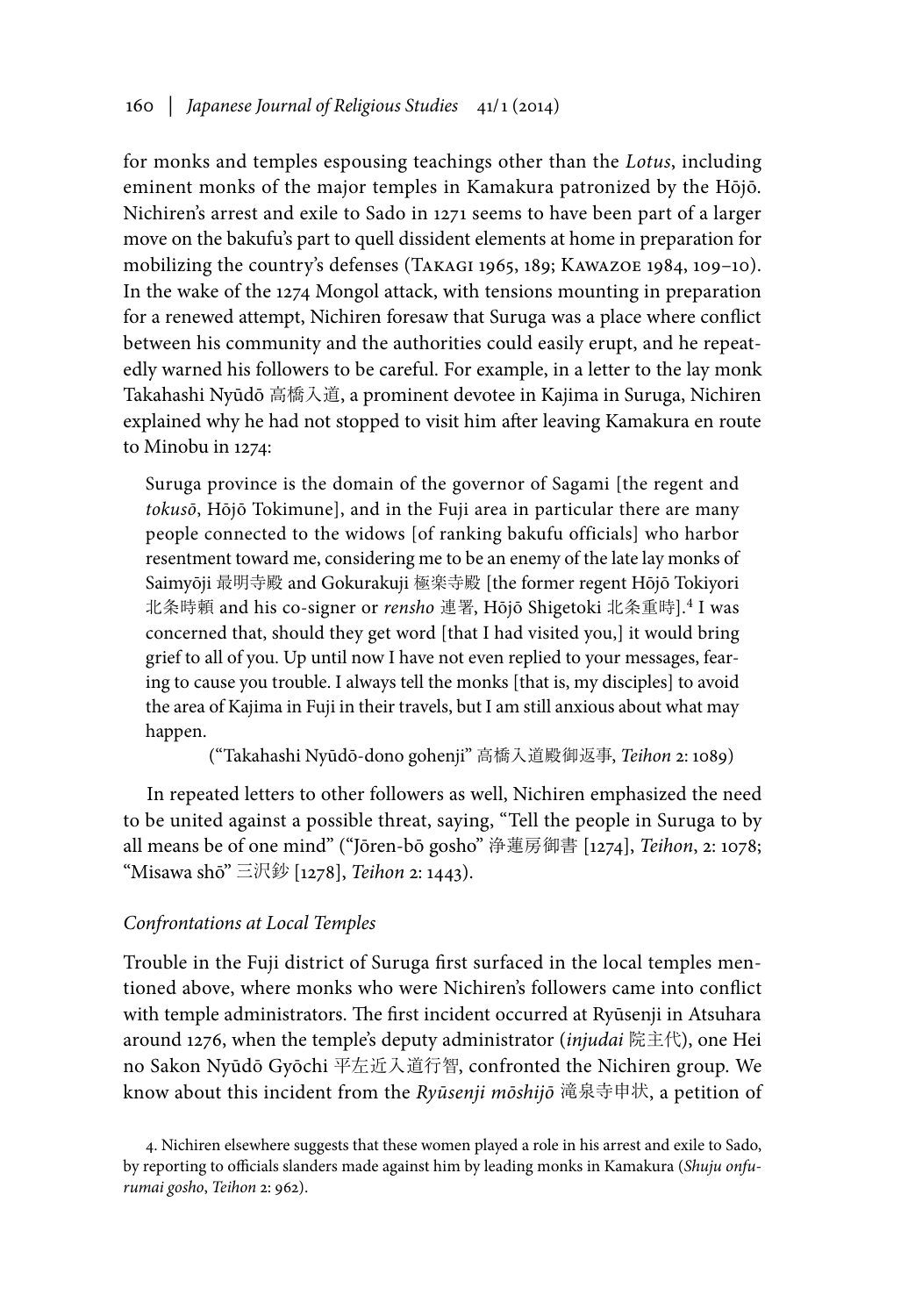protest to bakufu officials written by Nichiren, possibly with Nikkō's collaboration, in 1279.<sup>5</sup> According to this document, Gyōchi told the Nichiren followers, "The *Lotus Sutra* is not a teaching on which one can rely." He demanded that they immediately cease reciting it and instead recite the *Amida Sutra* and the invocation of the Buddha Amida's name, requiring that they sign an oath to that effect if they wished to secure their position and livelihood within the temple (*Teihon* 2: 1681). One of them, a Mikawa-bō Raien 三河房頼円, gave in and wrote the oath as demanded. The others refused and were accordingly evicted from their individual lodging temples (*jūbō* 住房). One of these monks, Nichizen, left Ryūsenji and went to Kawai, where he had relatives. Nisshū and Nichiben had no one on whom to rely and refused either to write the oath or to leave Ryūsenji. Though stripped of their position and temple lodgings, they managed to remain on the Ryūsenji precincts, possibly working small private landholdings in their possession with the aid of local farmers who were their supporters (Hori Nichikō 1974, 1: 136).

Historian Takagi Yutaka (1965, 205) suggests that Gyōchi may have been a Pure Land devotee, and that the conflict between him and Nisshū, Nichiben, and the others may have reflected a polarization of the Ryūsenji community into those with Pure Land allegiances and those who, being Nichiren's followers, revered the *Lotus Sutra* alone. If so, one can well imagine that, especially for the Nichiren side, a split of this kind over questions of orthopraxy might have played an important role in delineating the two sides of the conflict. However, as Takagi also notes, it would have been but one of the factors aggravating tensions within Ryūsenji. According to the *Ryūsenji* petition, Gyōchi had for some time abused his position as the temple's deputy administrator for his own profit and does not seem to have been someone deeply concerned about the proper forms of Buddhist practice. This document—which charges that Gyōchi persecuted Nichiren's followers in order to cover up his own offenses—accuses him, among other things, of having a monk named Izumi-bō Renkai 和泉房蓮海 cut up a copy of the *Lotus Sutra* and recycle the paper for building repairs; of appropriating roofing materials belonging to the temple community for his private use; of extracting fines (perhaps a bribe?) from the monk Hyōbu-bō Jōin 兵部房 静印, described as an ignorant thief, and then appointing him to the position of *kusō*; of mobilizing the peasants on temple lands to hunt quail and deer for

5. A draft, held by Nakayama Hokekyōji in Chiba, is written in two different hands. The larger portion, addressing doctrinal issues, is in Nichiren's handwriting, while a section detailing Gyōchi's offenses and the events at Atsuhara is thought to have been written by Nikkō (Hori Nichikō 1974, 1: 122–24; s.v., "Ryūsenji mōshijō," *Ibun jiten*, 1186–87). An alternative suggestion is that Nikkō first drafted the petition together with Nisshū and Nichiben and then sent it to Nichiren at Minobu for his revisions (Hori 1922, 99; s.v. *Nikkō shisho* 日興賜書, nj 304). I treat it here primarily as Nichiren's work. See also note 11 below.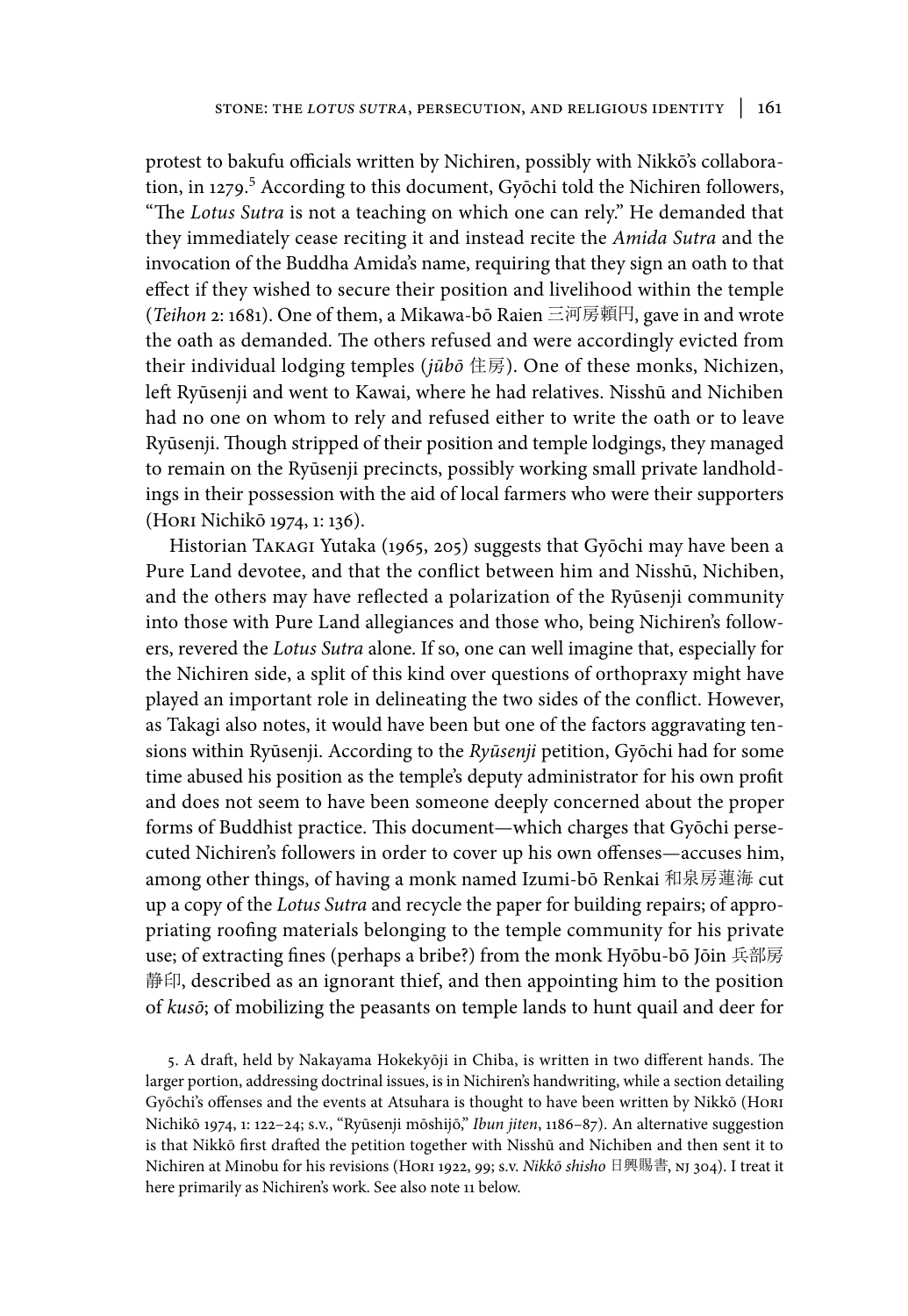consumption in the temple superintendent's quarters; and of poisoning the fish in the temple pond to sell at the local market (*Teihon* 2: 1681). Apart from the truth or falsehood of these charges, Gyōchi's surname and title—Hei no Sakon Nyūdō—suggest that he was only a lay monk and also that he belonged to that branch of the Taira (a.k.a. Hei  $\overline{\mathcal{F}}$ ) family who were hereditary Hōjō vassals; he may thus have owed his appointment as deputy temple administrator to Hōjō connections and local influence rather than clerical qualifications (Takagi 1965, 212). The identity of Ryūsenji's chief temple administrator at this time is unknown, and Gyōchi appears to have been answerable only to the bakufu.<sup>6</sup> Whether or not he himself was a Pure Land devotee, Gyōchi might still have objected to the growing presence at Ryūsenji of a faction not amenable to his control. One can easily imagine that their devotion to the *Lotus* alone as the only teaching valid for the age would have provided the Nichiren clerics with a rationale for resisting any unwelcome authority external to their own group. At the same time, because their religious identity lay precisely in this *Lotus* exclusivism, they were vulnerable on this point; if required to perform some rite or offer some incantation not based on the *Lotus Sutra*, they would have to refuse if they were not to betray their own commitment. We shall return to this issue below.

Nichiren's disciples at other local temples experienced similar conflicts with temple authorities. In 1278, at Jissōji in Iwamoto, a monk known as Owari Ajari 尾張阿闍梨 drew on the *Nirvāṇa Sutra* as cited in the *Fahua xuanyi* 法華玄義 (Profound meaning of the *Lotus*), the *Lotus Sutra* commentary of the Tiantai founder Zhiyi 智顗 (538–597), to question the propriety of the Nichiren monks' criticisms of other teachings. We know about this from a letter that Nichiren wrote to a disciple living at Jissōji, one Buzen-kō Nichigen 豊前公日源, who had sought Nichiren's advice on the matter. Nichiren's reply, dated 1/16 of that year, explains that the word *myō* 妙 in the *Lotus Sutra*'s title has the meaning not only of the non-differentiated absolute (*zettai-myō* 絶対妙), in which all teachings are opened and integrated into the one vehicle, but also of relative hierarchy (*sōtaimyō* 相対妙), in which value distinctions between "true" and "provisional" must be acknowledged; from this perspective, he argues, only the *Lotus Sutra* can open the coarse to reveal the subtle. "To [cause others to] sever attachment to the provisional and enter the true is the constant teaching approach of Śākyamuni, Prabhūtaratna, and all buddhas of the ten directions" (*Jissōji gosho* 実相寺御書, *Teihon* 2: 1435).

While it is not known whether the dispute at Jissōji escalated beyond this doctrinal disagreement, Nichiren's letter to Buzen-kō refers to a confrontation

6. Takagi (1965, 206–207) notes that, during the 1270s and 1280s, an increasing number of temple administrators and ritualists were bakufu appointees, a fact probably related to government sponsorship of prayer rites for the defeat of the Mongols.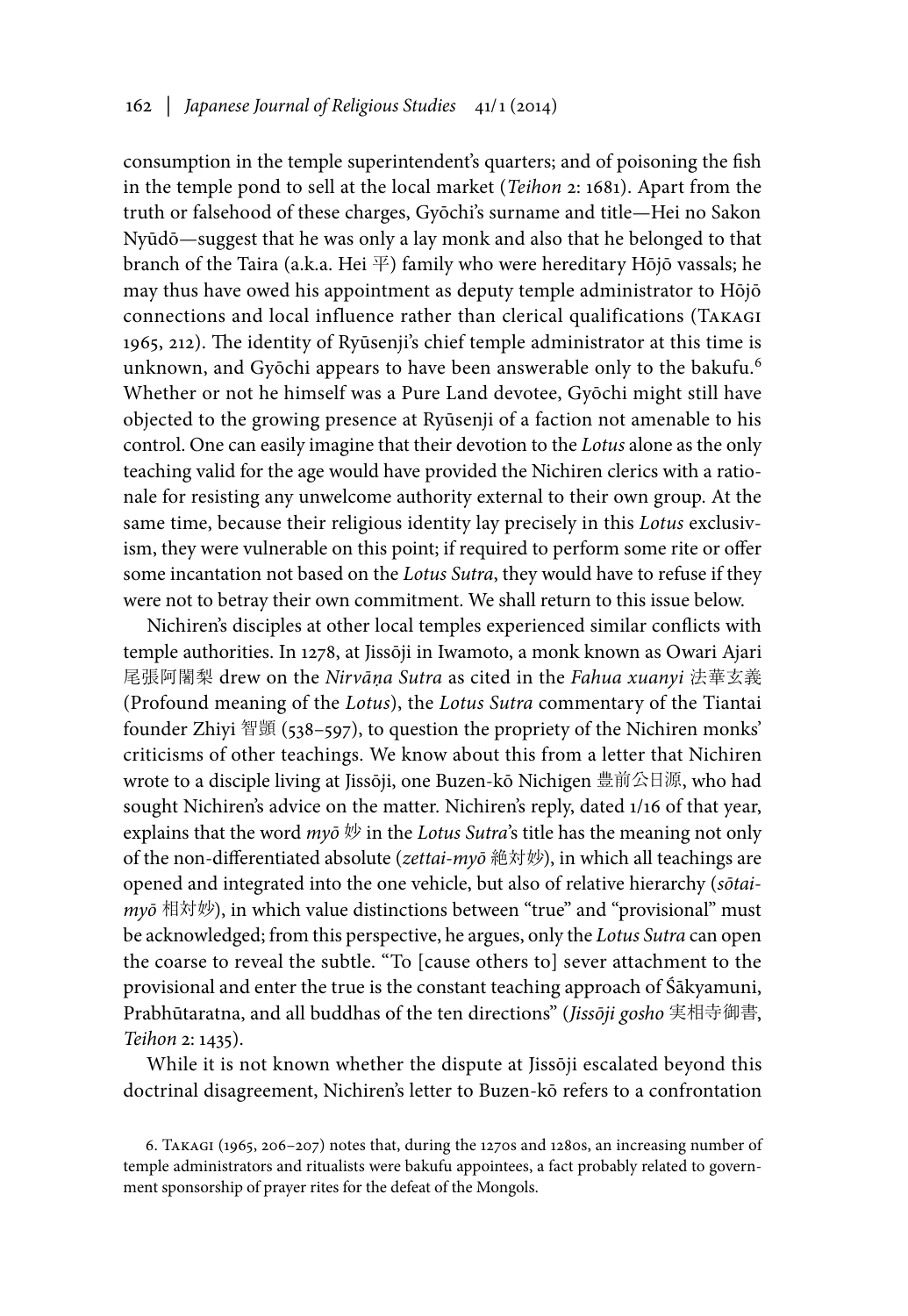at yet another local temple, Shijukuin in Kanbara, where Nikkō was based. That same year, a Shijukuin administrator (*jimu* 事務), Nii Risshi Gon'yo 二位律師厳誉, seized the lodging temples and their attached lands held by Nikkō and those of his fellow monks who were Nichiren's disciples, and expelled Nikkō and the others from the temple. This incident is known from the *Shijukuin mōshijō* 四十九院 申状, a petition of protest that Nikkō wrote in the third month of 1278 on behalf of himself and Nichiren's other disciples at Shijukuin.7 According to this document, Gon'yo had asserted that the Nichiren faction (*tōrui* 党類), while claiming to uphold the Buddha Dharma, in fact embraced "a heterodox path, a great evil teaching" (*gedō daijakyō* 外道大邪教); thus the monastic assembly had reached a group decision to expel them (nsz 2: 93).

Nikkō's strategy in this petition was to counterattack using the same doctrinal grounds that had been deployed against him. Only the *Lotus*, he retorted, contains a statement to the effect that it is foremost among all teachings that the Buddha "has preached, now preaches, or will preach" (T 9.31b). "To repudiate [on the basis of the *Lotus*] the [provisional] teachings of skillful means is not some fraudulent teaching of Nichiren Shōnin but altogether represents the golden words of Śākyamuni Buddha, the purpose for which he appeared in this world." To denounce monks of the true Dharma as heretics was outrageous, Nikkō declared; Gon'yo should be quickly summoned to face them and the rights and wrongs of the matter investigated (nsz 2: 93–94).

In this way, monks who were Nichiren's disciples at temples in the Fuji district came into conflict with temple administrators and higher-ranking prelates over the issue of their *Lotus* exclusivism. *Lotus Sutra* devotion was widespread, by no means the monopoly of Nichiren's community, and it is difficult to imagine that anyone, Tendai monks in particular, would have regarded the *Lotus Sutra* itself as an evil or heterodox teaching.<sup>8</sup> The problem lay rather in the position of Nichiren's followers that the *Lotus* alone is true. Not only was it possible to raise legitimate doctrinal objections to such a claim, but this stance could readily translate into a religiously mandated basis for resisting any authority outside

7. This was not the first such *mōshijō* that Nikkō had authored. In 1268, he wrote the *Jissōji daishū shūjō* 実相寺大衆愁状, a petition on behalf of the monks of Jissōji protesting the improper conduct of another bakufu-appointed temple administrator (FSY 10: 305-16).

8. Followers of the exclusive nenbutsu movement of Hōnen (1133–1212) argued that the *Lotus Sutra*, along with all sutras other than the Pure Land sutras, pertained to the "path of the sages" (*shōdōmon* 聖道門) and should be set aside as beyond the capacity of people in the Final Dharma age; Gyōchi's reported statement that "the *Lotus Sutra* is not a teaching on which one can rely" would make sense from this standpoint. However, we do not know whether or not an exclusive Pure Land doctrine such as Hōnen's had spread at Ryūsenji. Hori Nichikō (1974, 1: 124-25) suggests that the temple may have been affiliated with the Yokawa precinct of the great Tendai monastery on Mt. Hiei, but no details are available.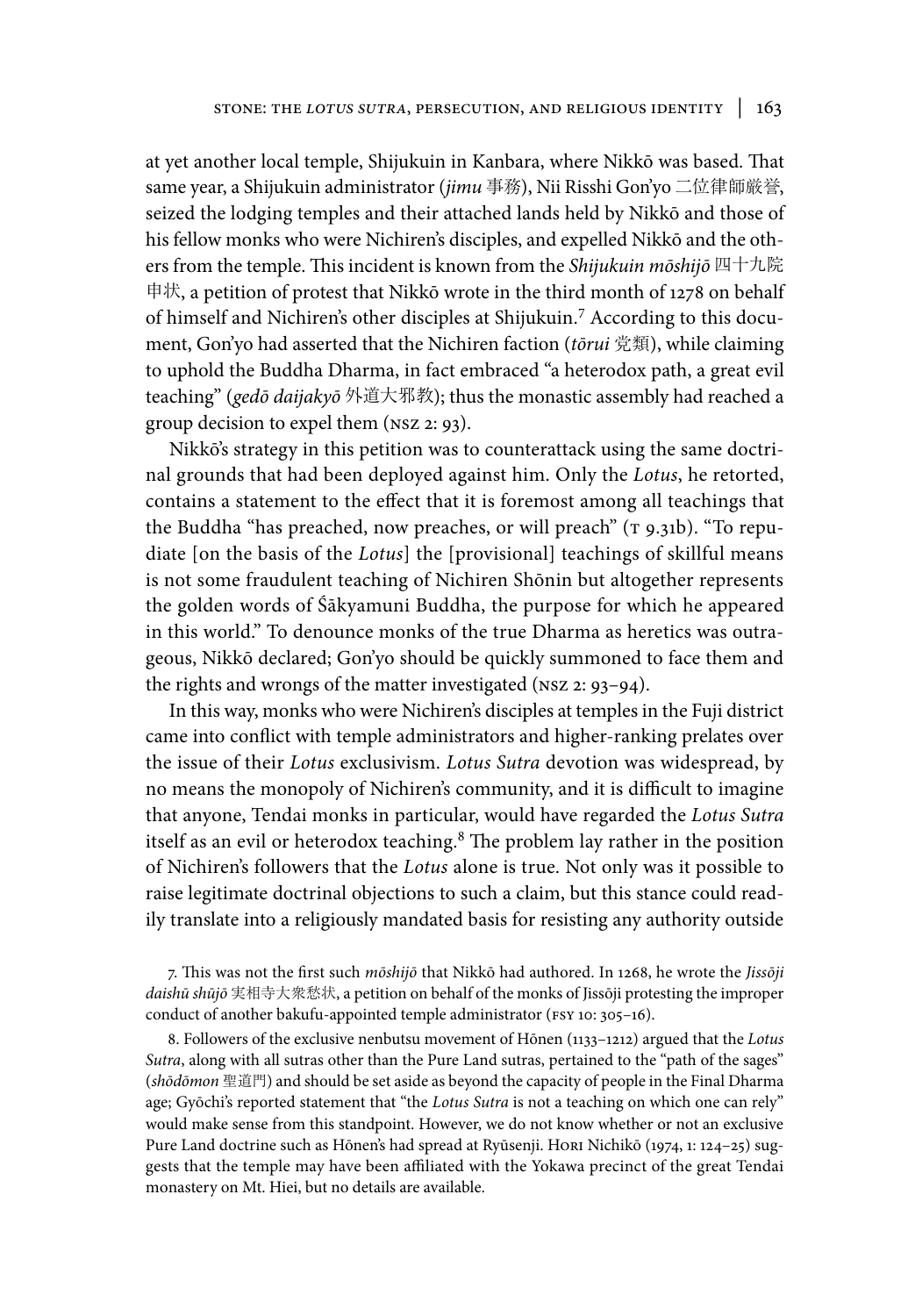Nichiren's own community. As Takagi notes (1965, 206–208), Gon'yo's charges as cited in Nikkō's petition suggest that Nichiren's following at Shijukuin had grown to the point where they were considered a "faction" and thus seen as a threat needing to be countered.

# *The Atsuhara Persecution*

Though ejected from their personal lodgings at Ryūsenji by Gyōchi, the temple's deputy administrator, Nikkō's converts Nisshū and Nichiben continued to reside on the temple precincts and presumably also continued to preach to their lay followers. Frustrated at his inability to rid Ryūsenji of Nichiren's disciples, Gyōchi appears to have enlisted the support of the local agency of the bakufu (*mandokoro* 政所) in the lower Fuji district in order to harass those disciples' lay supporters. At this point, what had begun as a confrontation within the temple community began to escalate into actual persecution.

Our chief source for subsequent events is the *Ryūsenji mōshijō*, a petition of protest that Nichiren composed in the tenth month of 1279 for submission to bakufu authorities; part of it may have been written by Nikkō. According to this document, in the fourth month of that year, during a festival associated with the nearby Asama (or Sengen) Shrine 浅間社, local officials acting at Gyōchi's instigation attacked and wounded with a sword a *Lotus Sutra* practitioner, identified as the "son of Shirō" 四郎男; 9 in the eighth month, one "son of Yashirō-bō" 弥四郎 坊男, possibly the same individual, was beheaded—an act possibly intended as a symbolic stand-in for the beheading of Nisshū and the other *Lotus* devotees at Ryūsenji (*Teihon* 2: 1681; s.v. "Yatōji Nyūdō," *Ibun jiten*, 1146). Matters culminated in the ninth month, during the harvest, when twenty lay believers were arrested on charges of stealing grain.

What exactly occurred on that occasion is not altogether clear. According to the *Ryūsenji* petition, Gyōchi filed charges to the effect that, on 9/21, Nisshū, mounted on horseback and leading a company of persons armed with bows and arrows, had burst into the precincts of Gyōchi's quarters at the temple and forcibly seized the rice harvest from his fields, removing it to Nisshū's lodging. Nisshū and his supporters vehemently denied the charges, and a letter from Nichiren dated 10/12 suggests that the facts were quite the reverse; Gyōchi's faction had been the ones who had forcibly seized the harvest from "several tens of fields" belonging to peasant *Lotus* devotees ("Hōki-dono gohenji," *Teihon* 2: 1676). The same letter specifically names two individuals, Daishin-bō 大進房 and

9. Hori Nichikō suggests (1974, 1: 134, 147) that the shrine event in question was an archery contest (*yabusame*), a boisterous occasion when it would have been relatively easy to harm someone unnoticed. He also suggests that, since Asama Shrine was undergoing repairs that year, the event would have been held not at the shrine itself but at a temporary site.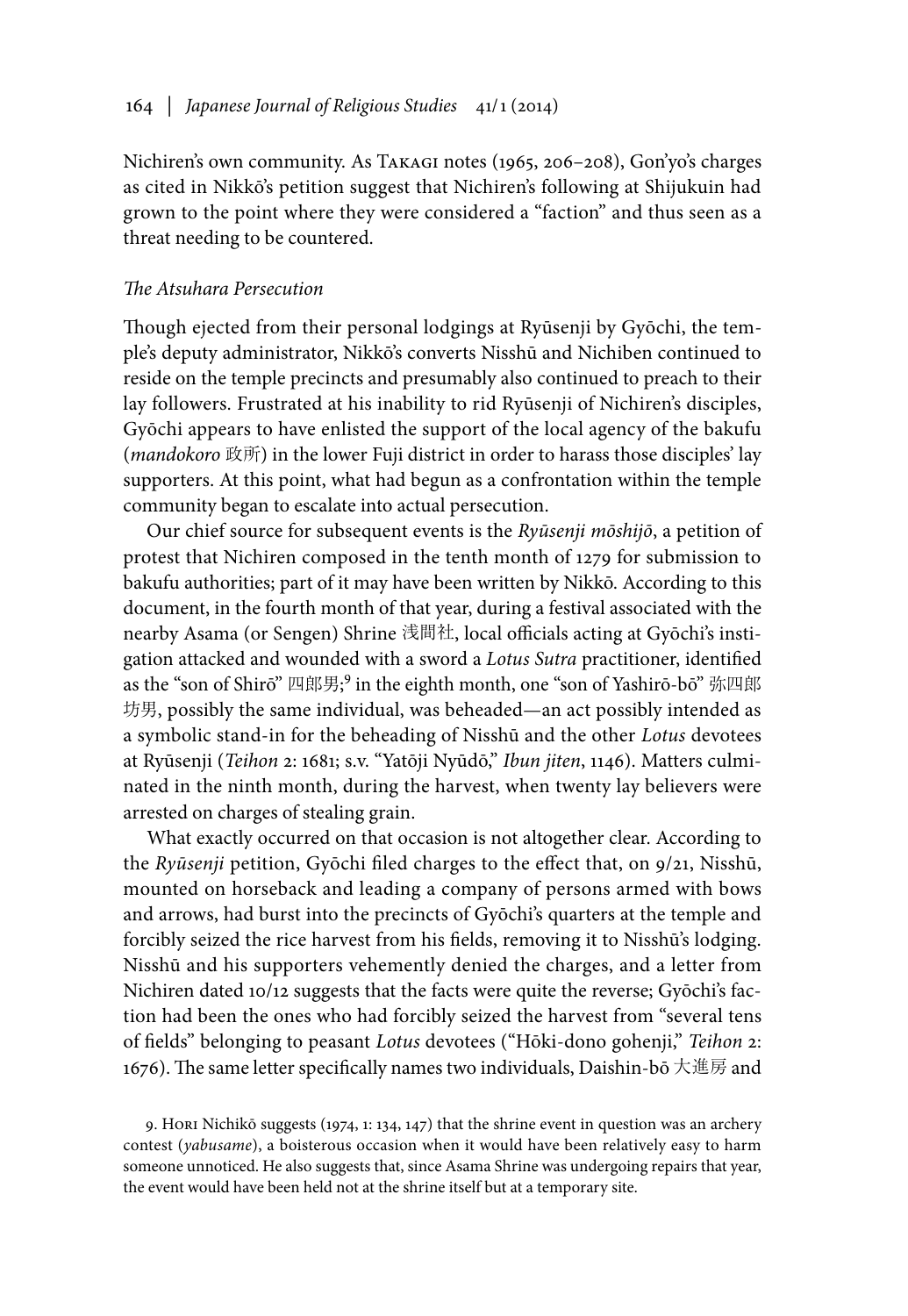Yatōji Nyūdō 弥藤次入道, as the persons whose actions, prompted by Gyōchi, had led to the injury and killing of followers in Atsuhara. Daishin-bō appears to be the same person as Daishin Ajari, an influential disciple of Nichiren in Kamakura who seems to have been called to the Fuji area sometime around 1275 to assist Nikkō's proselytizing efforts. He wavered for a time in his allegiance, briefly rejoining Nichiren's followers by 1278, but then decisively turned against them (s.v. "Daishin Ajari," "Daishin Ajari no bō," and "Daishin-bō," *Ibun jiten* 685–86). Yatōji Nyūdō was a brother of the three men among the twenty peasants arrested who would later be put to death. According to Nikkō's record, it was also at Yatōji's petition that the twenty were sent to Kamakura for examination and sentencing (*Honzon bun'yo chō*, nsz 2 :116). Evidently personal betrayals from within Nichiren's community and among family members, as well as opposition from without, played a role in the persecution.

Because Atsuhara lay within the domain of the head of the Hōjō clan (*tokusō*), the matter fell under the jurisdiction of the Hōjō's board of retainers (*samurai dokoro* 侍所). Nonetheless, sending the prisoners all the way to Kamakura for examination by the *tokusō*'s private judiciary would seem an excessive response to an incident of local theft, suggesting that the charges against them may have served as a pretext for attempting to break the influence of Nichiren's followers in Suruga. This suggestion gains strength from the identity of the official to whose custody they were remanded—none other than Hei (or Taira) no Saemon no jō Yoritsuna 平左衛門尉頼綱 (d. 1293), deputy head of the board of retainers. Yoritsuna was a hereditary vassal of the Hōjō and one of the chief pillars of the *tokusō* government. He appears to have been a relative of Gyōchi. He was also the same magistrate who, eight years earlier, had ordered Nichiren's arrest and exile to Sado.

## *Nichiren's Response and the Fate of Those Arrested*

Although he remained at Minobu throughout these events and was not himself the direct target of attack, Nichiren nonetheless emerges as a central figure in the Atsuhara affair, as almost all information concerning it comes from his writings. Nichiren kept himself closely informed of the circumstances as they developed and provided detailed guidance through an efficient network of disciples who acted as messengers between Minobu in Kai, Fuji in Suruga, and Kamakura in Musashi. His assertive leadership, even at a distance, and his ability to provide a compelling interpretation of events can be seen in his responses to the arrest. This section will briefly review how matters unfolded, as reconstructed from notices in Nichiren and Nikkō's writings.

The first indication of the trouble at Atsuhara appears in a fragment of a letter Nichiren addressed to Nikkō and others—presumably Nisshū, Nichiben,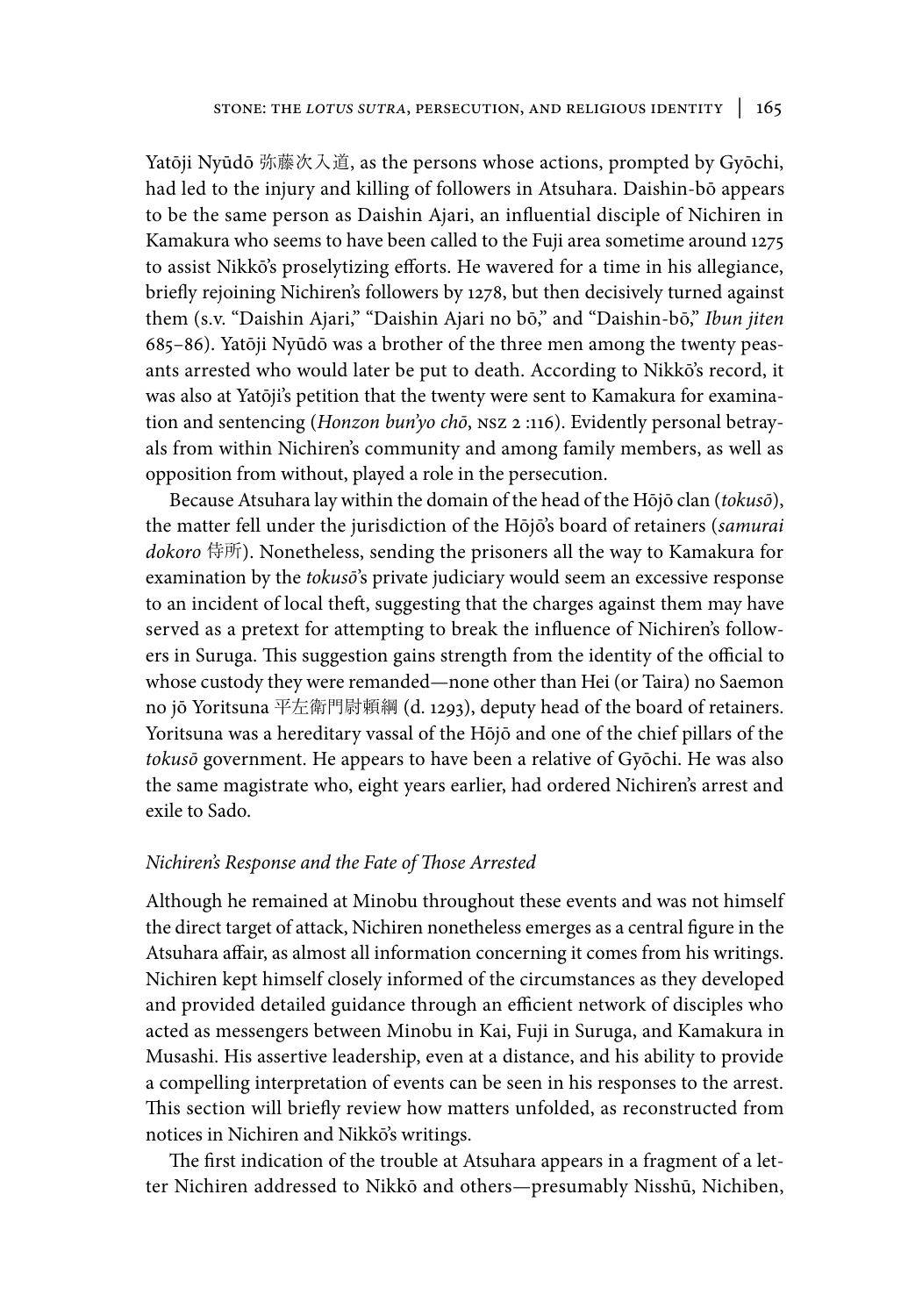and other disciples from Ryūsenji—dated 9/26, five days after the arrests. In it Nichiren tells them, "I have already reported this matter to Brahmā, Indra, and the sun and moon [deities]. They will not dare go against [their vow to Śākyamuni Buddha to protect *Lotus Sutra* devotees]. You should each think of this [occurrence] as the workings of heaven ("Hōki-dono narabi ni shonin gochū" 伯耆殿竝諸人御中, fragment no. 438, *Teihon* 4: 2874). Unfortunately, all but the last few lines of this letter have been lost. Nonetheless, judging from the date and content, this surviving passage would seem to represent Nichiren's initial response to receiving news of the arrests: to assure his disciples that this was no mere arbitrary event but a portent of some larger significance yet to unfold.

A few days later, on 10/1, Nichiren wrote at length to his followers in Kamakura where the prisoners had been taken, sending his letter in care of Shijō Saburōzaemon no jō Yorimoto 四条三郎左衛門尉頼基 or Shijō Kingo 四条金吾 (1229–1296), one of his chief lay devotees. After Nichiren's death, it would be given the title "Shōnin gonanji" 聖人御難事 (On the sage's ordeals). In this letter, Nichiren reminds his followers that persecution is predicted in the *Lotus Sutra* itself, where it says, "Since hatred and resentment of this sutra abound even while the Tathāgata is present, how much worse it will be after his nirvana!" (t 9. 31b). He asserts that, in meeting great trials at the hands of the authorities, he and by implication his disciples are the very ones fulfilling the sutra's predictions: "Had I not appeared in the Final Dharma Age, the Buddha would have been a great liar, and Prabhūtaratna and the other buddhas of the ten directions [who testified to the truth of the *Lotus Sutra* at the assembly on Vulture Peak] would have borne witness to great falsehood" (*Teihon* 2: 1673). Nichiren's followers in Kamakura may have had access to the prisoners, as Nichiren also suggests what to say to them:

Continue to encourage those ignorant Atsuhara people but don't threaten them. 10 Tell them to be fully resolved. They should think that a good outcome would be astonishing and [instead] expect that the worst will certainly occur.

10. As Satō Hiroo notes (2003, 309), the phrase "those ignorant Atsuhara people" (*kano Atsuwara no guchi no monodomo*) has been criticized by some scholars as reflecting unconscious class bias on Nichiren's part. Iizuka Hiroshi (1981) may have been attempting to circumvent such criticisms when he suggests that this passage refers not to those who were arrested, but to others still remaining in Atsuhara who might have been vacillating in their faith. However, Iizuka does not explain why, were that the case, a letter containing instructions for how to encourage followers in Atsuhara in the Fuji district would have been entrusted to the keeping of Shijō Yorimoto, who was living in Kamakura. The criticism to which Satō refers is itself anachronistic in assuming that doctrines of soteriological equality such as Nichiren's should have been understood as also entailing social equality—a correlation seldom drawn in premodern Japan. In all probability, the phrase represents Nichiren's blunt reference to the arrested peasants' lack of education, perhaps specifically to their limited knowledge of Buddhist teachings.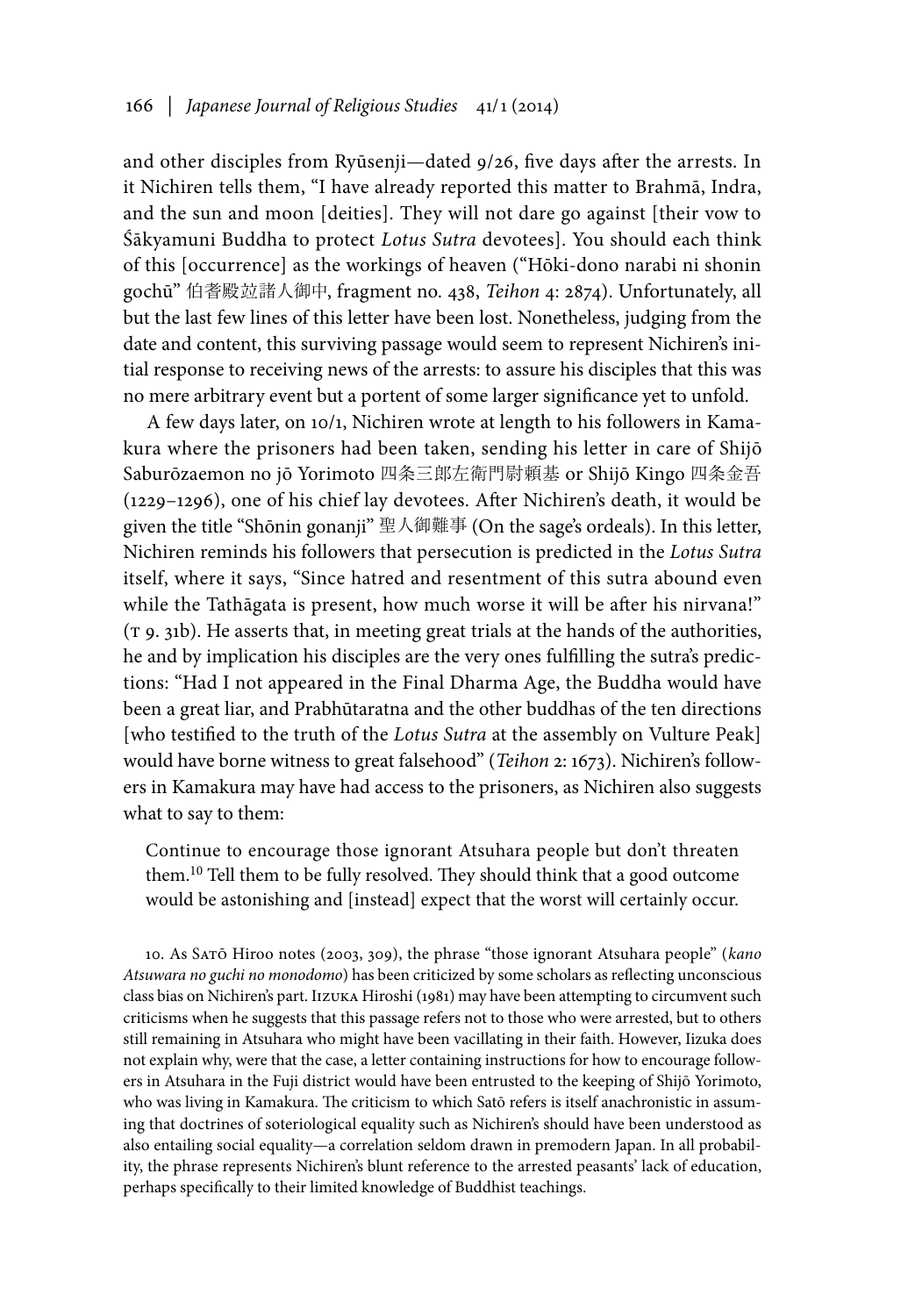If they think that they are hungry, tell them about the realm of hungry ghosts. If they complain that they are cold, tell them about the eight cold hells. If they say that they are frightened, tell them that a pheasant pursued by a hawk or a mouse stalked by a cat feels no differently than they do. (*Teihon* 2: 1674–75)

From Nichiren's perspective, to renounce faith in order to escape harassment by worldly authorities would only result in more painful retribution in the life to come; thus he urges that the prisoners ready themselves for whatever ordeal the bakufu may have in store and not delude themselves into thinking that they may escape. Nichiren then extends a similar warning to his followers in general:

If your resolve should slacken even in the slightest, demons will seize the advantage. We ordinary worldlings are so foolish that we fear neither the warnings in the sutras and treatises [which are close at hand,] nor matters at a distance. But close your eyes and imagine [what will happen] if Hei [no Saemon, that is, Yoritsuna] and [Akita no] jō [Adachi Yasumori] unloose their anger upon our entire following. (*Teihon* 2: 1674)

This reference to the wrath of Hei no Yoritsuna and Adachi Yasumori 安達 泰盛—after the regent, the two most powerful figures in bakufu—suggests that Nichiren saw the arrest of the Atsuhara peasants as possibly signaling a move against his followers as a whole, and he adds, "If people muster armed men to put down our following, saying that we are going to raise a disturbance, you must write to me here at once" (*Teihon* 2: 1675).

In that same, tenth month, Nichiren drafted a petition to bakufu officials technically, a refutation of charges (*chinjō* 陳状)—in defense of Nisshū, Nichiben, and his other disciples at Ryūsenji, rebutting Gyōchi's accusations. Known as the *Ryūsenji mōshijō*, mentioned above, it is written in the personae of Nichiben and Nisshū and was presumably submitted under their names (*Teihon* 2: 1677–82).11 In this petition, Nichiren argues that exclusive devotion to the *Lotus Sutra*, for which Nisshū, Nichiben, and others have been expelled and their lay followers attacked, is the only thing that can protect Japan against the Mongol threat. We will return to this theme in his writings below.

In what appears to be a cover letter for the petition he had readied on Nisshū and Nichiben's behalf, Nichiren also wrote to Nikkō, Nisshū, and Nichiben on 10/12, giving detailed instructions ("Hōki-dono gohenji" 伯耆殿御返事, *Teihon*, 2: 1676). These three may have hurried to Kamakura to assist the prisoners, though the record does not explicitly state this (Hori Nichikō 1974, 1: 141). Should the

<sup>11.</sup> See note 5 above. The *Ryūsenji mōshijō* is one of three responses to charges that Nichiren wrote in the name of disciples being harassed by persons in authority. The others are the *Shimoyama goshōsoku* 下山御消息 (*Teihon* no. 247) and the *Yorimoto chinjō* 頼基陳状 (no. 249), both written in 1277.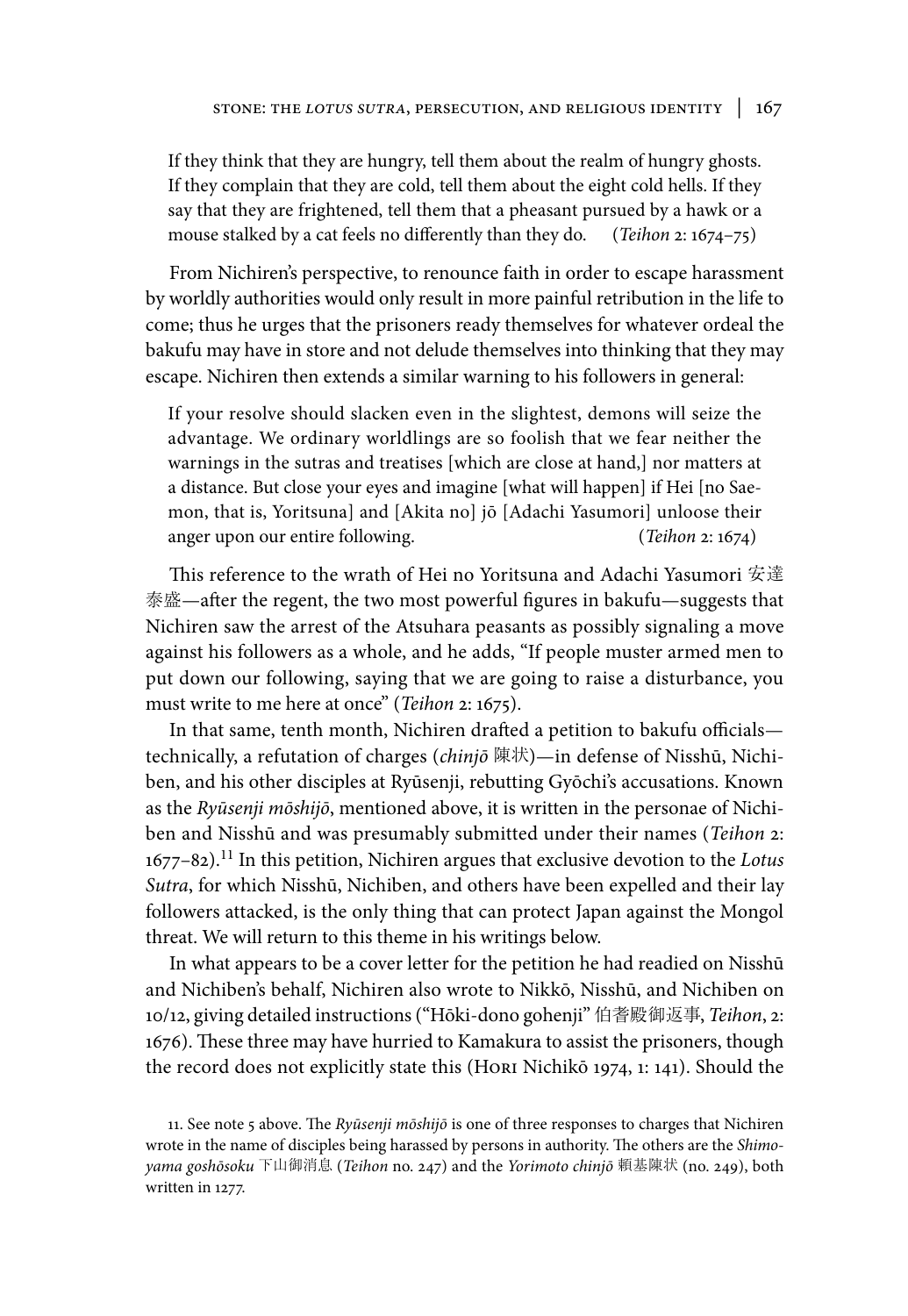prisoners be released with some guarantee of their security, Nichiren says, the monks should not seek legal redress by submitting the petition. But should they need to press the matter with the bakufu's board of inquiry (*monchūjo* 問注所), they should concentrate their statements on the culpability of Gyōchi and his associates for the violence against Nichiren's followers at Atsuhara. If Gyōchi produces witnesses, they should say that those witnesses are the very persons who supported him in stealing the harvest from the Atsuhara peasants. If he produces written statements, they should denounce them as forgeries. They should protest vehemently, in the hope that "those above may get word of it." Nichiren seems to have believed that, whatever the actions of bakufu subordinates, Hōjō Tokimune, the regent himself, would not take action against his followers without clear evidence of wrongdoing (see, for example, similar statements in "Kubo-no-ama gozen gohenji" 窪尼御前御返事, *Teihon* 2: 1502–1503, and "Shōnin gonanji," 2: 1674). No matter what, Nichiren admonishes, his followers must not let themselves be persuaded to sign oaths (*kishōmon* 起請文); the focus of any court proceedings should be confined to the acts of theft and violence committed by Gyōchi's side. Nichiren appears to have been quite knowledgeable about the bakufu's judicial system, perhaps because, earlier in his career, he himself had negotiated a lawsuit on behalf of Nagoe-no-ama 名越の尼, a lay nun who was the estate proprietor (*ryōshu* 領主) of the manor where Kiyosumidera (or Seichōji) 清澄寺 in Awa, the temple where he had become a monk, was located (Takagi 1970, 52; Kawazoe 1984, 83–85).

Only one other explicit reference to those arrested occurs in Nichiren's extant writings, in a brief letter, again to Nikkō and his disciples, dated a few days later, on 10/17. At this point, Nichiren urged them to take action with the judicial bureau. He had clearly received word that interrogation of the prisoners had begun.

Your message of the 15th arrived [today], on the 17th. You say that, at the time of their interrogation [*gokanki no toki*], they chanted Namu-myōhō-rengekyō. This is no ordinary event. Perhaps the ten *rākṣasa*s [who vowed to protect believers] entered the person of Hei no Kingo [Yoritsuna] to test the devotees of the *Lotus Sutra*. That would be like the case of the youth of the Snow Mountains or King Śibi [who were both tested by the gods]. Or perhaps [as the "Fortitude" chapter says], "Evil demons will enter their bodies [to injure devotees of the *Lotus*]." [That the prisoners were able to maintain their resolve] is the meaning of the oath sworn by Śākyamuni, Prabhūtaratna, the buddhas of the ten directions, Brahmā, Indra, and other deities to protect practitioners of the *Lotus Sutra* in the fifth five-hundred-year period [that begins the Final Dharma age]. ("Hendoku iyaku gosho" 変毒為薬御書, *Teihon* 2: 1683)

By standing firm under interrogation, the Atsuhara peasants had proved their faith in Nichiren's eyes, graduating in his estimation from "ignorant people" to devotees meriting equally with himself the name of "practitioners of the *Lotus*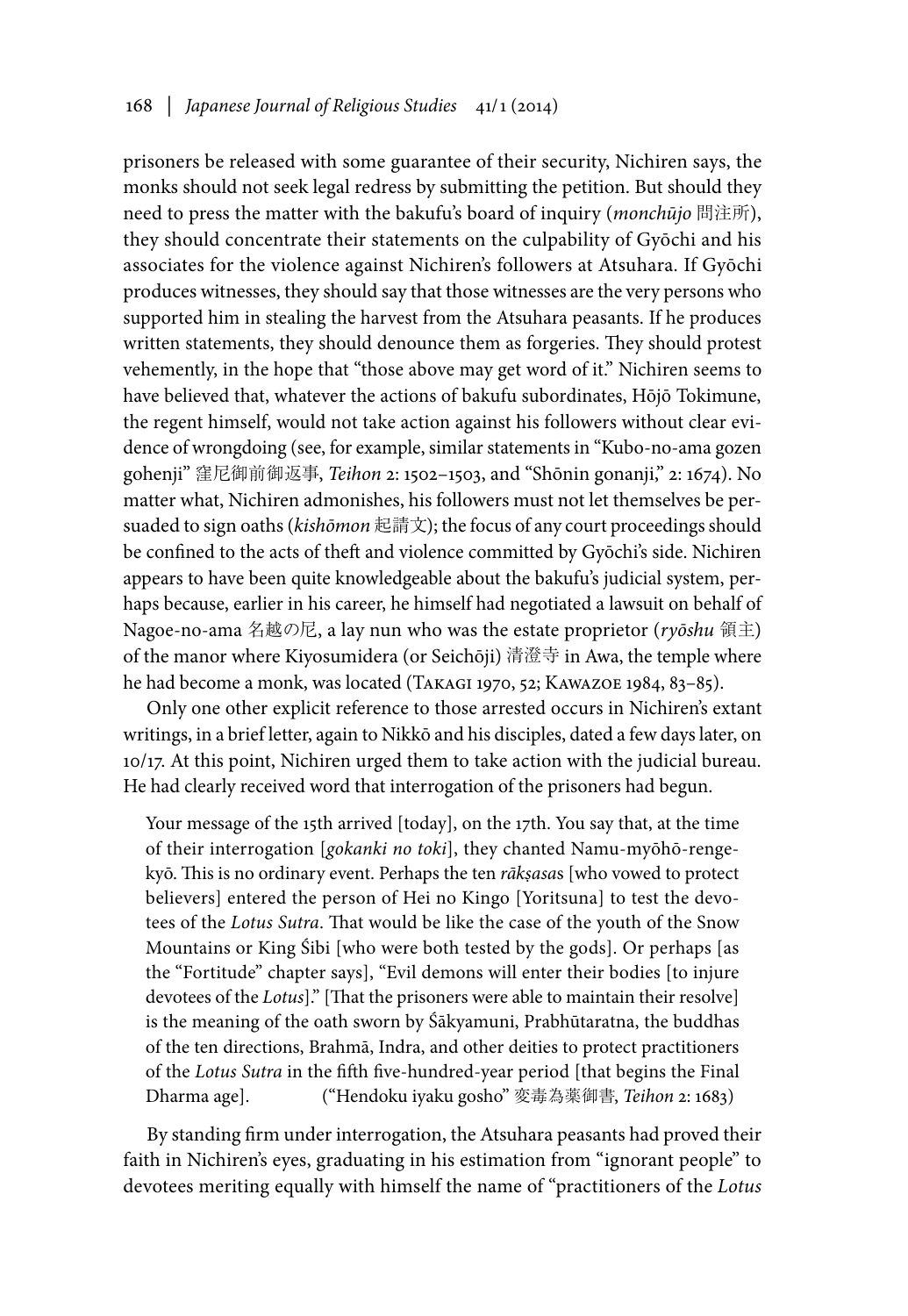*Sutra*" (*Hokekyō no gyōja* 法華経の行者). The term *gokanki* 御勘気 (the anger of superiors or punishment inflicted by them) here is somewhat ambiguous, and it is not clear how far proceedings against the prisoners had advanced by the time Nichiren wrote this. Whatever the case, it is significant that, judging from this passage, he understood the protection of the buddhas and tutelary deities to mean, not that devotees of the *Lotus Sutra* would be spared harsh trials, but that they would be able to maintain faith despite them.

Nichiren's extant writings make no further mention of the prisoners from Atsuhara. The only direct reference to their fate occurs in Nikkō's *Honzon bun'yo chō*, which is also the earliest surviving notice of the identity of the three who were executed. How long after the event he recorded the matter is unknown.<sup>12</sup> The passage in question, an explanatory note inserted into a list of names of followers on whom he had bestowed mandala *honzon* inscribed by Nichiren, reads as follows:

- \*Jinshirō 神四郎 (elder brother), resident of Atsuhara village in the lower Fuji district.
- \*Yagorō 弥五郎 (younger brother), resident of the same village in the lower Fuji district.
- \*Yajirō 弥次郎 [or Yarokurō 弥六郎; 13 younger brother?], resident of Atsuhara village in the lower Fuji district.

These three were among twenty disciples of Echigo-bō [Nichiben] and Shimotsuke-bō [Nisshū]. They took faith in the first year of the Kōan era (1278). At the petition of their younger brother Yatōji Nyūdō, they were arrested and taken to Kamakura. Eventually they were beheaded. That was the doing of Hei no Saemon Nyūdō [Yoritsuna]. He had his son, Iinuma Hangan 飯沼判官 (age thirteen), shoot them mercilessly with *hikime* arrows and ordered them to say the nenbutsu. But though he pressed them in this way twice and even three times, not one of the twenty would say it. He sent for these three, who were the leaders, and had them beheaded. The remaining seventeen were imprisoned but eventually released. Fourteen years later, Hei no Nyūdō and Hangan, father and son, plotted rebellion and were destroyed. That both father and son [met their end in this way] was no ordinary matter. They had incurred in this life the punishment [*genbachi* 現罰] of the *Lotus Sutra*. (NSZ 2: 116)<sup>14</sup>

12. The *Honzon bun'yo chō* is dated Einin 6 (1298), more than twenty years after the persecution. However, it appears to have been prepared for the seventeenth anniversary of Nichiren's death, and Nikkō may have been keeping this record for some time before finalizing it (s.v. "Honzon bun'yo chō," nj 377).

13. Another edition of the text gives this name as "Yarokurō" (fsy 9: 258).

14. There is also a mandala *honzon* kept at Kitayama Honmonji inscribed by Nikkō on the eighth day of the fourth month, Tokuji 3 (1308), and bearing the notation: "Jinshirō, a resident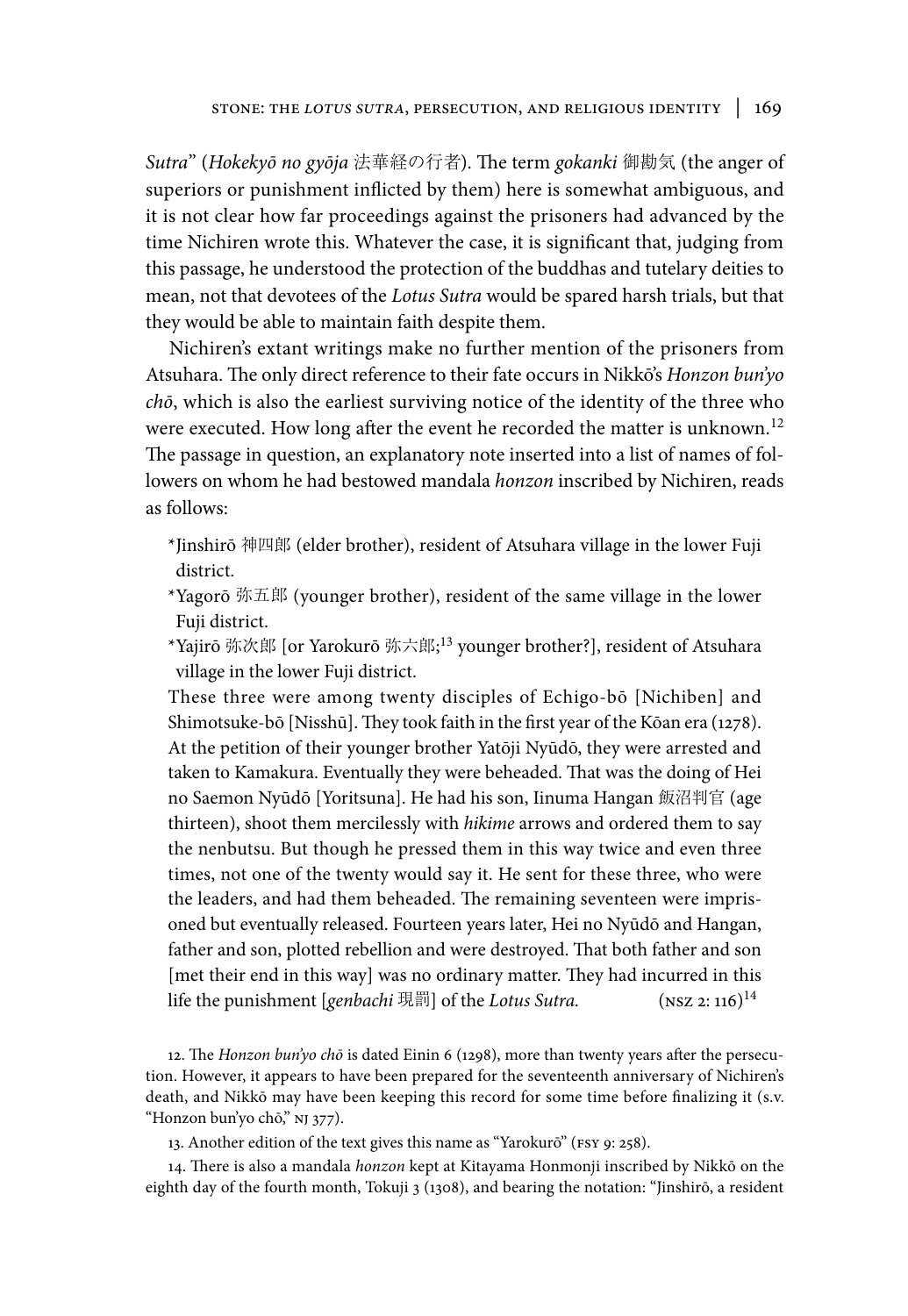# 170 *| Japanese Journal of Religious Studies* 41/1 (2014)

*Hikime* 蟇目 were blunt tipped, hollow arrows that emitted an eerie whistling sound when shot, used to banish demons from ritual sites. While they could not kill, they could certainly cause pain and terrify. Even if the prisoners had been guilty as charged, this sort of abuse, and especially the beheading of the three leaders among those arrested, represented by the standards of the day an extreme punishment for the offense of stealing grain (see TAKAGI 1965, 220, note 23 for comparison with two other, roughly contemporaneous cases). This harsh reprisal would lend credence to Nichiren's reading of events as a deliberate strike against his followers.

The Nichiren tradition reads the Atsuhara persecution as epitomizing the inevitable conflict between devotees of the *Lotus Sutra* and those who oppose them out of deluded attachment to provisional teachings, and the conduct of those arrested, as exemplifying the ideal stance of "not begrudging bodily life" for the sutra's sake. Modern scholars, in contrast, have tended to see these events in terms of heroic peasant resistance to oppressive authority, expressed in terms of devotion to a truth transcending worldly power and class distinctions (see Takagi 1965, 218; Satō 1994, 189–211, and 2003, 300–309). However, we have no sources that would offer insight into the thoughts of the Atsuhara martyrs themselves. Most martyrs in the later medieval Nichiren tradition would be monks who voluntarily sought public debate with eminent clerics of other schools or who set out of their own initiative to admonish the emperor, shogun, or local officials, fully understanding the risks involved. In the case of the three Atsuhara believers who were beheaded, one cannot help but think that they may simply have been caught up in events and paid the ultimate price for a conflict not of their making. Yet if the interrogation took place as Nikkō describes, they were repeatedly offered a choice, and, although they had been Nichiren's followers only since the previous year, they steadfastly refused to recant and instead gave up their lives. This brief passage in Nikkō's record suggests that the resolve to die if need be to uphold one's faith in the *Lotus Sutra* was not confined to Nichiren and the educated monks who were his close disciples but was indeed shared by some of his humblest followers.

### *Aftermath of the Persecution*

For a while, Nichiren seems to have expected that the Atsuhara affair presaged an attack on his followers at large. To the lay nun Jimyō-ama 持妙尼, the widow of

of Atsuhara village in the lower Fuji district of Suruga province became a follower of the *Lotus Sūtra*; he was one of three people beheaded by Hei no Saemon-no-jō [Yoritsuna]. Fourteen years after cutting off the heads of *Lotus* devotees, Hei no Saemon Nyūdō plotted rebellion and was destroyed, and his descendants perished without a trace" (*Shiryō ruiju* 資料類聚 1, fsy 8: 217; see also *Fuji monkachū kenmon* 富士門家中見聞 1, 5: 152, and *Shiryō ruiju* 2, 9: 258).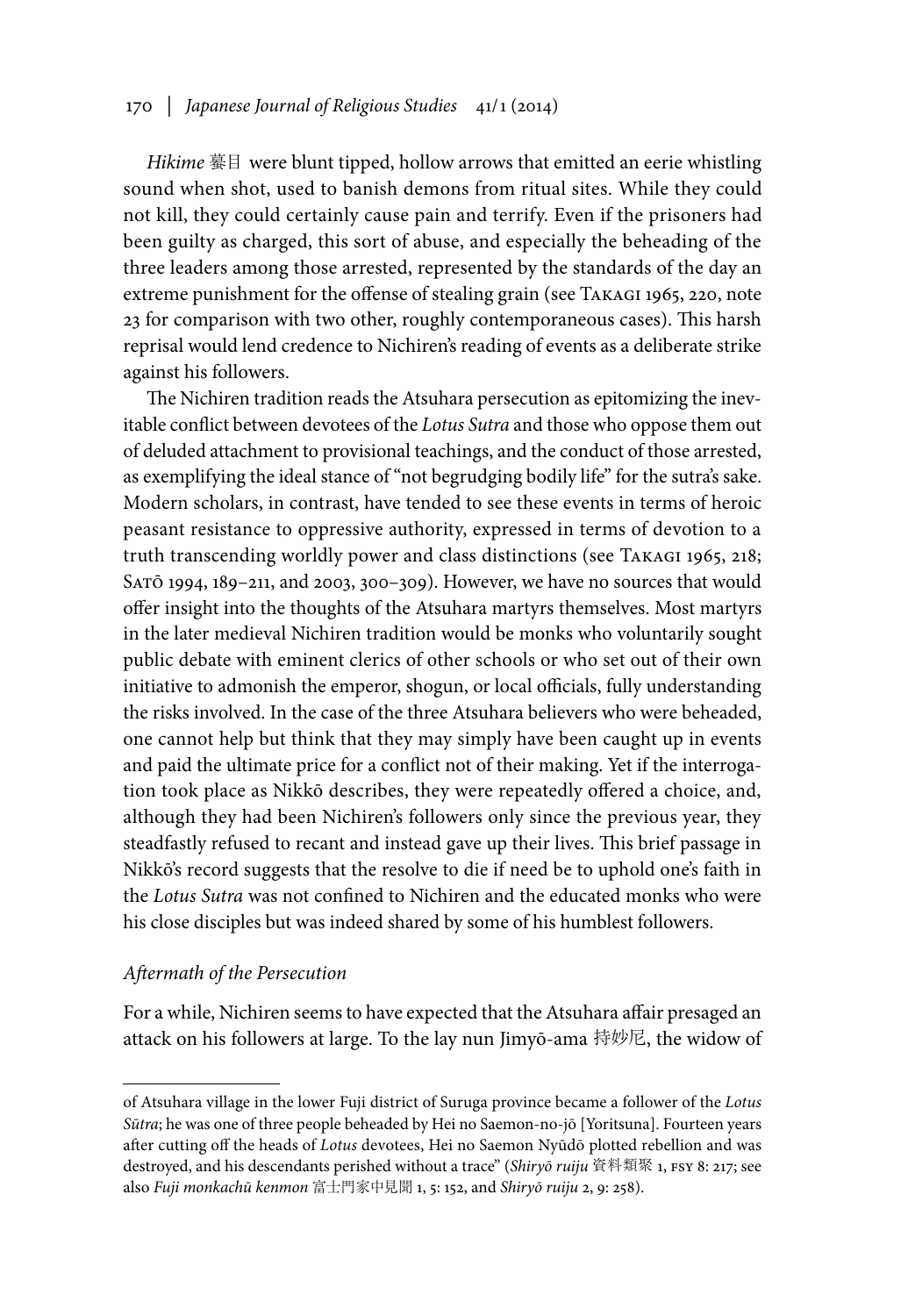Takahashi Nyūdō, he wrote, "As for the business in Atsuhara, you should be prepared for what may happen," and warned that lesser-ranking officials might have forged orders from the regent in order to harass his followers ("Kubo-no-ama gozen gohenji," *Teihon* 2: 1502–1503).15 While his fears about full-scale persecution did not materialize, the situation in the Fuji district remained precarious. Nichiren arranged for Nisshū and Nichiben to leave Suruga and stay in safety with his disciple Iyo-bō 伊予房—later known as Nitchō 日頂—in Shimōsa.16 Lay believers in the Atsuhara area were evidently hunted by the authorities for some time. A letter from Nichiren to Nanjō Tokimitsu dated 7/2/1280, nearly a year after the arrests, thanks him for hiding lay followers, including a certain shrine priest who was Nisshū's disciple. "If it becomes difficult to keep them there, you can send the shrine priest and the others here [to Minobu]," he wrote. "But even if his wife and children remain there, no one will be looking for them, so I think it would be best if you could keep them until things quiet down" ("Ueno-dono gohenji," *Teihon* 2: 1766–67).17 Bakufu authorities were not slow to note that Tokimitsu had used his influence as steward to shelter individuals wanted by the law. Another letter from Nichiren, written in the winter of 1280, suggests that they retaliated with economic sanctions:

Because you protected the Atsuhara people, the people of this country look upon you as [a traitor, like the rebels Taira no] Masakado 将門 of the Jōhei era (931–38) or [Abe no] Sadatō 貞任 of the Tengi era (1053–58). This is solely because you have offered your life for the *Lotus Sutra*. Heaven in no way regards you as a man who has betrayed his sovereign. In addition, your small estate has been drained by repeated demands for corvée labor, to the point where you yourself cannot keep a horse, and your wife and children lack necessary clothing. ("Ueno-dono gohenji," *Teihon* 2: 1829–30)

15. Opinion differs as to the year of this letter, which is dated only "fifth month, third day." *Teihon* assigns it to 1278, before the Atsuhara persecution had properly begun. *Ibun jiten* suggests that 1280 is more likely (282c–d), while Takagi proposes 1279, right after the "son of Shirō" was wounded at the Asama Shrine festival (1965, 220, note 26). Jimyō-ama, also known as Kubono-ama, was Nikkō's aunt.

16. Nichiren mentions this in a letter dated Kōan 2 (1279), 11/25, to the wife of his follower Toki Jōnin 富木常忍, thought to have been Iyo-bō's mother: "I am sending the monks known as Echigō-bō and Shimotsuke-bō to Iyo-dono. Please ask Lord Toki to take care of them for a while" ("Toki-dono nyōbō-ama gozen gosho" 富城[木]殿女房尼御前御書, *Teihon* 2: 1711).

17. This is probably the same "shrine priest of Shinfuchi" (*Shinfuchi no kōnushi* 新福地の神主) mentioned in Nikkō's *Honzon bun'yo chō* as someone who received a mandala *honzon* inscribed by Nichiren (NSZ 2: 117; HORI Nichikō 1974, 1: 158). Other letters from Nichiren to Tokimitsu during this time point to the latter's efforts in protecting followers in the area. One, written toward the end of 1279, contains the postscript, "I write in appreciation for all you have done in regard to the Atsuhara affair" ("Ueno-dono gohenji," *Teihon* 2: 1709).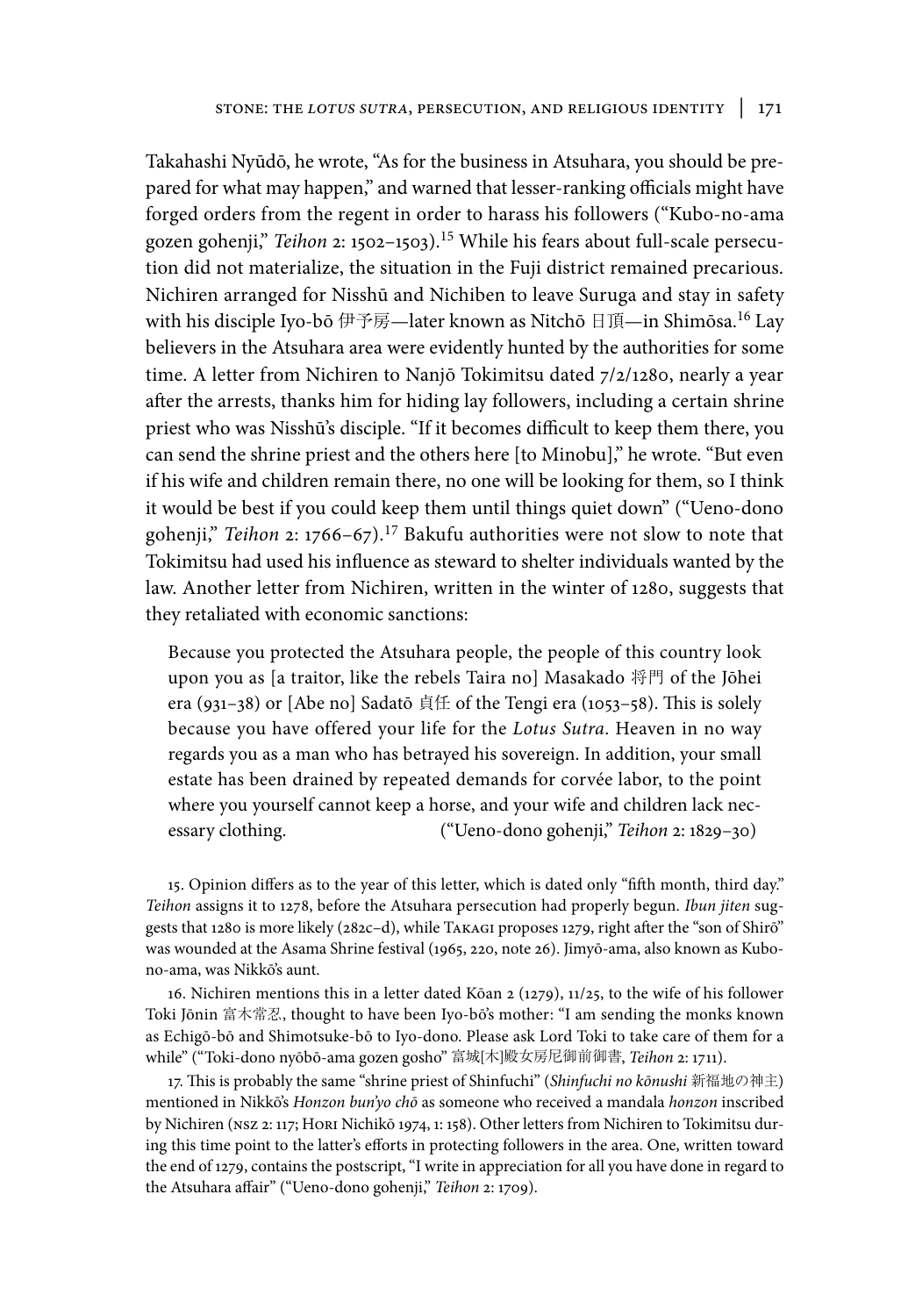# 172 *| Japanese Journal of Religious Studies* 41/1 (2014)

Despite the threat of continued harassment, no mass defection from Nichiren's following seems to have occurred in the wake of the Atsuhara persecution, such as he describes following his exile to Sado eight years earlier. By this point, his community of *Lotus* devotees was more effectively organized, and Nichiren was more readily able to communicate with them than had been the case during the Sado exile; in addition, this time the bakufu had not targeted Nichiren himself and in the end evidently took no action against believers outside the Fuji area. Nonetheless, for those involved, it was ordeal enough, and Nichiren's writings relevant to the affair express what he thought essential to convey at a moment of utmost urgency about the meaning of encountering great trials for the *Lotus Sutra*'s sake. His writings at the time, touched on above, both developed themes in his earlier work and helped to establish a model for how followers of the *Lotus* should meet tests of their faith. It is to those themes that we now turn.

# *Analysis of the Atsuhara Affair*

As outlined above, several interrelated tensions and conflicting interests contributed to the violence against Nichiren's following in Atsuhara: between Gyōchi, the Ryūsenji deputy administrator, and the monks who had become Nichiren's followers; between local officials of the bakufu with whom Gyōchi was allied and the peasants who were lay supporters of Nichiren's disciples; and, in the background, between representatives of the *tokusō* government, expanding their influence in conjunction with defense operations against the Mongols, and the direct vassals of the shogun, some of whom, in Suruga, were followers of Nichiren (Takagi 1965, 217). The bakufu's defense efforts also included the subduing of disruptive elements within its sphere of influence, and Nichiren and his following—vocal in their criticisms of other teachings and of the eminent monks who upheld them and their patrons among bakufu officials—had long since been identified as a potentially troublesome group. If Hei no Yoritsuna did indeed take charge of interrogating the prisoners as Nikkō describes, personal animus on his part toward Nichiren may also have been involved. Due to source limitations, it is difficult to know the historical facts of the Atsuhara persecution in any detail. What we can know, however, is how Nichiren understood the religious meaning of the affair.

The second part of this article will discuss themes that emerge in Nichiren and Nikko's writings in connection with the persecution and how they develop Nichiren's lifelong teaching about the importance of being ready to give one's life for the *Lotus Sutra*. It will also touch briefly on how their references to the Atsuhara affair contributed to a normative model of faith and practice for the later Nichiren tradition.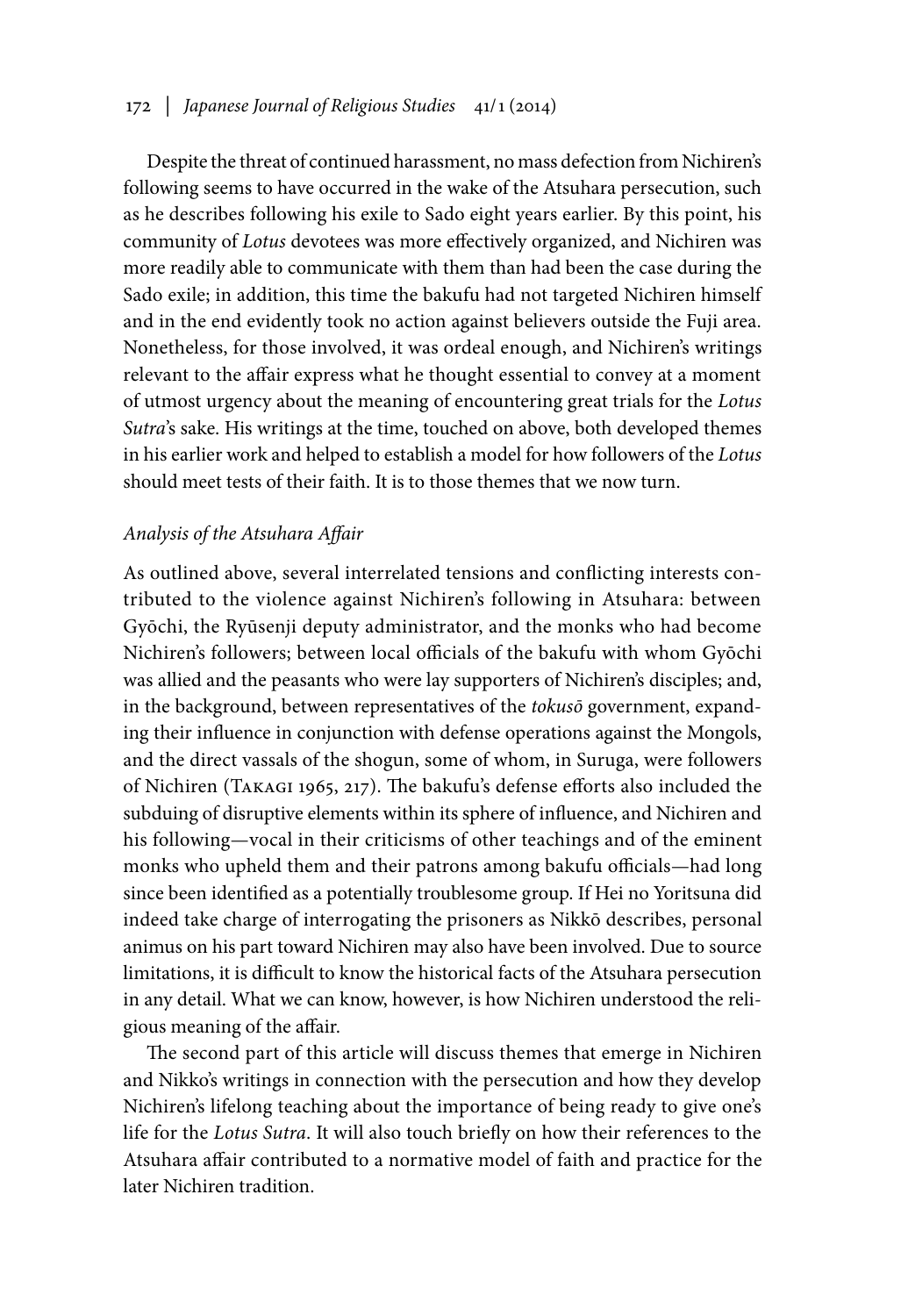#### *Risshō Ankoku and the Mongol Threat*

In their petitions to the bakufu protesting the harassment of disciples in the Fuji district, Nichiren and Nikkō both took the opportunity of addressing government officials to reassert Nichiren's teaching that establishing the true Dharma would bring peace to the country (*risshō ankoku* 立正安国). This principle is best known from the *Risshō ankoku ron*, Nichiren's admonitory treatise submitted to the influential former regent Hōjō Tokiyori in 1260. In this work, drawing on "nation-protecting" sutras detailing the calamities that will befall a country where the true Dharma is not upheld, Nichiren argued that Japan was beset by famine, disease, earthquakes, and other disasters because the people as a whole had turned away from the "single good of the true vehicle" (*jitsujō no ichizen* 実乗 之一善) and instead come to rely on the "inferior" teaching of the exclusive nenbutsu. Were his warnings not heeded, he wrote, two further disasters—rebellion within the country and invasion from abroad—would surely occur. The submission of the *Risshō ankoku ron* is known in the Nichiren tradition as Nichiren's first act of "admonishing the state" (*kokka kangyō* 国家諌暁) to cease patronage of monks devoted to other teachings and support faith in the *Lotus* alone. Nichiren also "admonished the state" on two further occasions: at the time of his confrontation with Hei no Yoritsuna in 1271, when the latter had him interrogated and then arrested and exiled; and again in 1274, after he had been pardoned from exile to Sado and returned to Kamakura, when, by Nichiren's own account, Yoritsuna summoned him to ask his views on when the Mongols would attack. Because both the *Shijukuin mōshijō* and *Ryūsenji mōshijō* were submitted to the bakufu and both explicitly reassert the *risshō ankoku* principle, they might together be considered a fourth act of "admonishing the state," although the tradition does not speak of them in this way. Yet undoubtedly they helped set the precedent for later medieval *mōshijō* or admonitory petitions submitted by Hokkeshū monks to the emperor, the shogun, or lesser officials, almost all of which restated the argument of the *Risshō ankoku ron* or even appended a copy of it (Watanabe 1976, 135–40; Stone 2002, 274–79). Below we will consider some key passages from both petitions.

In the 1279 *Ryūsenji* petition, writing under the names of Nisshū and Nichiben, Nichiren immediately establishes his own interpretive context for the events at Atsuhara, quite different from that of local authorities or of the bakufu. In his representation, the issue at stake is nothing less than a choice between embracing true or false teachings, on which the survival of the country depends:

In his suit, [Gyōchi] says in essence that we, Nisshū and Nichiben, calling ourselves disciples of the monk Nichiren, assert that [devotion to] sutras other than the *Lotus Sutra* and the [rites performed by] Esoteric (*shingon*) adepts will not be efficacious, whether in this life or the next. Concerning this charge,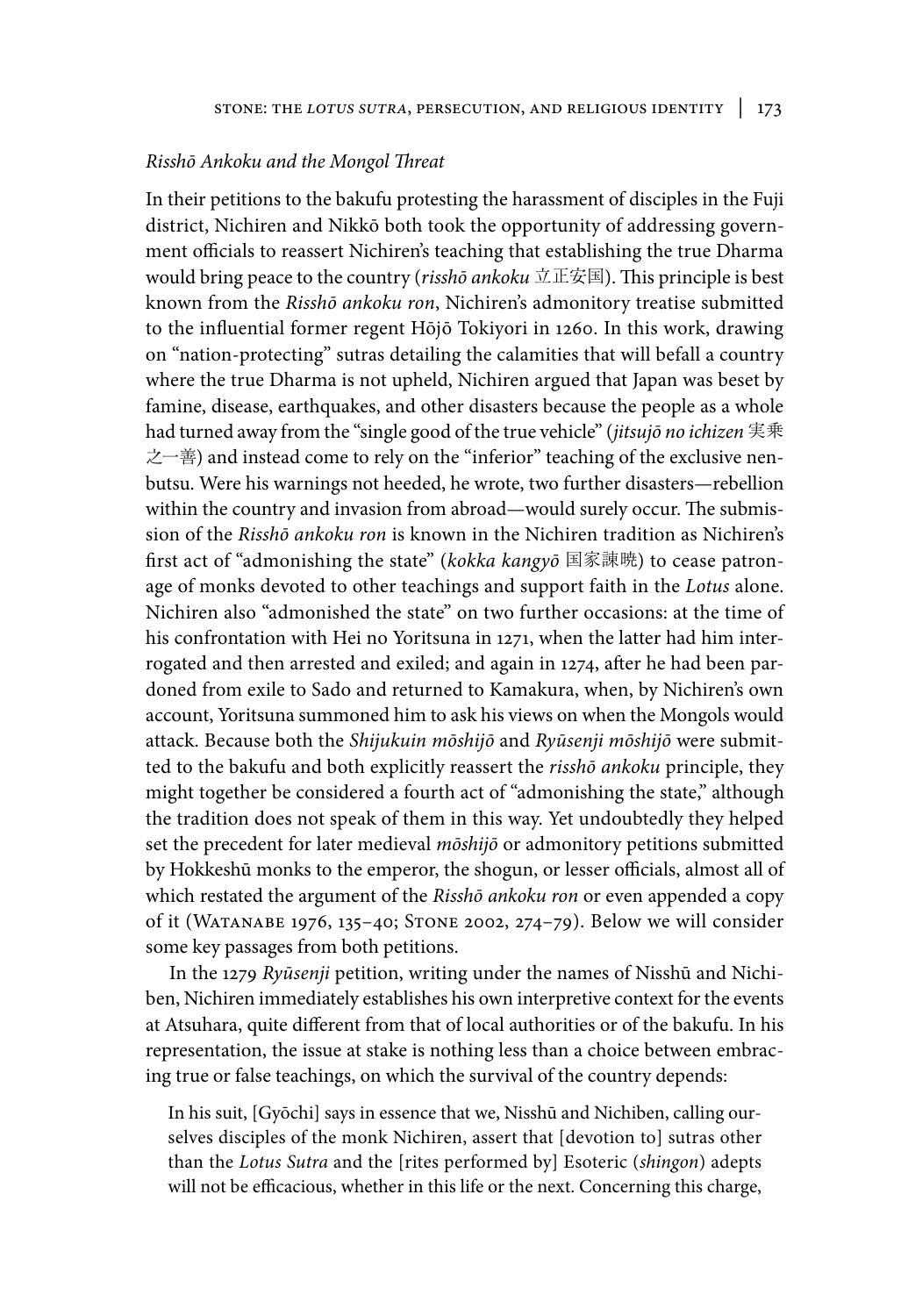# 174 *| Japanese Journal of Religious Studies* 41/1 (2014)

[we say]: Our teacher Nichiren Shōnin [whose teaching Gyōchi disparages] has since the Shōka era (1257–1259) observed the great comets, earthquakes, and other signs and, pondering them in light of the sutras, concluded that, in the country of Japan today, people remain attached to provisional, inferior [teachings] while the sutra of the true teaching has become lost and obscured; therefore two disasters unprecedented in prior ages were bound to arise: the disaster of revolt within one's own domain and the disaster of attack by a foreign country. Thinking of how to bring order to the country and counter these great calamities, in the Bunnō era (1260), he submitted to the authorities a work in one fascicle called *Risshō ankoku ron*. What he foretold in that treatise has all come true, just like a prophecy from the Buddha's golden mouth.… The presence in the country of a sage [like Nichiren] is a great joy for Japan, a great grief for the Mongols. He can summon the dragons and have them sink the enemy ships beneath the sea; he can command Brahmā and Indra to subdue the Mongol king. If the ruler is indeed a wise man, why does he not make use of this sage, rather than lament in vain at the threat of a foreign country?… Now we, Nisshū and others, set aside lesser sutras and recite the *Lotus Sutra*, promoting it throughout the Dharma realm, and chant Namu-myōhō-rengekyo. Is this not [conduct demonstrating] exceptional loyalty? Should questions remain about the details of this affair, then surely eminent monks should be summoned [to debate with us] and the rights and wrongs of the matter determined! (*Teihon* 2: 1677–78, 1680)

# Nikkō's *Shijukuin* petition, written in 1278, the year before, similarly asserts:

The teachers of Esoteric Buddhism (*shingon*) and the other schools fail to distinguish between Hīnayāna and Mahāyāna, shallow and profound, ignorant of the confusion between true and provisional teachings…. In vain they trust in their master-disciple oral transmissions and perform their secret rites, but these produce no real effect. Thus heaven and earth manifest strange signs, and numerous calamities break out in the country. This is because no one investigates and establishes right and wrong in the realm of Buddhism or distinguishes between worthy and ignorant monks. The Buddhist law (*buppō* 仏法) increases its authority by the majesty of the sovereign's law (*ōbō* 王法), while the sovereign's law endures and flourishes by the protection of the Buddhist law. How could there be any truth to the charge that those who uphold the true Dharma are heretics?… We ask that the Vinaya master Gon'yo be quickly summoned to debate with us and the truth of the matter investigated!

 $(NSZ 2: 93-94)$ 

By this point, "attack by a foreign country" was no mere abstraction, as it had been when Nichiren submitted the *Risshō ankoku ron* to the bakufu in 1260, but had already materialized in the 1274 Mongol invasion attempt. The bakufu was now building coastal defenses and mobilizing men against a second assault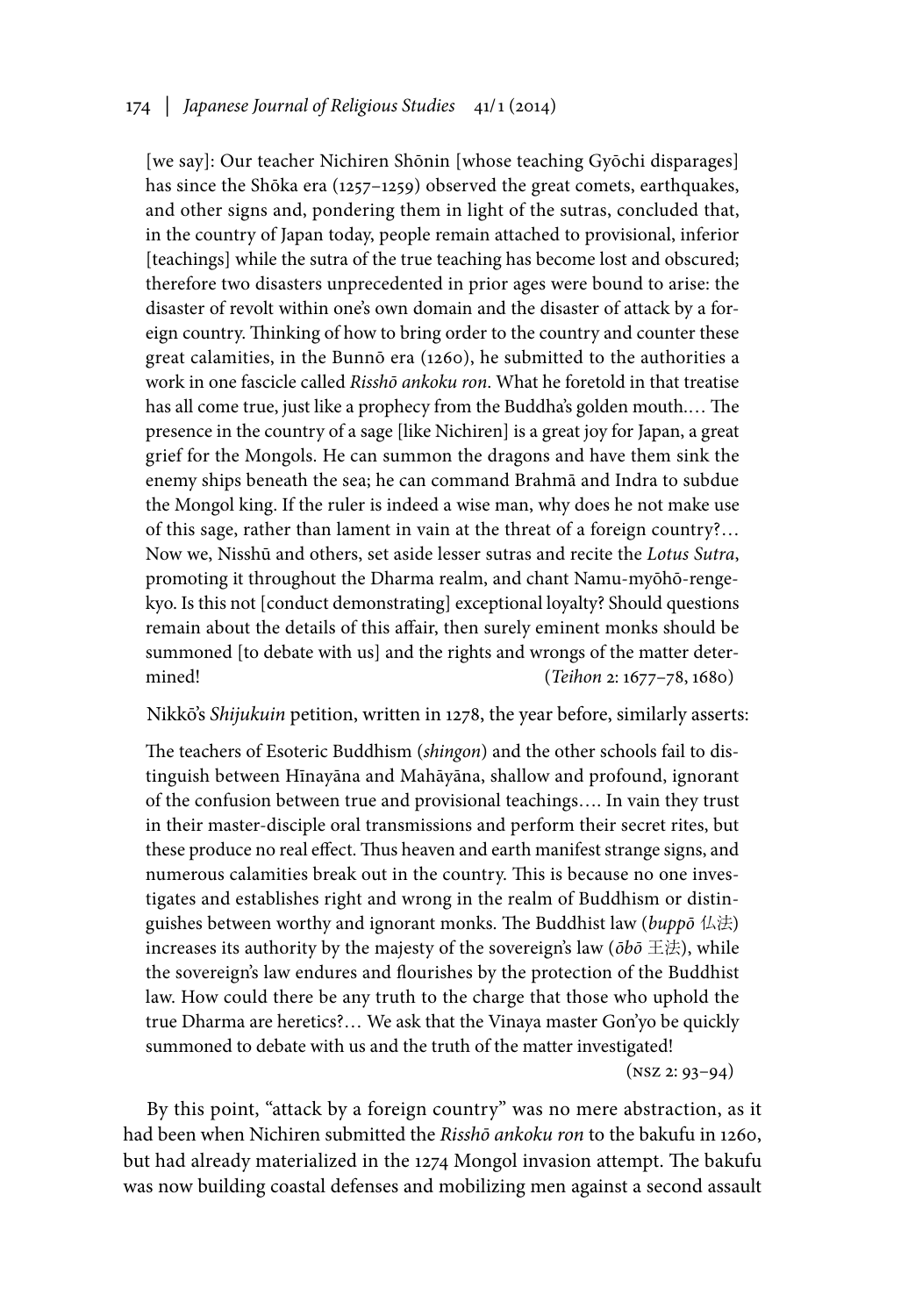that was anticipated at any time. Both petitions argue that this state of crisis has resulted from widespread neglect of the *Lotus Sutra*, and that Nichiren's teaching, which the local temple administrators Gon'yo and Gyōchi condemn as heterodox, offers the only hope for saving the country. This is essentially the same argument put forth years previously in Nichiren's *Risshō ankoku ron* but with two notable differences. First, the polemical target has shifted. Where the *Risshō ankoku ron* had attacked the exclusive nenbutsu teaching of Hōnen (1133–1212), the primary focus of criticism in these two petitions is the prayer rituals of *shingon*, by which term Nichiren designated both Taimitsu and Tōmitsu Esoteric lineages. During his years on Mt. Minobu (1274–1282), Nichiren's criticisms were increasingly directed against Esoteric Buddhism, largely in connection with the fact that the bakufu was commissioning Esoteric ritualists to pray for a Mongol defeat (Kawazoe 1957).18 In 1278, the year before the Atsuhara persecution, Nichiren had in fact produced an "expanded text" (*kōhon* 広本) of the *Risshō ankoku ron*, which includes criticisms of *shingon* (*Teihon* 2: 1455–78).

Second, the specific content of the "true Dharma" has become more focused, in accord with the development of Nichiren's thinking over the course of nearly two decades. No longer is it the broadly defined "single good of the true vehicle," advocated in the *Risshō ankoku ron*, which included the *Lotus* and *Nirvāṇa* sutras along with the Esoteric teachings, but rather the heart of the "origin teaching" (*honmon* 本門) of the *Lotus Sutra* alone, hidden in the depths of "The Life Span of the Tathāgata" chapter and given concrete form as Nichiren's all–inclusive practice of chanting the sutra's *daimoku* or title (STONE 1999a, 260, 268–70). Nichiren's emphasis on the *daimoku* as the heart of the *honmon* section, or latter fourteen chapters of the *Lotus Sutra*, represents a key development of his thought during and after his exile to Sado (1271–1274). This doctrine, Nichiren says, has never before been revealed but was intended by the Buddha solely for the beginning of the Final Dharma Age. Both the 1278 and 1279 petitions refer to it:

Now the supremely awakened world-honored one [Śākyamuni Buddha], thinking far in advance of the time of strife at the beginning of the Final Dharma Age, expounded and left behind a secret art for countering such great disasters. (*Ryūsenji mōshijō*, *Teihon* 2: 1678)

This third secret Dharma [*daisan no hihō* 第三秘法, that is, Nichiren's teaching, the heart of the *honmon* section of the *Lotus Sutra*] is all that remains [to be revealed]. It is a Dharma intended solely for the time of strife at the beginning of the Final Dharma Age, for the hour of the calamity of attack by a foreign

18. Nichiren's criticism of Esoteric Buddhism does not mean that he rejected Esoteric elements. For Nichiren's appropriation of Esoteric hermeneutical assumptions and forms of practice, see Dolce 1999 and 2002.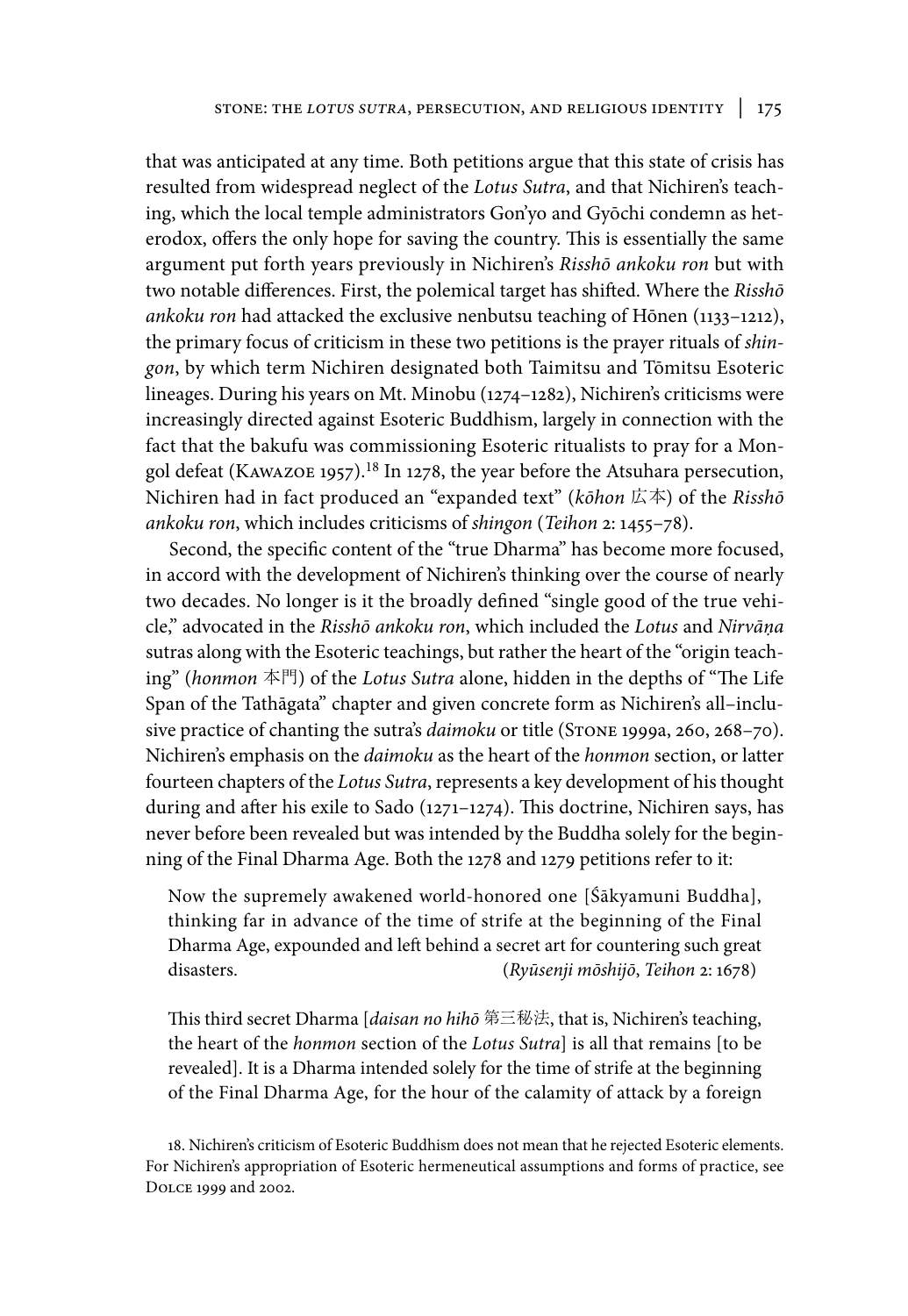country, when a great war will break out in the world. It is the secret art by which the ruler can emerge victorious in armed conflict.

(*Shijukuin mōshijō*, nsz 2: 94)<sup>19</sup>

Both petitions thus represent the impending Mongol attack, not just as karmic retribution for neglect of the *Lotus Sutra*, but as a sign heralding the revelation of the Buddha's ultimate teaching. The effect of this rhetorical strategy is to define the present moment as the culmination of the ages-long unfolding of the Buddha Dharma, and Nichiren and his disciples, as its agents, placing them at the center of events. In this way, as Lucia Dolce has observed, Nichiren "transformed history—always the time of those who are in power—into his own time" (1992, 83). One can imagine that the sense of inhabiting—indeed, playing a key role in—a juncture of overwhelming soteriological significance inspired Nichiren's followers with the courage to withstand opposition.<sup>20</sup>

Nichiren's personal letters and other writings to his followers from the later years of his life generally suggest that, by the time he left Kamakura in 1274 and settled at Minobu, he had abandoned all effort to convince the authorities of his perspective and now regarded the impending Mongol invasion as an evil necessary to awaken the Japanese from the sin of "slandering the Dharma." He even said that, in attacking Japan, the Mongol nation acted as an envoy of the heavenly deities, sent to chastise those hostile to practitioners of the *Lotus Sutra* (for example, in "Itai dōshin no koto" 異体同心事, *Teihon* 1: 830). The same letter states:

The destruction of our country would be pitiable. But if [the invasion] fails to materialize, the people of Japan will slander the *Lotus Sutra* more and more, and they will all fall into the Hell without Respite. As the opponent is powerful, the country may be destroyed, but slander of the Dharma will be greatly

19. Nichiren began to stress the Dharma "hidden in the depths of the origin teaching" from the time of his exile to Sado island. However, his reference to it as the "third doctrine" does not appear until a letter dated 10/1, thought to have been written between 1277 and 1279, right around the time of the Atsuhara persecution ("Toki Nyūdō-dono gohenji," *Teihon* 2: 1589). The term "third doctrine" derives from three levels of comparison between the *Lotus Sutra* and other teachings; some differences of interpretation exist among Nichiren lineages (s.v. "daisan hōmon," nj 254b–c).

20. Similarly, in his 1278 letter to Buzen-kō, mentioned above, Nichiren places the local conflicts at Jissōji and Shijukuin within the context of a larger drama in the struggle of true versus false in the realm of Buddhism. That the monks and administrators of these temples oppose his followers, he writes, is "a sign presaging the imminent decline of their false Dharma. 'When the roots are exposed, the branches wither; when the source dries up, the streams are exhausted' is surely no empty saying. The roots of the grave offense committed by the three great teachers, Kōbō [Kūkai], Jikaku [Ennin], and Chishō [Enchin] in slandering the *Lotus Sutra* have remained hidden for more than four hundred years, but once exposed, its branches will wither. This is the point of my present criticisms" ("Jissōji gosho," *Teihon* 2: 1435).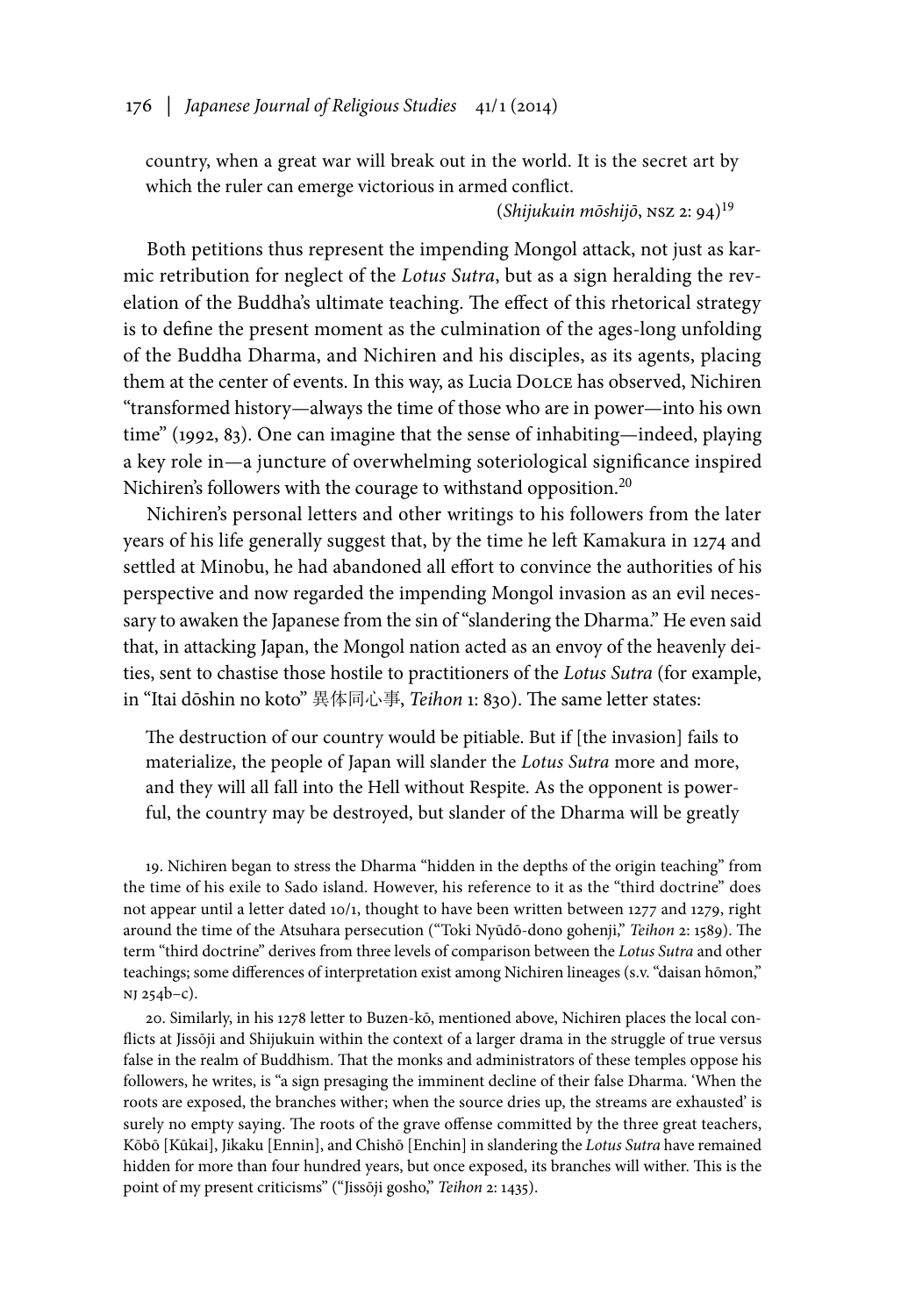lessened. Thus [an invasion] will be like moxibustion used to treat illness or acupuncture that cures people of disease.

("Itai dōshin no koto" 異体同心事, *Teihon* 1: 830)

The *Ryūsenji* and *Shijukuin* petitions contrast strikingly with the tone of these personal letters, showing Nichiren as still eager to win a public forum for his teaching through an officially sponsored debate with clerics of other schools and to obtain bakufu support. Significantly, both petitions speak of Nichiren's teaching as a "secret art" for subduing conflict, analogous to but far more efficacious than the Esoteric rites being commissioned by the bakufu, and the *Ryūsenji* petition refers to Nichiren as someone who can "summon the dragons and have them sink the enemy ships" (*Teihon* 2: 1678), a clear reference to the destruction of the first invading fleet by a typhoon in  $1274$ .<sup>21</sup> It also says that, in expelling Nisshū and Nichiben from Ryūsenji, Gyōchi has put an end to their rites of prayer (*gokitō* 御祈祷) that heaven and earth might long endure (*Teihon* 2: 1681). Nikkō's petition similarly says that the expulsion of Nichiren's followers has cut off such prayers at Shijukuin (*Shijukuin mōshijō*, nsz 2: 93). Rather than the Esoteric prayer rituals currently being sponsored for the defeat of the Mongols, the rites of Nichiren and his disciples, based on the *Lotus Sutra*, are here presented as those with the real power to save the country.

The difference in attitude between Nichiren's personal letters at this time and the two petitions to the bakufu is most likely one of audience: as long as the authorities rejected his admonitions, vis-à-vis his disciples Nichiren said only that the invasion was inevitable and represented shared retribution for disparaging the *Lotus Sutra*, an evil necessary to awaken the Japanese people from their collective slander of the Dharma. But given the opportunity to again address bakufu officials directly and to hope for a hearing, Nichiren and Nikkō reasserted their claim that support for Nichiren's teaching could even now rescue the country from disaster (Kawazoe 1984, 170–71).

#### *Giving One's Life for the Lotus Sutra*

At the time of the Atsuhara affair in 1279, while proclaiming to the authorities the sole power of the *Lotus Sutra* to save the country, Nichiren stressed to his own followers the inevitability of meeting persecution and the importance of being ready to give up one's life for the sutra's sake. We have already cited his instructions for encouraging the prisoners from Atsuhara by telling them not to

21. Revisionist scholarship has called into question the historicity, or at least the severity, of the typhoon said to have driven back the 1974 invading fleet (Kawazoe 1984, 161–74; Conlan 2001, 266–67). Kawazoe (1984, 170) notes this passage in the *Ryūsenji mōshijō* as a valuable contemporaneous reference to the role of the "divine winds" in the failure of the first Mongol attack.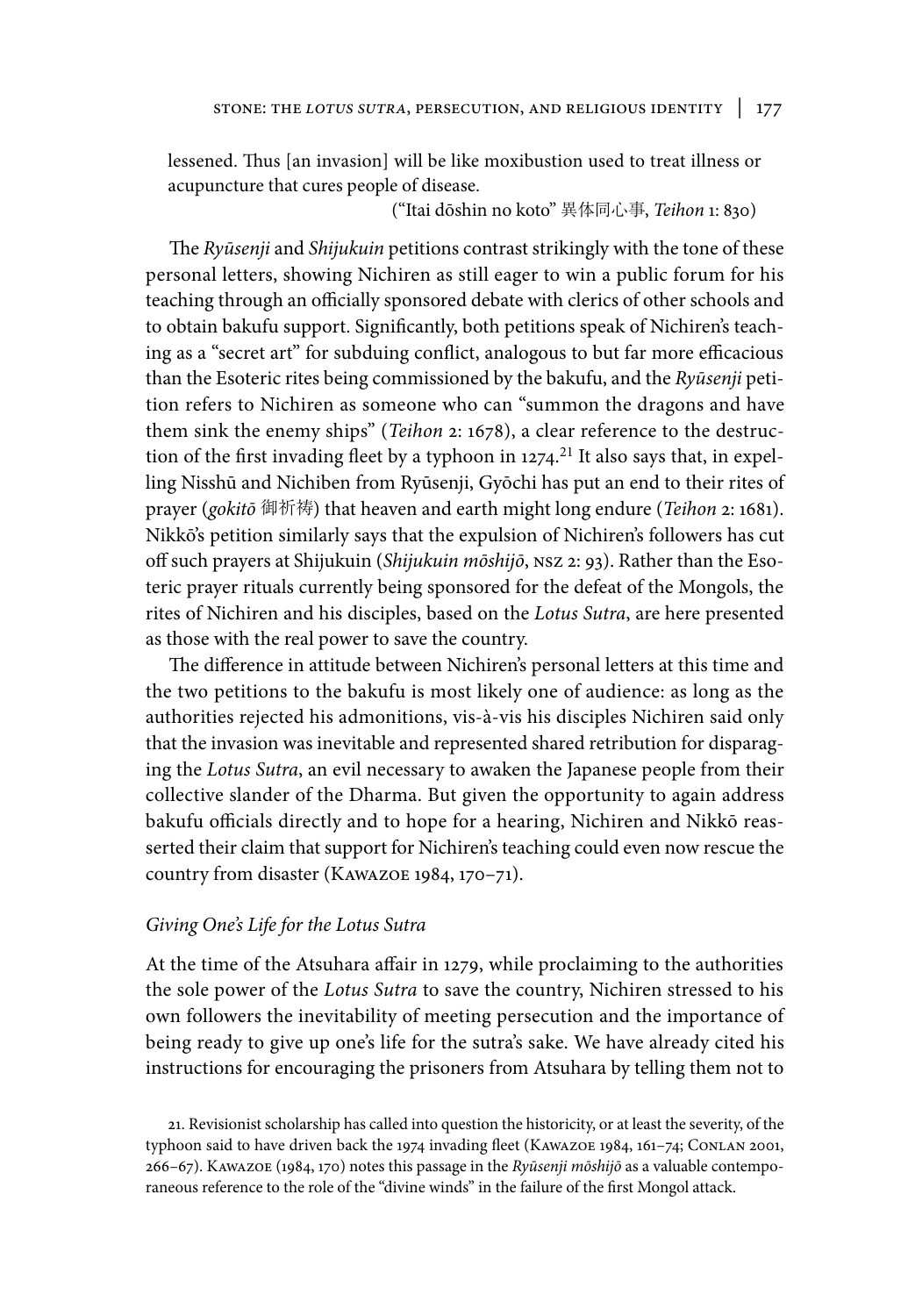entertain false hopes but to be prepared for the worst and maintain their faith throughout ("Shōnin gonanji," *Teihon* 2: 1674–1675). He also admonished his followers in general that it is better to give up one's life for the *Lotus Sutra* than to relinquish one's faith in the hopes of placating those in power and avoiding persecution. Another passage of the same letter reads:

These days men are being sent to Tsukushi [to prepare for the Mongol attack]. Imagine yourselves in the place of those [warriors] who are en route, or who have already arrived. Thus far, none among us has faced this misfortune, but those men are now on the very scene. Should they be killed [in battle], they will be destined for the hells. But although we ourselves now face a comparably grave trial, we are sure to become buddhas in the next life. It is like moxa treatment, which hurts at the time but later brings relief.

("Shōnin gonanji," *Teihon* 2: 1674)

And another letter, written to Nanjō Tokimitsu on 11/6/1279, perhaps after the execution of the prisoners, follows in a similar vein:

What I ask is that my disciples make a great vow. We were fortunate enough not to number among those who died in the epidemics last year and the year before. But we can hardly count on escaping the Mongol attack that now threatens. Death is certain in any event, and the grief we will know then [if killed in the invasion] would be no different from that which we will experience [should persecution come upon us] now. Since [death] is the same in either case, you should be ready to give up your life for the *Lotus Sutra*. Think of it as dew rejoining the sea or dust returning to the earth.

("Ueno-dono gohenji," *Teihon* 2: 1709)

All these exhortations ask that practitioners abandon an attitude of desiring to avoid opposition and to seek security in this life and instead shift their perspective to encompass the life to come. Not only is death ultimately inescapable, but at this particular juncture, it is an imminent likelihood. Given the certainty of death and the impact of actions in this lifetime on one's next existence, attempting to preserve one's present life by recanting faith under pressure from the authorities would be shortsighted. Rather, by upholding the *Lotus Sutra* even at the cost of one's life, one is assured of future Buddhahood. These 1279 writings vividly express Nichiren's conviction in this regard. He seems to have anticipated that death might soon claim many of his followers, whether from persecution by the authorities or in the next Mongol attack, and he urged them to keep faith to the end.

## *Punishment in the Present Life*

The inevitability of meeting harsh trials for the *Lotus Sutra*'s sake and the certainty of Buddhahood for those who nonetheless persevere were themes that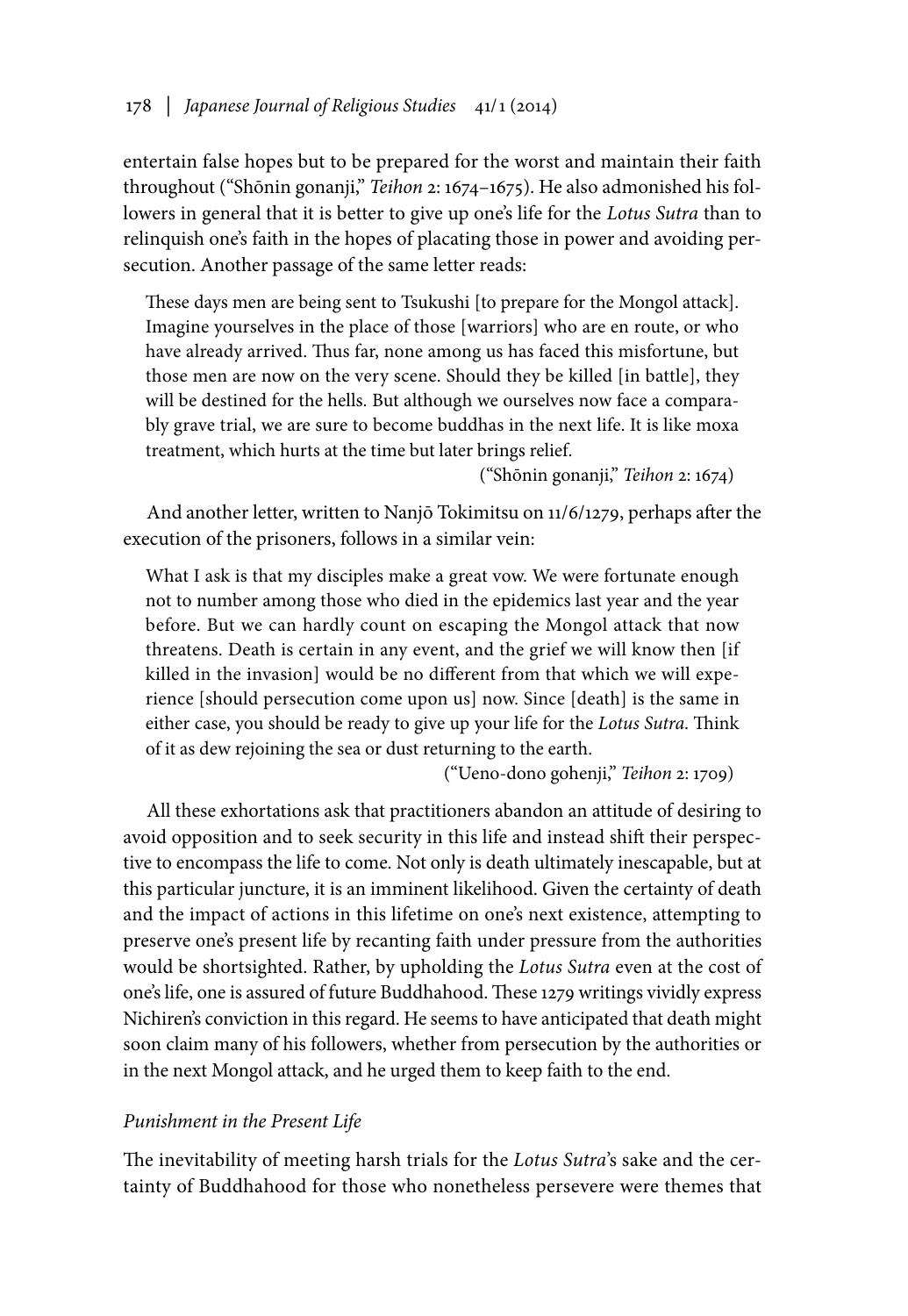Nichiren had long considered and was by no means addressing for the first time. In particular, they emerge in the letters and other writings he produced amid the dangers and privations of his banishment to Sado. Still, on comparing Nichiren's writings from the Sado period (1271–1274) and his encouragement to his followers during the Atsuhara affair, one finds some notable differences.

During the bleak years of the Sado exile, Nichiren wrestled with the questions of why, when the *Lotus Sutra* promises "peace and security in the present life," he should have to face persecution, and why, if he was indeed correctly practicing the *Lotus Sutra*, those who opposed him did not meet with karmic punishment. He addressed these questions in a deeply introspective mode, for example, in his famous treatise *Kaimoku shō* 開目抄 (Opening the eyes, 1272), where he suggests that he has encountered his present sufferings in order to expiate offenses he committed in prior lifetimes against the *Lotus Sutra* and its devotees, just as impurities are removed from iron by forging it in a fire. "Since the beginningless past, I must have been born countless times as an evil ruler who robbed devotees of the *Lotus Sutra* of clothing, food, and lands … or I may have beheaded countless practitioners of the *Lotus Sutra.*… But now, when I have vigorously admonished slander of the Dharma in this country and encountered grave trials as a result, it must be that my acts of protecting the Dharma in this present life have summoned forth [the retribution for] my past heavy sins" (*Teihon* 1: 602, 603; see also Hara 1999 and Stone 2012, 137–40). In this context, Nichiren repeatedly quoted the six-fascicle *Nirvāṇa Sutra*: "By the power of the merit of protecting the Dharma, one receives lessened retribution [for past offenses] in the present life" ( $\tau$  12: 877c). Reflecting on why his tormentors failed to experience karmic retribution for their acts against a practitioner of the *Lotus Sutra*, Nichiren simply noted that when a person's sins are so weighty as to condemn him to the Avīci Hell in the next existence, then there may be no sign of punishment in his present life (*Teihon* 1: 601). He also maintained that the protective deities, no longer able to hear the true Dharma, had abandoned Japan.

The theme of expiating past sins by meeting great suffering in the present did not disappear from Nichiren's post-Sado writings; one can find it, for example, in his encouragement to his followers Ikegami Munenaka 池上宗仲, whose father threatened to disinherit him if he did not abandon his exclusive *Lotus* devotion ("Kyōdai shō" 兄弟鈔, *Teihon* 1: 924–25), and Ōta Jōmyō 大田乗明, who was troubled by a painful illness ("Ōta Nyūdō-dono gohenji," *Teihon* 2: 1117–18). "Never doubt that you slandered the Dharma in past lifetimes," he wrote to Munenaka. "If you doubt it, you will not be able to endure the minor sufferings of this life [but will discard your faith in the *Lotus Sutra*]" (*Teihon* 1: 924). But in his comments on the persecution at Atsuhara, this emphasis on accepting present trials as the fruit of the devotee's own Dharma slander in prior lifetimes is muted. Rather, Nichiren instead stresses that those who act with hostility toward *Lotus* devotees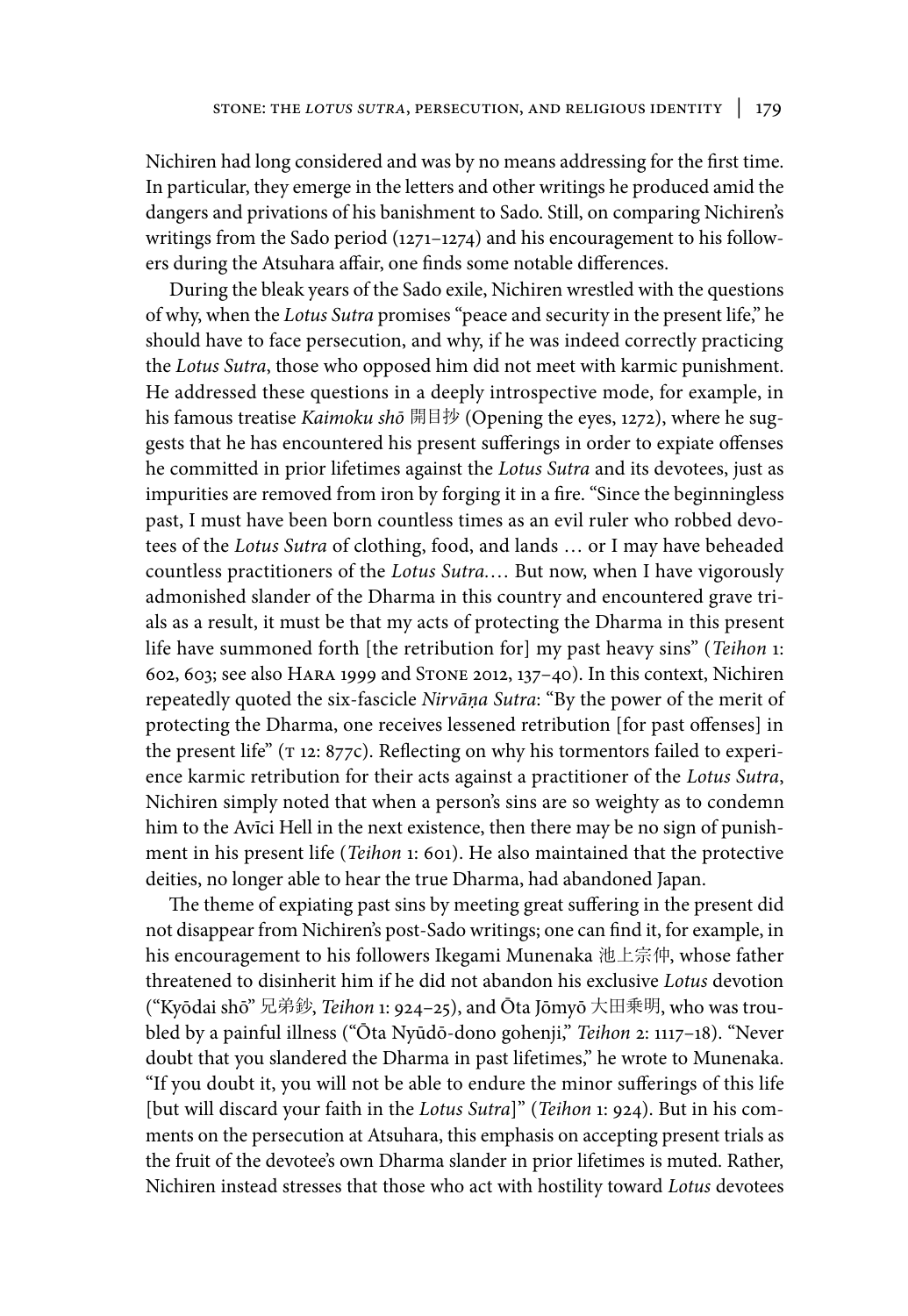are "as if swallowing a sword or grasping fire with their hands" ("Kubo-no-ama gozen gohenji," *Teihon* 2: 1503) and will receive punishment in this very lifetime.

The idea that those who malign the *Lotus Sutra* or oppress its followers will incur retribution in this life was by no means original to Nichiren. It is suggested in the *Lotus Sutra* itself, for example, in the vow of the ten female *rakṣasa* demons to split into seven pieces the heads of anyone who torments a Dharma preacher (t 9. 59b). Early Japanese Buddhist didactic tales (*setsuwa*), such as the ninthcentury *Nihon ryōiki* 日本霊異記 (Record of wondrous events in Japan), also contain examples of individuals visited with immediate punishment for mocking *Lotus* reciters (tales I: 19; II: 18; ENDŌ and KASUGA 1967, 116-19, 230-33; trans. NAKAMURA 1973, 130–31, 185). Nonetheless, the concept of retribution in this life seems to have acquired new force for Nichiren at this time, possibly because events now increasingly lent themselves to such a reading. On a broad scale, the imminent Mongol attack certainly seemed to bear out his earlier prediction of foreign invasion. More immediately, several persons among Nichiren's followers who had turned against him shortly before the Atsuhara affair appear to have met sudden death under painful or mysterious circumstances. "Shōnin gonanji," the letter Nichiren sent to his followers in Kamakura in the wake of the Atsuhara peasants' arrest, contains this passage:

Ōta no Chikamasa 太田親昌, Nagasaki Jirō Hyōe no jō Tokitsuna 長崎次郎兵衛 尉時綱, and Daishin-bō fell from their horses; this must be the punishment of the *Lotus Sutra*. As far as punishment goes, there are four kinds: general, specific, conspicuous, and inconspicuous. The grave epidemics, famines, rebellion, and attacks from a foreign country that have beset Japan are general punishments. The epidemics are inconspicuous punishments [*myōbachi* 冥罰]. What happened to Ōta and the others are conspicuous, individual punishments. (*Teihon* 2: 1673)

Daishin-bō, as mentioned above, seems to have been a disciple who turned against Nichiren around the time of the Atsuhara persecution; Nichiren names him as one of the persons who, instigated by Gyōchi, was responsible for the attacks on his followers in Atsuhara ("Hōki-dono gohenji," *Teihon* 2: 1676). Ōta no Chikamasa and Nagasaki Tokitsuna are mentioned only here in this passage and nowhere else in Nichiren's writings. These three were thrown from their horses and presumably killed.<sup>22</sup> It is not known exactly when these deaths occurred, possibly during the shrine festival when the lay devotee, the "son of Shirō" was wounded, or in a mêlée surrounding the arrest of the Atsu-

<sup>22.</sup> Other letters that Nichiren wrote around the same time mention Daishin-bō's death; thus it would appear that his fall from horseback was fatal. See *Ibun jiten* entries for "Daishin Ajari," "Daishin Ajari no bō," and "Daishin-bō," 685d–86d.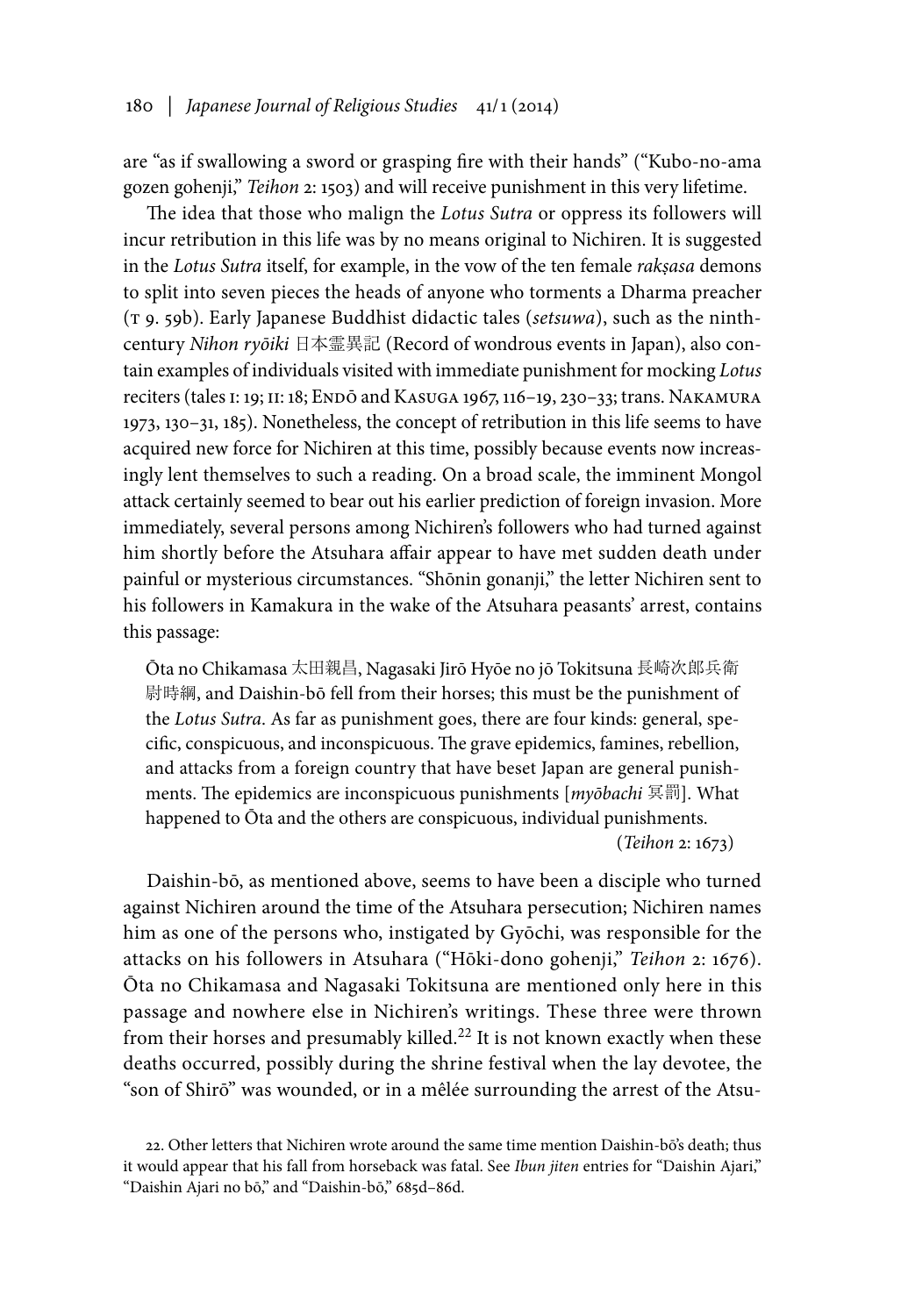hara peasants (Hori Nichikō, 1974, 1: 133). "Shōnin gonanji" also mentions the inauspicious death of another disciple, the learned Sanmi-bō 三位房, who had also turned against Nichiren and died in some disturbing manner. "I am sure," Nichiren wrote, "that those people [who oppose us] were secretly frightened by what happened to him" (*Teihon* 2: 1675; s.v. "Sanmi-bō," *Ibun jiten*, 426–27).

It must have been a blow to Nichiren's followers that some among them had not only dropped out but betrayed their former comrades in faith, siding with their persecutors in the Atsuhara affair. As three or four such individuals seem to have suffered strange or violent deaths soon thereafter this must have conveyed to Nichiren that karmic retribution for opposing the *Lotus Sutra* was real and frightful. In any event, he now clearly saw punishment in this lifetime as a fate that could be predicted with confidence for those who harassed his followers. Thus he tells Nikkō, Nisshū, and Nichiben:

Because the character *myō* is not empty, there is surely immediate reward and punishment. Hōki-bō [Nikkō] and the rest of you should understand this purport deeply and pursue the matter before the tribunal. Ask Hei no Kingo [Yoritsuna] if he has forgotten what I told him when he arrested me during the Bun'ei era [specifically, in 1271]. Finish by telling him that the calamities [I predicted at that time] are not yet over, and that he will further invite the punishment of the ten *rakṣasa*s. ("Hendoku iyaku gosho," *Teihon* 2: 1683)

Nichiren also refers to Daishin-bō's fate as "heaven's workings" to inspire fear in their enemies ("Hendoku iyaku gosho," *Teihon* 2: 1684).

## *The Atsuhara Persecution and Later Hokkeshū Hagiography*

While the Atsuhara persecution remained a local affair, long after the death of its principals, its memory remained. The three who were martyred have been honored especially within the Fuji lineage of the Nichiren Hokkeshū, which regards Nikkō as its founder.<sup>23</sup> At the same time, their story appears to have played a role,

23. Today the Fuji lineage is chiefly represented by Nichiren Shōshū 日蓮正宗, with which the large lay Buddhist organization Sōka Gakkai 創価学会 was formerly affiliated. Nichiren Shōshū's head temple, Taisekiji 大石寺, is located not far from where the events occurred and houses a monument to the "three heroes of Atsuhara" (*Atsuhara no sanresshi* 熱原の三烈士). (A Soka Gakkai song honoring the martyrs entitled *Atsuhara no sanresshi* was composed by "Yamamoto Shin'ichi" 山本伸一, nom de plume of the organization's honorary president, Ikeda Daisaku 池田 大作. (See http://soka.j-pn.com/song1/atuhara.html, accessed 9/28/2013.) Taisekiji tradition also links the martyrs' sacrifice to its particular *honzon* or object of worship, a large calligraphic mandala incised on a block of camphorwood, which Nichiren himself is said to have designated as the "great object of worship bestowed upon all of Jambudvīpa [that is, the world]" (*ichienbudai sōyo no daigohonzon* 一閻浮提総与の大御本尊). Seeing that even unlettered peasants were willing to give their lives for the sake of the *Lotus Sutra*, Nichiren is said to have inscribed this mandala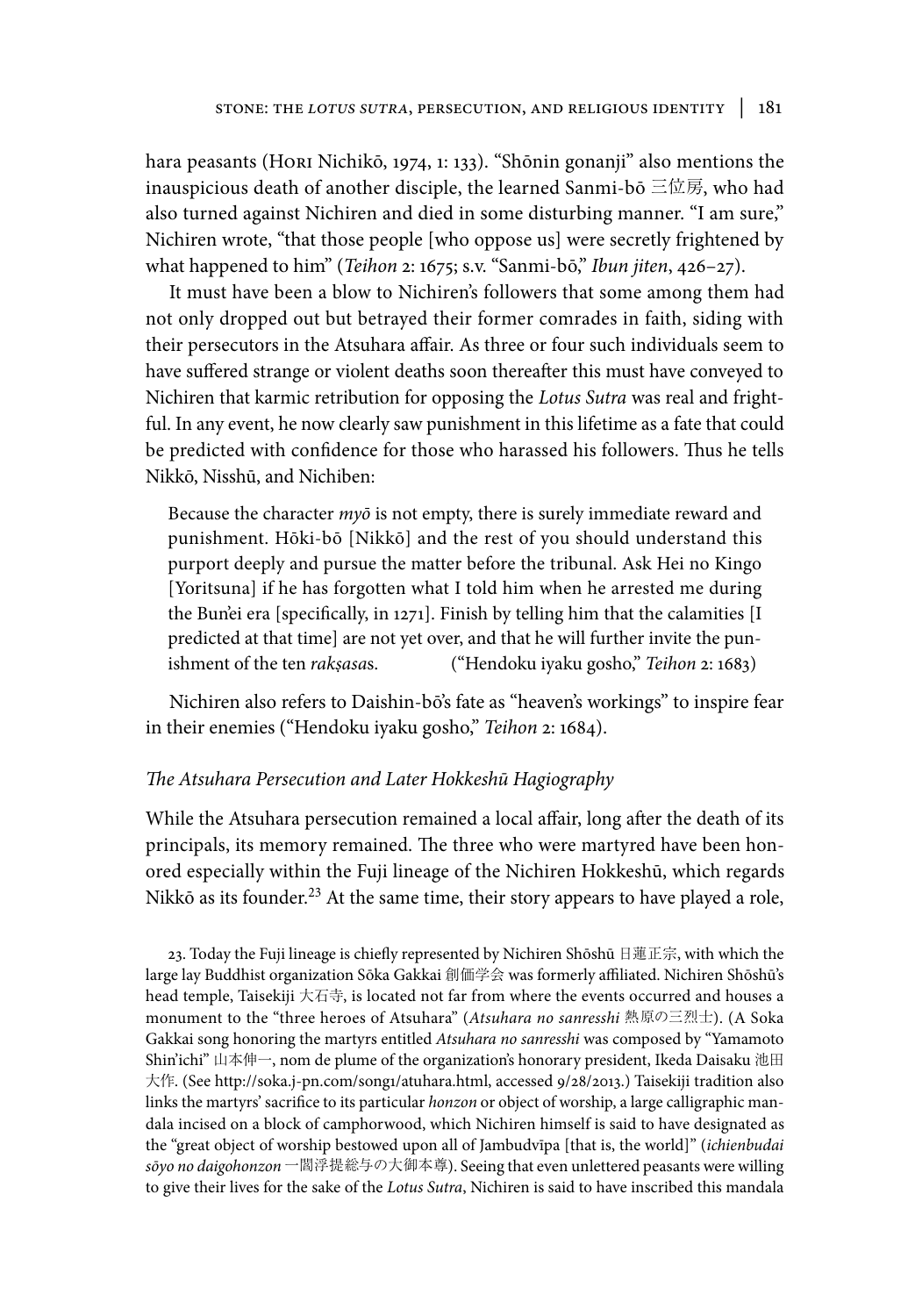if indirectly, in shaping a normative hagiographic tradition within the Hokkeshū as a whole.

Over the course of the medieval period, leaders within the various Hokkeshū lineages would from time to time take it upon themselves to "admonish the state," remonstrating with government authorities as Nichiren had done to support faith in the *Lotus Sutra* alone in order to ensure the country's welfare. Some were arrested in consequence and subjected to torture, exile, or other harsh treatment; these figures are celebrated as the martyrs of the tradition. Monks such as Kuonjōin Nisshin 久遠成院日親 (1407–1488), who admonished the Ashikaga shogunate, or Busshōin Nichiō 仏性院日奥 (1565–1630), who resisted the religious policies of the hegemons Toyotomi Hideyoshi and Tokugawa Ieyasu, clearly indicate in their own writings that they were modeling their conduct on Nichiren's, whose actions thus became a template for how devotees opposed by worldly authority should behave. The correspondence between the acts of these later figures and Nichiren's normative example is further heightened in the narrative literature of the Hokkeshū that recounts their deeds; all martyrs, in their acts of rebuking attachment to provisional teachings and "admonishing the state," are represented as reenacting the paradigmatic behavior of the founder, Nichiren. Similarly, the story of the Atsuhara martyrs was itself later embellished to stress the similarity between their experience and Nichiren's. The *Nichiren Shōnin nenpu* (Chronology of Saint Nichiren, 日蓮聖人年譜) of Nissei 日精 (1600–1683), for example, tells how Hei no Yoritsuna sent hundreds of warriors to arrest the Atsuhara peasants, confining them in an earthen prison (*tsuchirō* 土牢) as Nichirō and other disciples had been confined when Nichiren was arrested in 1271; Nisshū and Nichiben, it says, were on that occasion struck with staves (as happened to Nichiren) and pelted with tiles and rocks (FSY 5: 135, 151; 5: 152).<sup>24</sup> In the same way, the story of the Atsuhara believers, as reflected in Nichiren's writings and especially in Nikkō's brief historical note in his *Honzon bun'yo chō*, may have helped to shape the normative model of martyrs in later

on the twelfth day of the tenth month, 1279, in fulfillment of his ultimate purpose (Matsumoto 1968, 400; Kawai 1978, 126–37). This tradition of the Taisekiji mandala, however, is specific to Nichiren Shōshū and not shared by other schools of Nichiren Buddhism.

<sup>24.</sup> These accounts appear to have drawn for literary inspiration on elements in Nichiren's autobiographical writings such as the *Shuju onfurumai gosho* (*Teihon* no. 176) and "Ueno-dono gohenji" (no. 330). For example, in an editorial note to Nissei's account, Hori Nichikō says that the dispatch of several hundred warriors to arrest the peasants is "a groundless error" (FSY 5: 135, headnote); however, although historically indeed quite dubious, this detail may rather be seen as a deliberate literary shaping, for it replicates Nichiren's account of his own arrest in 1271 (*Shuju onfurumai gosho*, *Teihon* 2: 963). The "pelting with tiles and rocks" no doubt similarly derives from the story of Bodhisattva Never Despising (Sadāparibhūta, Jōfukyō) in the *Lotus Sutra*, to whose tribulations Nichiren frequently likened his own (T 9. 50c; HURVITZ 1976, 281).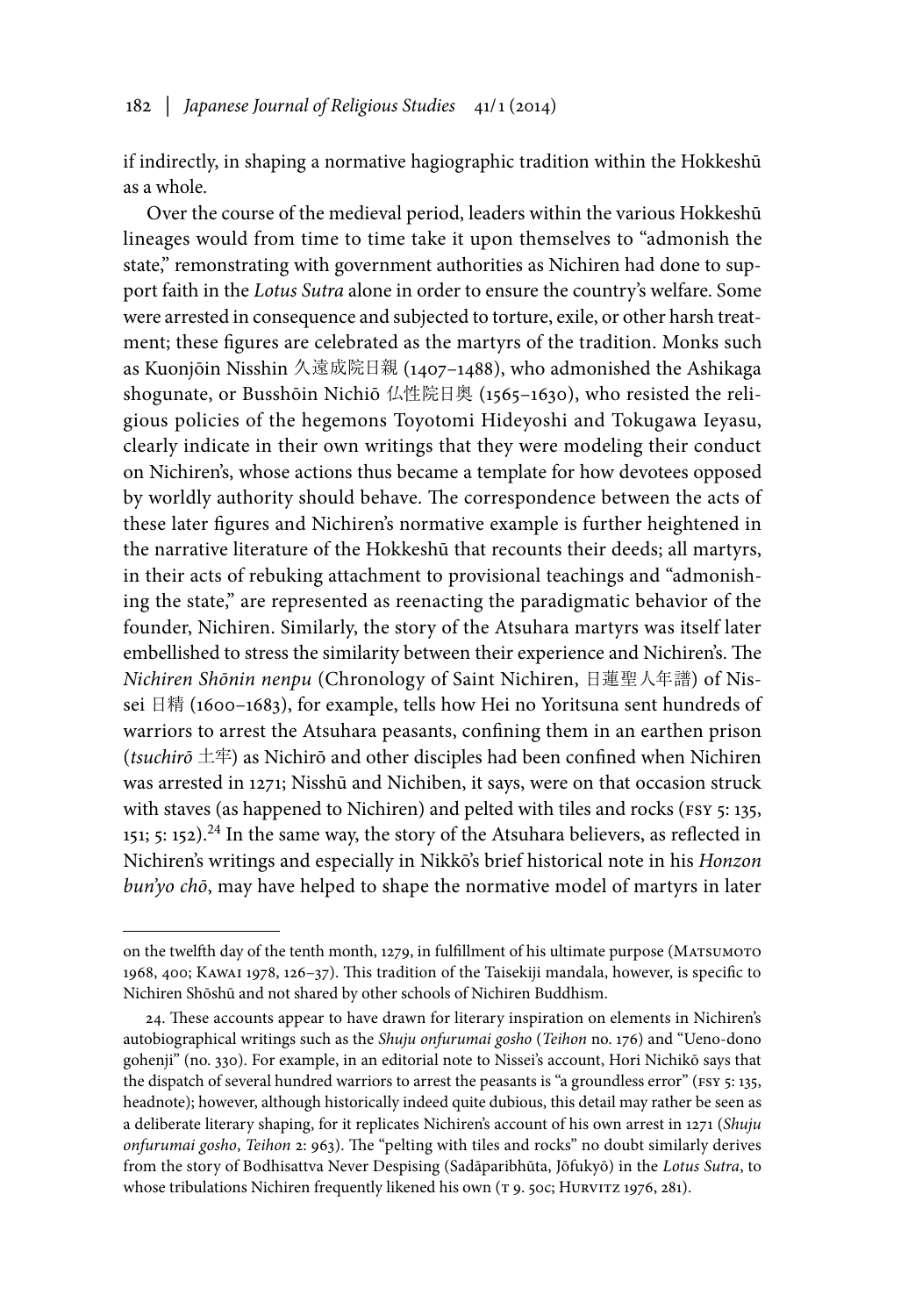Hokkeshū hagiography. Three elements in the telling of their story invite particular attention in this regard.

First is the element of confrontation with worldly authority. A scene recurring throughout stories of the Nichiren tradition's martyrs is that of a faceto-face encounter between a Hokkeshū practitioner and a high official who persecutes him, threatening him with torture or death unless he recants his faith. Though the *Lotus* devotee is powerless in worldly terms, he holds the moral high ground and refuses to yield, thus embodying the spirit of "not begrudging bodily life" for the sutra's sake. This recurring tableau had its origins in Nichiren's accounts of his own experiences of face-to-face encounters with Hei no Yoritsuna, when he was summoned to appear before him to answer charges on 9/10/1271, and two days later, when he was arrested and sentenced to exile. In the literature of the Nichiren tradition, a similar scene plays out, for example, in the accounts of Nichinin 日仁 and Nichijitsu 日実, disciples of Genmyō Nichijū 玄妙日什 (1314–1392) arrested by the shogun Ashikaga Yoshimitsu; or of Nisshin, imprisoned by Ashikaga Yoshinori; or of Nichiō, interrogated by Tokugawa Ieyasu. This confrontation scene is at once both history and hagiography. It has a factual basis in the actions of those Hokkeshū practitioners who did indeed admonish top officials to take faith in the *Lotus Sutra* and were sometimes punished in consequence. But at the same time, it is a literary topos, illustrating that worldly authority may temporarily prevail by force but is ultimately eclipsed by the moral authority of the *Lotus* practitioner, who will die before compromising his faith. This topos, I would suggest, derives not only from Nichiren's descriptions of his own encounters with bakufu authority in the person of the bakufu magistrate Hei no Yoritsuna but also from Nikkō's brief account of the confrontation between Yoritsuna and the Atsuhara peasants.

A second element deriving from Nichiren and Nikkō's references to the Atsuhara persecution that helped shape the conventions of later Hokkeshū hagiography was the prisoners' reported refusal to chant the nenbutsu, the name of Amida Buddha. As noted above, when Nikkō sent him word of their conduct, Nichiren praised the Atsuhara believers for chanting Namu-myōhōrenge-kyō during their interrogation. Nikkō's own statement in his *Honzon bun'yo chō* confirms that all twenty refused, even under torture, to chant the nenbutsu. We may also recall that the conflict in Atsuhara is said to have begun when Nisshū, Nichiben, and the other priests who were Nichiren's followers at Ryūsenji refused to abandon the *Lotus Sutra* and chant the nenbutsu in response to Gyōchi's demand.

By the time of the Atsuhara affair, Nichiren's criticisms of other Buddhist forms were not focused solely on Hōnen's Pure Land teaching, as they had been earlier in his career, but had expanded to encompass other teachings and prac-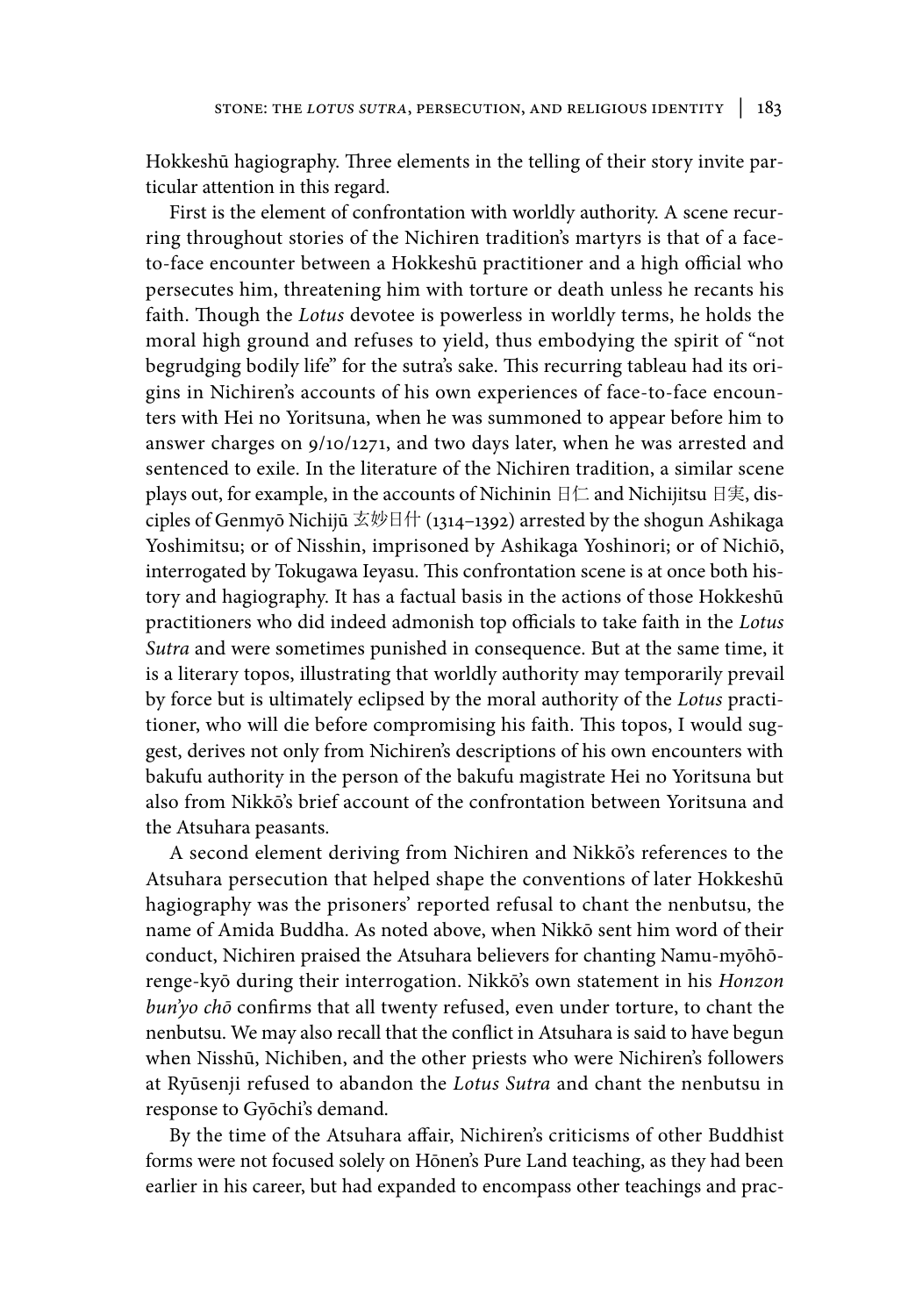tices. Yet "chanting the nenbutsu" may have still epitomized for his followers the betrayal of his exclusive *Lotus* devotion and thus carried a particularly negative symbolic value.25 In the *Kaimoku shō*, written in 1272 during his first winter on Sado, Nichiren had employed the nenbutsu in this negative symbolic way when he wrote, "Whether prompted by good or evil motives, discarding the *Lotus Sutra* is the karmic act for falling into hell.… Even if I should be told that my parents will be beheaded if I refuse to say the nenbutsu or if I face other, comparable grave threats, unless my doctrine is overturned by persons of wisdom, I will not heed them" (*Teihon* 1: 601). *Lotus Sutra* devotion alone would not necessarily have set Nichiren's followers apart from other Buddhists, as the *Lotus* was widely revered. What did distinguish them was their exclusive commitment to the *Lotus*, which allowed no room for other objects of devotion. Refusing to say the nenbutsu—an extremely common practice transcending all social and sectarian boundaries—would have served Nichiren's followers as a marker that defined them over and against others and also as a norm of conduct, a boundary that could not be transgressed without compromising their religious identity as Nichiren's disciples. It is for this reason, perhaps, that opponents such as Gyōchi and Yoritsuna made a point of attempting to coerce them into saying it. Refusal to say the nenbutsu, even under threat of torture and death, would become a recurrent theme in hagiographical accounts of the medieval martyrs of the Hokkeshū. For example, the *Monto koji* 門徒古事 of Nichiun 日運 (d. 1425) tells how Nichijū's disciples, Nichinin and Nichijitsu, steadfastly refused to utter the nenbutsu even when subjected to horrific tortures (nsz 5: 84–87). Similarly, the *Nisshin Shōnin tokugyō ki* 日親上人徳行記, a seventeenth-century hagiography recounting the ordeals that Nisshin endured at the hands of the shogun Ashikaga Yoshinori, reads in part:

[On one occasion,] Master Nisshin was taken out into the prison yard in the fierce heat of the summer sun. Firewood was piled up, and he was made to cross through the flames. Forced to confront the fire, he was admonished, "If you think the pain will be hard to bear, then quickly say the name of Amida." Master Nisshin replied, "The heat is truly difficult to bear. However, when one commits the sin of slandering the Dharma, he will fall into the Avīci Hell and be scorched in the flames of the Hell of Great Heat. Nothing could compare to the heat of those flames. How could I, because I shunned a brief spell of suffering from this [relatively minor] heat, plant the seeds for long ages of torment?" And he chanted the *daimoku* in a loud voice.

(KTBS, 5: 559; trans. STONE 1999b, 394, slightly modified)

<sup>25.</sup> Nichiren's criticisms of this widespread practice have been summed up in the phrase "nenbutsu leads to the Avīci Hell" (*nenbutsu mugen* 念仏無間; s.v. "shika kakugen" [四箇格言], nj, esp. 144a–c; see also Stone 2013).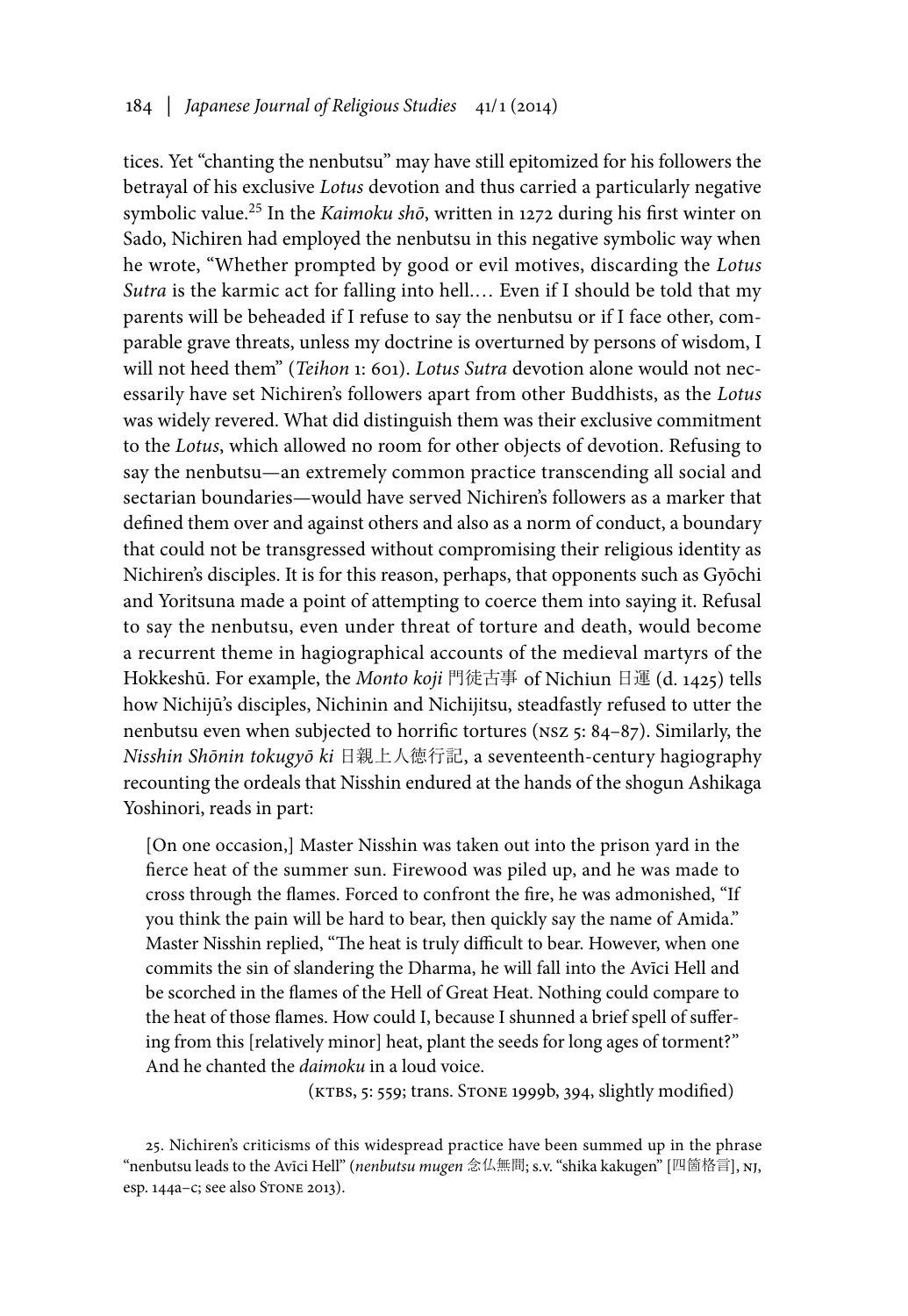Stories of how medieval martyrs refused to chant the nenbutsu even under torture may have their literary antecedent in Nikkō's account of the Atsuhara martyrs, who refused to chant the nenbutsu when tormented with *hikime* arrows by Yoritsuna.

A third theme of the Atsuhara story that appears to have been appropriated in later hagiographical accounts of Hokkeshū martyrs is that officials who harass *Lotus Sutra* devotees invariably meet with karmic retribution. According to the *Nisshin Shōnin tokugyō ki*, for example, the shogun Yoshinori's assassination in 1441 was punishment for his imprisonment and abuse of the monk Nisshin (KTBS 5:  $563-65$ ; STONE 1999b, 395–97). This theme of karmic retribution befalling officials who harm the sutra's devotees may have its antecedent in Nikkō's brief note recording the events of the Atsuhara persecution, where he observes,

Fourteen years later, Hei no Nyūdō and Hangan, father and son, plotted rebellion and were destroyed. That both father and son [met their end in this way] was no ordinary matter. They had incurred in this life the punishment of the *Lotus Sutra.* (*Honzon bun'yo chō*, nsz 2: 116)

An early biography of Nikkō even says that Yoritsuna and his son were executed in the very same garden where they had interrogated the Atsuhara peasants (*Sanshi goden* 三師御伝, nsz 2: 248–49).

Yoritsuna eventually eliminated his chief political rival, Adachi Yasumori, and rose to great heights of power, dominating the bakufu. But in 1293 he was accused of plotting to have his son supplant Hōjō Sadatoki 北条貞時 as regent, and he and his family were destroyed by Sadatoki's men. These events had no connection historically to the Atsuhara affair or to Nichiren's community. But from Nikkō's perspective—perhaps influenced by Nichiren's own emphasis at the time of the persecution on "punishment in this lifetime"—the destruction of Yoritsuna and his son was a direct karmic consequence of their treatment of the Atsuhara prisoners. From then on, it would become a recurrent element in Hokkeshū historical accounts that powerful officials who torment *Lotus Sutra* devotees are ultimately destroyed by inexorable karmic law.

In concluding, we may note that the Atsuhara story not only seems to have influenced the writing of later accounts of Hokkeshū martyrs but also served as a model in its own right for the ideal attitude of *Lotus* devotees when faced with the hostility of those in power. Let us consider one example, which appears in the *Musaka shō* 穆作抄 of the monk Nikkyō 日教 (1428–c. 1489) in Nikkō's Fuji lineage. In discussing the topic of "Faith," Nikkyō writes,

In a place called Atsuhara in the Fuji district, twenty-three followers of the Hokkeshū were arrested and taken to the execution grounds. Among them was one woman. All were Nisshū's converts. Two had their heads cut off. Before others could be beheaded, the woman was stifling tears. The warriors guarding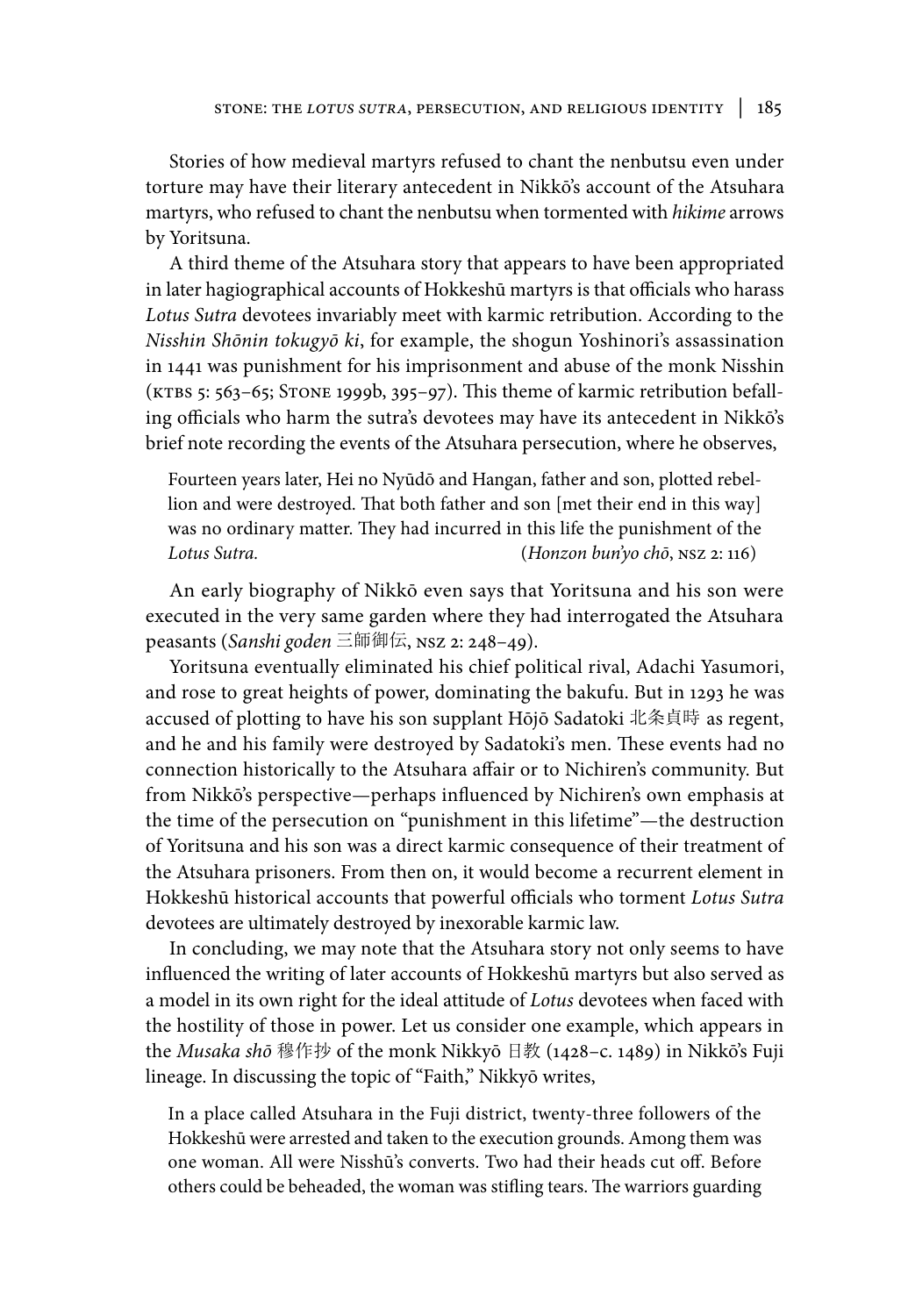the prisoners laughed and said, "Women are worthless!" The woman replied, "It is not that I begrudge my life. But because I am a woman, I have not yet been beheaded, and thus my attainment of Buddhahood will be delayed. That is what I lament." Because of her plea, [the executioners] were moved, and the remaining twenty-one persons were pardoned, all due to this single woman's faith.  $(FST 2: 265)$ 

This passage represents a variation on the confrontation scene discussed above. It is not known whether or not there were any women among those arrested at Atsuhara. While the presence of women among the prisoners was by no means impossible, Nikkyō's account, written some two hundred years after the fact, is hardly a historically reliable document. The power of his narrative lies less in its factual accuracy than in its dramatic expression of a normative ideal: believers in the *Lotus Sutra* do not cower before worldly authority but rejoice in the opportunity to give up their lives for their faith, convinced that their achievement of Buddhahood is thereby guaranteed. In Nikkyō's telling, the female gender of this particular devotee works to underscore her lack of power vis-à-vis her captors in worldly terms and to heighten in contrast the transcendent power of faith in the *Lotus Sutra*.

### *Conclusion*

Source limitations restrict what can be known with certainty about the facts of the Atsuhara persecution. No official records survive, and those taken prisoner, who were most closely affected, left no account of their actions or motives. Nichiren and Nikkō's reports of the measures taken against their followers are unavoidably secondhand, and the only concrete reference to the disposition of the case, in Nikkō's *Honzon bun'yo chō*, may also date from after the fact. Nonetheless, we can discern from Nikkō and especially Nichiren's extant writings the immense importance of the affair, for Nichiren, as a renewed opportunity to gain a hearing from the authorities for his teaching, and for his followers, as a time when their individual faith and their unity as a community of devotees would be tested. The Atsuhara persecution also provided an occasion for Nichiren to distill and finalize his teachings on what it means to give one's life for the *Lotus Sutra*. Those teachings, along with representations of the confrontation between the Atsuhara prisoners and their jailors in Nikkō's record and in later Hokkeshū narrative accounts, played a significant role in shaping the tradition's ideal of how a *Lotus* devotee should face opposition from those in power. The Atsuhara story both expressed the spirit of "not begrudging bodily life" for the *Lotus Sutra*'s sake and at the same time helped to establish it as an ideal of conduct for the later Nichiren tradition. Perhaps in the end it is as hagiography, rather than history, that its influence has most strongly endured.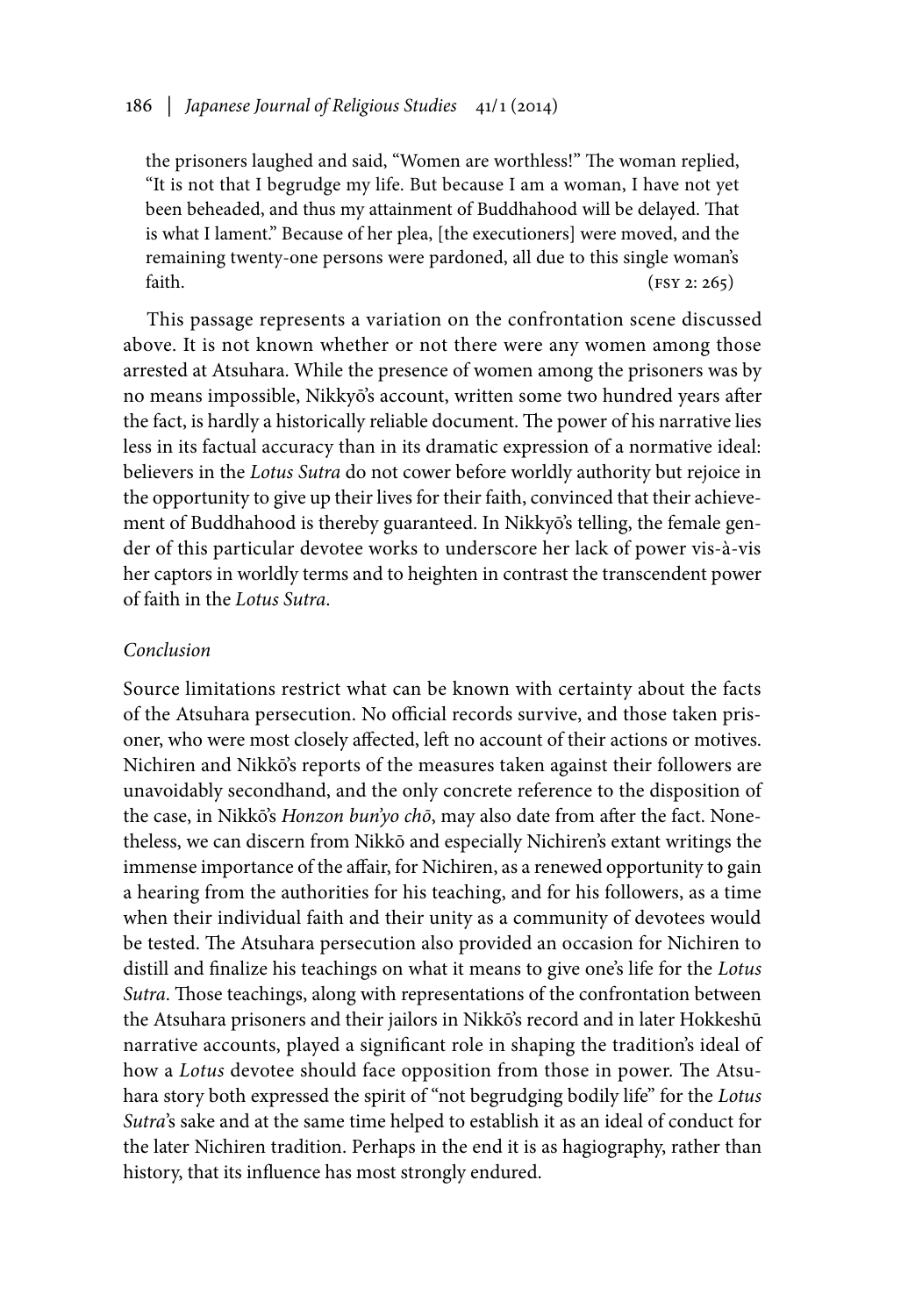#### references

### **ABBREVIATIONS**

- fsy *Fuji shūgaku yōshū* 富士宗学要集. 10 vols. Ed. Hori Nichikō 堀日享, Tokyo: Sōka Gakkai, 1974–1979.
- *Ibun jiten Nichiren Shōnin ibun jiten* 日蓮聖人遺文辞典. Ed. Risshō Daigaku Nichiren Kyōgaku Kenkyūjo 立正大学日蓮教学研究所. Minobu-chō, Yamanashi: Minobusan Kuonji, 1985.
	- kbts *Kokubun tōhō bukkyō sōsho* 国文東方仏教叢書. Series 1, vol. 5. Ed. Washio Junkyō 鷲尾順敬. Tokyo: Tōhō Shoin, 1925.
		- nj *Nichirenshū jiten* 日蓮宗事典. Ed. Nichirenshū Jiten Kankō Iinkai日蓮宗 事典刊行委員会. Tokyo: Nichirenshū Shūmuin, 1981.
		- nsz *Nichirenshū shūgaku zensho* 日蓮宗宗学全書. 23 vols. Ed. Risshō Daigaku Nichiren Kyōgaku Kenkyūjo 立正大学日蓮教学研究所. Tokyo: Sankibō Busshorin, 1968–1978.
			- t *Taishō shinshū daizōkyō* 大正新修大蔵経. 85 vols. Takakusu Junjirō 高楠順次郎 and Watanabe Kaigyoku 渡辺海旭, eds. Tokyo: Taishō Issaikyō Kankōkai, 1924–1932.
	- *Teihon Shōwa teihon Nichiren Shōnin ibun* 昭和定本日蓮聖人遺文. 4 vols. Ed. Risshō Daigaku Nichiren Kyōgaku Kenkyūjo 立正大学日蓮教学研究所. Minobu-chō, Yamanashi: Minobusan Kuonji, 1952–1959; revised 1988.

#### secondary sources

#### Conlan, Thomas D.

2001 *In Little Need of Divine Intervention: Takezaki Suenaga's Scrolls of the Mongol Invasions of Japan*. Ithaca, ny: Cornell University East Asia Program.

#### Dolce, Lucia

- 1992 Awareness of *mappō*: Soteriological interpretations of time in Nichiren. *Transactions of the Asiatic Society of Japan*, fourth series, 7: 81–106.
- 1999 Criticism and appropriation: Nichiren's attitude toward Esoteric Buddhism. *Japanese Journal of Religious Studies* 26: 349–82.
- 2002 Esoteric Patterns in Nichiren's Interpretation of the Lotus Sūtra. PhD dissertation, University of Leiden.

Endō Yoshimoto 遠藤嘉基 and Kasuga Kazuo 春日和男, eds.

- 1967 *Nihon ryōiki* 本霊異記. Nihon Koten Bungaku Taikei 日本古典文学大系. Vol. 70. Tokyo: Iwanami Shoten.
- Habito, Ruben L. F.
	- 2009 Bodily reading of the *Lotus Sūtra*. In *Readings of the Lotus Sūtra*, Stephen F. Teiser and Jacqueline I. Stone, eds., 162–208. New York: Columbia University Press.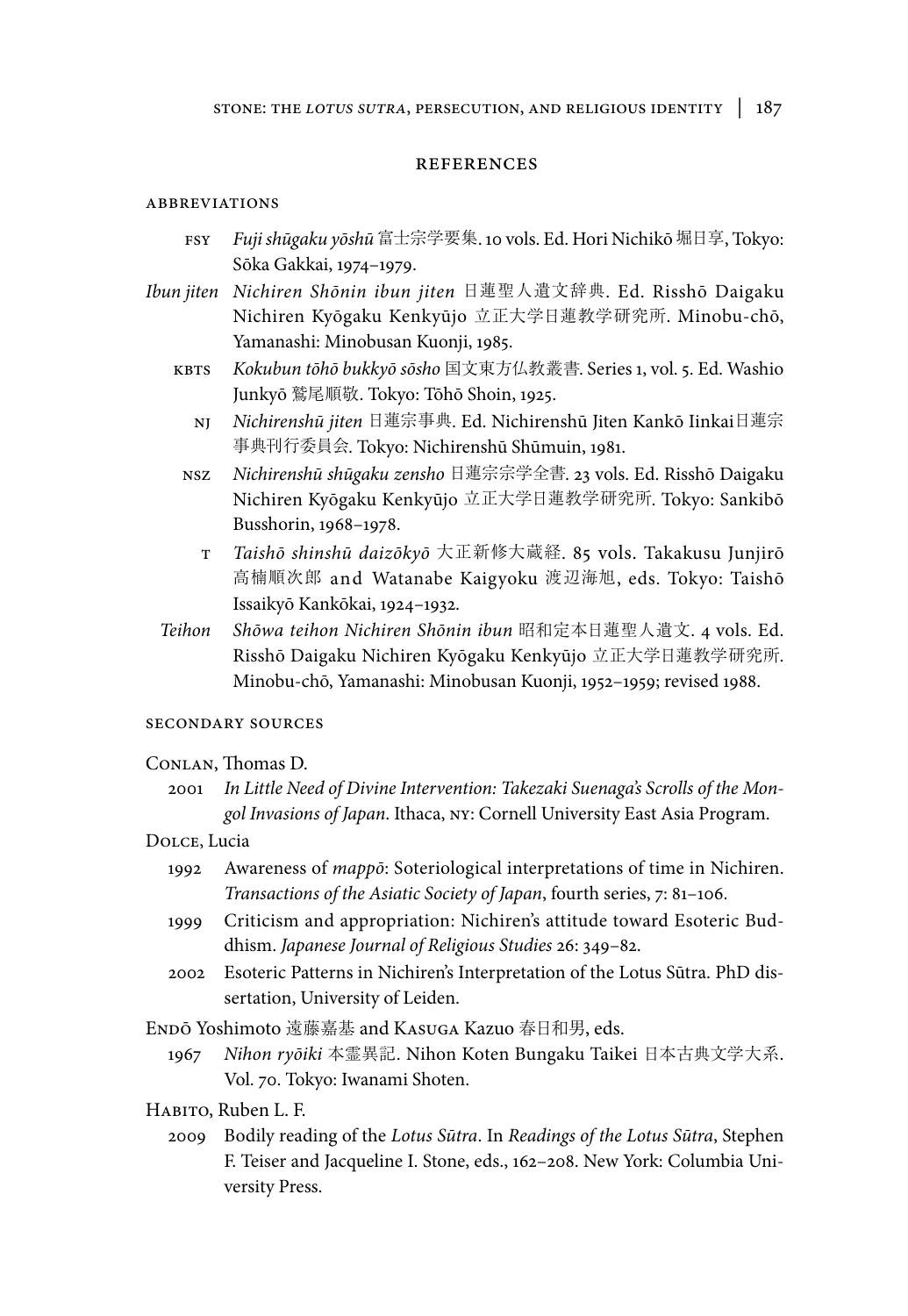#### Hara Shinjō 原 愼定

1999 Nichiren kyōgaku ni okeru junan to metsuzai 日蓮教学における受難と滅 罪. In *Nichiren to sono kyōdan* 日蓮とその教団, Takaki Yutaka 高木 豊 and Kanmuri Ken'ichi 冠 賢一, eds., 195–212. Tokyo: Yoshikawa Kōbunkan.

#### Hori, Kyotsu

1974 The economic and political effects of the Mongol wars. In *Medieval Japan: Essays in Institutional History*, John W. Hall and Jeffrey P. Mass, eds., 184– 98. Stanford: Stanford University Press.

#### Hori Nichikō 堀 日享 (a.k.a. Hori Jirin 堀 慈琳)

- 1922 *Atsuhara hōnanshi* 熱原法難史. Ueno-mura, Shizuoka: Sessen Shobō.
- 1974 *Fuji Nikkō Shōnin shōden* 富士日興上人詳伝. 2 vols. Tokyo: Seikyō Shinbunsha. Revision of 1963 edition.

# Hurvitz, Leon

1976 *Scripture of the Lotus Blossom of the Fine Dharma (the Lotus Sūtra), Translated from the Chinese of Kumārajīva*. New York: Columbia University Press.

# Iizuka Hiroshi 飯塚 浩

1981 Nichiren shokan to kotoba oboegaki: Atsuhara hōnan o megutte 日蓮書簡 と言葉覚書—熱原法難をめぐって. *Kaishaku* 27: 22–28.

### Inoue Ekō 井上惠宏

1931 *Nichiren monka no junkyōshi* 日蓮門下の殉教史. Tokyo: Dairinkaku; reprint Pitaka, 1978.

# Kawai Hajime 河合 一

1978 *Atsuhara hōnan no rekishi* 熱原法難の歴史. Tokyo: Seikyō Shinbunsha.

#### Kawazoe Shōji 川添昭二

- 1957 Nichiren no shikan to shingon haigeki 日蓮の史観と真言排撃. *Geirin* 8: 47–55.
- 1984 *Nichiren to Mōko shūrai* 日蓮と蒙古襲来. Tokyo: Kiyomizu Shoin.

#### MATSUMOTO Saichirō 松本佐一郎

1968 *Fuji monto no enkaku to kyōgi* 富士門徒の沿革と教義. Tokyo: Taisei Shuppansha.

### Miyazaki Eishū 宮崎英修

1966 *Hokke no junkyōshatachi* 法華の殉教者たち. Kyoto: Heirakuji Shoten.

### Nakamura, Kyoko Motomochi

1973 *Miraculous Stories from the Japanese Buddhist Tradition: The Nihon ryōiki of the Monk Kyōkai*. Cambridge, MA: Harvard University Press.

Naramoto Tatsuya 奈良本辰也 and Takano Kiyoshi 高野 澄

1972 *Wasurerareta junkyōsha* 忘れられた殉教者. Tokyo: Shōgakkan.

#### Satō Hiroo 佐藤弘夫

1994 *Kamakura Bukkyō* 鎌倉仏教. Tokyo: Daisan Bunmeisha.